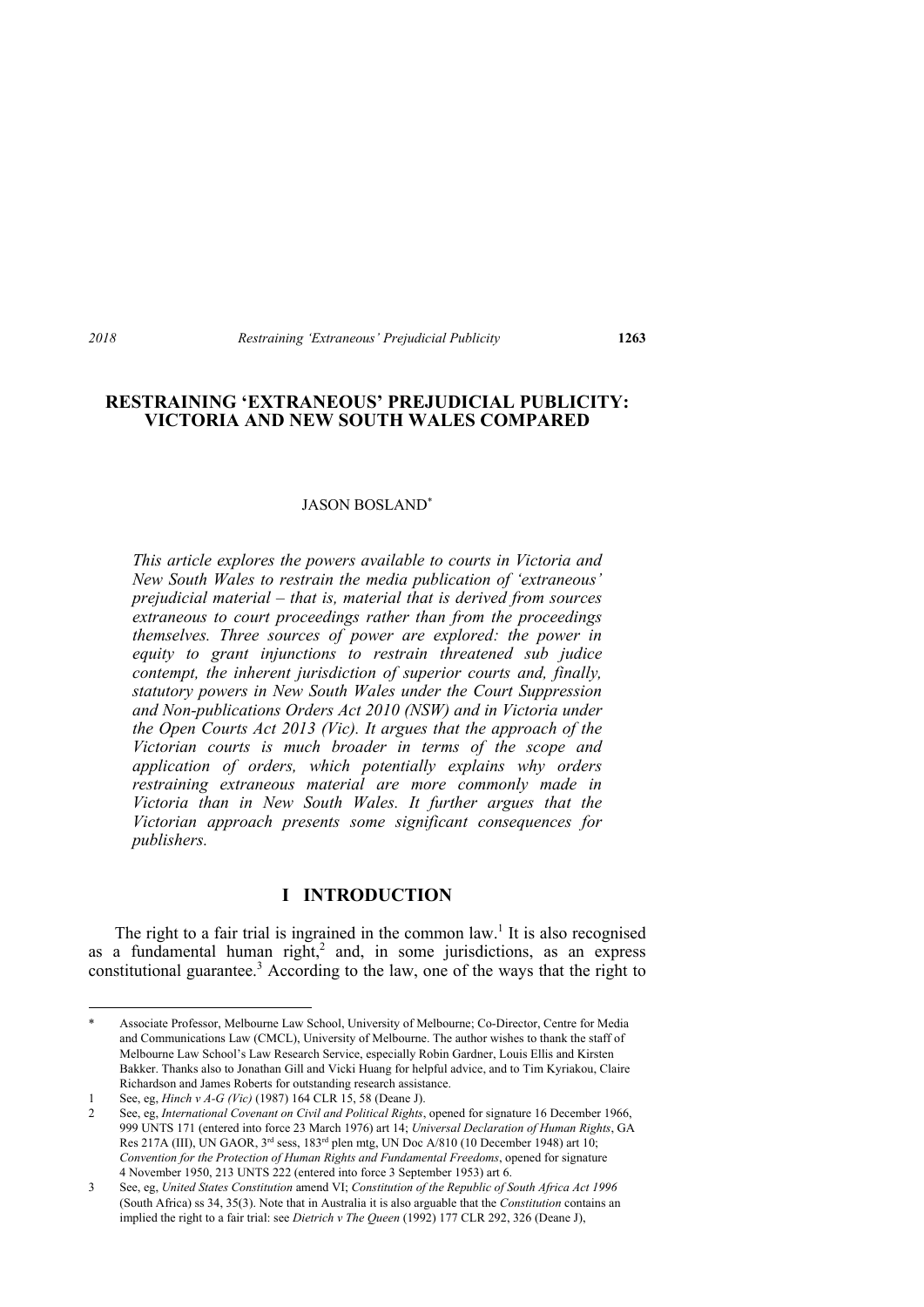a fair trial may be placed in jeopardy is through the publication of prejudicial material. In most cases the concern is that exposure to certain information, especially through the media, will compromise the ability of a jury to reach an impartial verdict at trial;<sup>4</sup> in other cases, media publicity may be thought to prejudice proceedings by having a distorting effect on the testimony of witnesses,<sup>5</sup> or by placing improper pressure on litigants in relation to how they pursue or defend litigation in the courts.<sup>6</sup>

The publication of prejudicial information can be divided into two broad categories.<sup>7</sup> The first category is the publication of information *revealed during the course of judicial proceedings* – information that can be referred to as 'proceedings information'. A common example is the publication of a guilty plea or verdict heard in open court that could risk pre-judgment of a co-accused's guilt or innocence;<sup>8</sup> other examples include the publication of information regarding the admissibility of evidence or the competence of a witness discussed in court during voir dire (ie, a 'trial within a trial').<sup>9</sup> The second category is the publication of prejudicial information that is from a source *extraneous to judicial proceedings* – in other words, information that is *not* revealed during, or derived from, court proceedings but which, if published, has the potential to prejudicially affect proceedings.<sup>10</sup> Examples include statements alleging guilt or innocence,<sup>11</sup> prior convictions,<sup>12</sup> allegations of prior or subsequent criminal or disreputable conduct,<sup>13</sup> photographs of an accused,<sup>14</sup> interviews with witnesses,<sup>15</sup> and the dramatised re-enactment of an alleged crime for which an accused is being tried.<sup>16</sup>

362 (Gaudron J); Janet Hope, 'A Constitutional Right to a Fair Trial? Implications for the Reform of the Australian Criminal Justice System' (1996) 24 *Federal Law Review* 173.

<u> Andrewski politika (za obrazu za obrazu za obrazu za obrazu za obrazu za obrazu za obrazu za obrazu za obrazu</u>

<sup>4</sup> Des Butler and Sharon Rodrick, *Australian Media Law* (Thomson Reuters, 5<sup>th</sup> ed, 2015) 392-405.

<sup>5</sup> Ibid 409–14.

<sup>6</sup> Ibid 405–9.

<sup>7</sup> *News Digital Media Pty Ltd v Mokbel* (2010) 30 VR 248, 258–9 [33]–[39] (Warren CJ and Byrne AJA) ('*Mokbel*').

<sup>8</sup> See, eg, *General Television Corporation Pty Ltd v DPP (Vic)* (2008) 19 VR 68, 75 [21] (Warren CJ, Vincent and Kellam JJA) ('*GTC v DPP*'); *Re a Former Officer of the Australian Security Intelligence Organisation* [1987] VR 875, 877 (Brooking J); *Friedrich v Herald & Weekly Times Ltd* [1990] VR 995, 1005–6 (Kaye, Fullagar and Ormiston JJ).

<sup>9</sup> *A-G (UK) v Leveller Magazine Ltd* [1979] AC 440, 450 (Lord Diplock) ('*Leveller*').

<sup>10</sup> The distinction between material revealed in proceedings and extraneous information has been recognised by the courts in a number of cases: see, eg, *Mokbel* (2010) 30 VR 248, 258–9 [33]–[39] (Warren CJ and Byrne AJA); *Fairfax Digital Australia & New Zealand Pty Ltd v Ibrahim* (2012) 83 NSWLR 52, 62 [33], 66 [51] (Basten JA).

<sup>11</sup> See, eg, *A-G (NSW) v Radio 2UE Sydney Pty Ltd* [1997] NSWSC 487.

<sup>12</sup> See, eg, *A-G (NSW) v Willesee* [1980] 2 NSWLR 143, 149–50 (Moffitt P); *R v The Age Co Ltd* [2006] VSC 479; *R v Herald & Weekly Times Ltd* (2007) 19 VR 248, 270 [77] (Johnston J).

<sup>13</sup> See, eg, *R v Johnson* [2016] VSC 699; *R v Australia Broadcasting Corporation* [1983] Tas R 161.

<sup>14</sup> See, eg, *A-G (NSW) v Time Inc Magazine Company Pty Ltd* [1994] NSWCA 134 ('*Time Inc*'); *A-G (NSW) v Time Inc Magazine Company Pty Ltd* (Unreported, New South Wales Court of Appeal, Gleeson CJ, Sheller and Cole JJA, 15 September 1994); *R v Australian Broadcasting Corporation* [1983] Tas R 161; *R v Pacini* [1956] VLR 544; *Bayley v The Queen* (2016) 260 A Crim R 1.

<sup>15</sup> See, eg, *A-G (NSW) v Mirror Newspapers Ltd* [1980] 1 NSWLR 374.

<sup>16</sup> See, eg, *GTC v DPP* (2008) 19 VR 68; *Dagenais v Canadian Broadcasting Corporation* [1994] 3 SCR 835.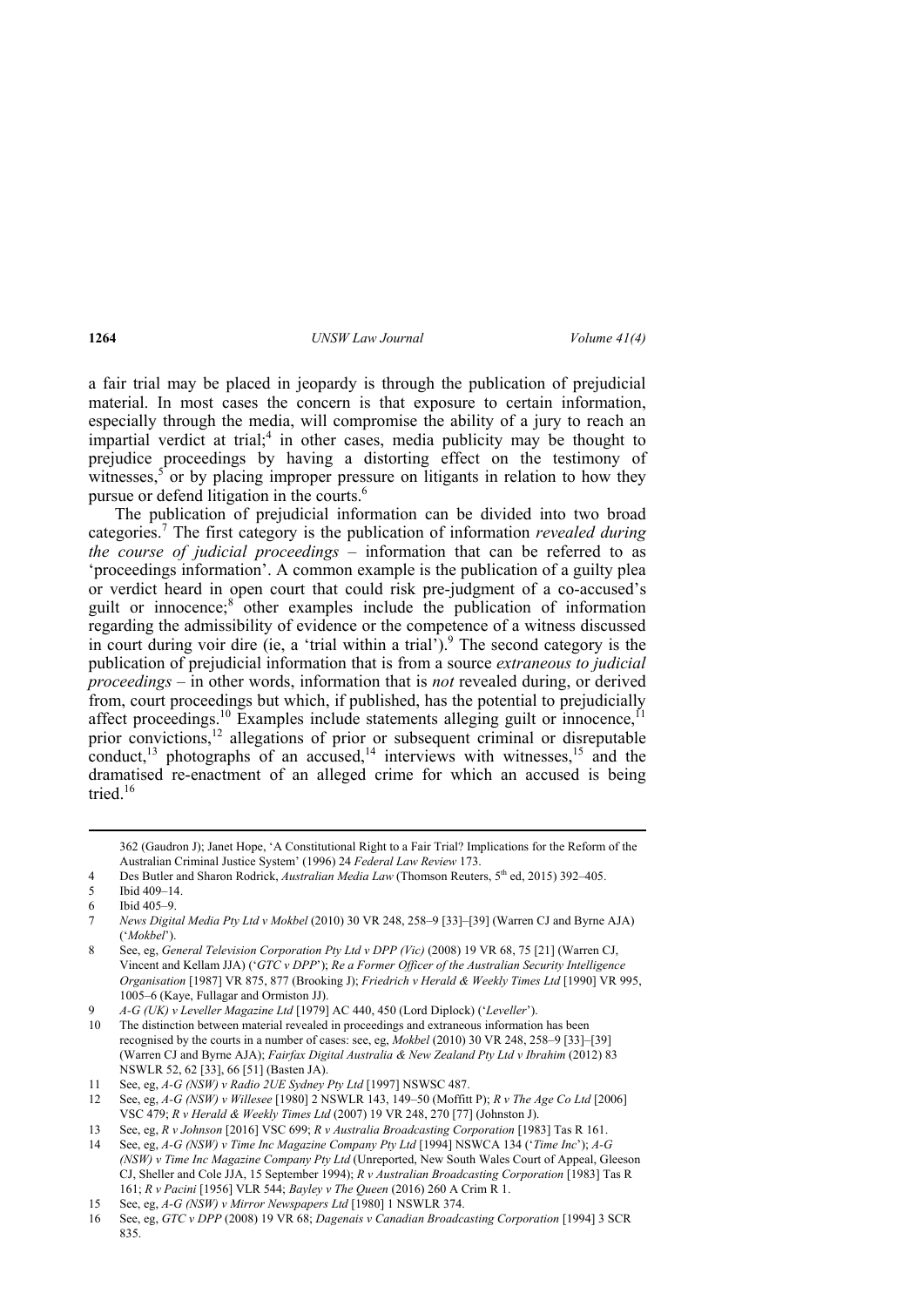The distinction between these two categories of information, although not always straightforward,<sup>17</sup> is significant. This is because the law has traditionally dealt with each category in very different ways. At the heart of the distinction is that the right to publish proceedings information, even highly prejudicial proceedings information,<sup>18</sup> is generally protected by the longstanding common law principle of open justice<sup>19</sup> – in particular, the open justice rule that, subject to limited exceptions, nothing should be done to prevent members of the public, including the media, from publishing fair and accurate reports of what takes place in open court.<sup>20</sup> This right means that courts can only control the publication of proceedings information by adopting specific measures, usually by granting suppression or non-publication orders (called 'proceedings suppression orders').<sup>21</sup> In contrast, the courts have not traditionally sought to control extraneous information through the use of suppression orders. This is because the publication of prejudicial extraneous material, which is not derived from proceedings and is therefore not protected by the principle of open justice,  $2^2$  is subject to criminal liability under the common law of sub judice contempt. Sub judice contempt is committed where it is established to the criminal standard of proof that a publication has 'as a matter of practical reality, a tendency to interfere with the due course of justice' in particular proceedings pending before a court.<sup>23</sup> It follows that courts have traditionally left it to the threat of

<sup>17</sup> There are conceptual difficulties with the distinction. For example, the image or photograph of an accused might be considered both 'proceedings' information and 'extraneous' information.

<sup>18</sup> See, eg, *Hinch v A-G (Vic)* (1987) 164 CLR 15, 25 (Mason CJ), 43 (Wilson J).

<sup>19</sup> For a general discussion of the principle of open justice, see Butler and Rodrick, above n 4, ch 5.

<sup>20</sup> *Leveller* [1979] AC 440, 450 (Lord Diplock); *Ex parte Terrill; Re Consolidated Press Ltd* (1937) 37 SR (NSW) 255, 257–8 (Jordan CJ). The media's right to publish fair and accurate reports of proceedings has been described as 'an adjunct' to the open justice principle: see *R (On the Application of the DPP (Vic)) v The Herald & Weekly Times Ltd* (2007) 19 VR 248, 260 [38] (Johnston J).

<sup>21</sup> *Mokbel* (2010) 30 VR 248, 258 [33] (Warren CJ and Byrne AJA). Note, in camera orders (order restricting public access to the courts) and pseudonym orders (order requiring that a party or witness be referred to in court by a pseudonym) may also be effective in restraining publicity. The one exception to the requirement to make such specific orders is in relation to proceedings information revealed during voir dire, the publication of which will automatically constitute contempt of court: see *Leveller* [1979] AC 440, 450 (Lord Diplock). Such contempt, as explained by the Privy Council in *Independent Publishing Company Ltd v A-G (UK) (Trinidad and Tobago)* [2005] 1 AC 190, 206 (Lord Brown), is committed on the basis that a publication revealing such details will have thwarted the object of an implied order made by the court 'directly affecting the conduct of the proceedings before it'. See also David Rolph, LexisNexis, *Criminal Contempt* (at 22 August 2017) [105-95], citing *Mirror Newspapers*  Ltd v Waller (1985) 1 NSWLR 1, where Hunt J said that '[w]henever ... matters are being heard in the absence of the jury, there is an implied direction to the news media not to publish a report of what takes place in court, notwithstanding that the proceedings are held in the presence of the public': at 19.

<sup>22</sup> *Mokbel* (2010) 30 VR 248, 259 [36] (Warren CJ and Byrne AJA),

<sup>23</sup> *A-G (NSW) v John Fairfax & Sons Ltd* (1985) 6 NSWLR 695, 697 (Samuels JA). See also *Hinch v A-G (Vic)* (1987) 164 CLR 15, 34 (Wilson J), 46 (Deane J). This is subject to various exceptions under the common law, including where the prejudicial material is contained in a 'bare fact' report or where the public interest in the subject matter justifies its publication.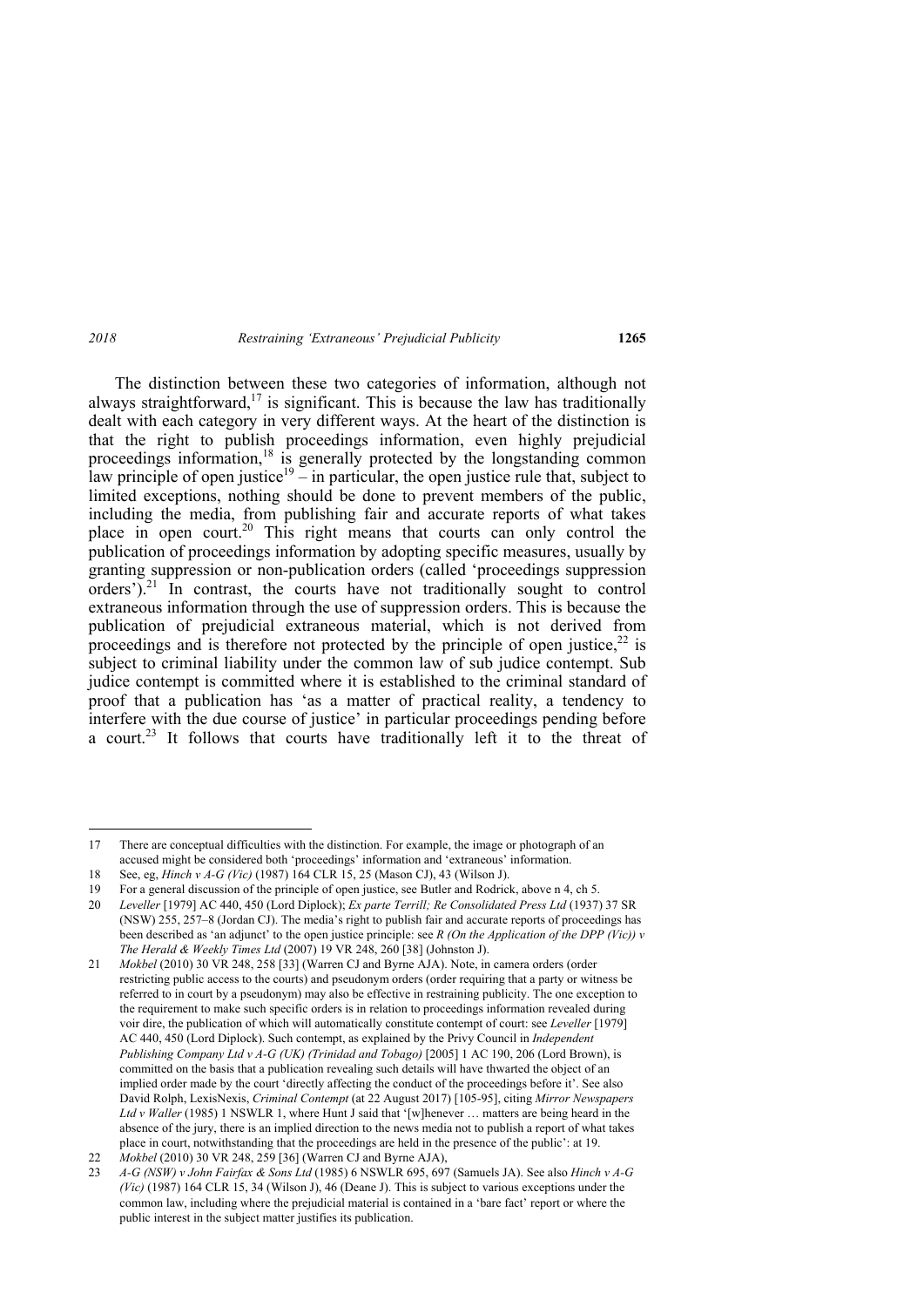post-publication liability for sub judice contempt to deter the publication of prejudicial extraneous material.<sup>24</sup>

Over the past decade or so, however, judges in Victoria have become significantly less confident in the capacity of sub judice contempt to prevent prejudicial publicity.<sup>25</sup> Consequently, consistent with the frequent use of proceedings suppression orders in Victoria,  $2^6$  it is now relatively common for Victorian judges to turn to the pre-emptive measure of specifically ordering that particular extraneous information is not to be published. There are a number of possible explanations for the shift towards the use of such orders. Perhaps the most significant is that prosecutions for sub judice contempt have become relatively rare. In recent years, the willingness of Attorneys-General and relevant prosecuting authorities to institute proceedings against the media for sub judice contempt has significantly declined.<sup>27</sup> Thus, according to the Honourable Justice King of the Supreme Court of Victoria, the lack of effective policing of sub judice contempt has 'ultimately led to the necessity of making … orders to prevent what would be contempts of court<sup>'.28</sup> The assumption appears to be that media outlets have become cavalier in publishing potentially contemptuous material in the knowledge that prosecution for contempt is unlikely.

In addition to perceived inadequacies with the enforcement of sub judice contempt, it is likely that changing media environments have also played a role. For example, judges may be concerned that the decline in traditional media revenue streams has resulted in fewer dedicated and experienced court reporters, creating a potential risk that the journalists reporting the courts will be less familiar with the constraints imposed by the sub judice contempt rule (and, indeed, other legal restraints on publication). Consequently, judges may see the granting of specific orders as a way of ensuring that journalists are clear as to what information can and cannot be published.<sup>29</sup> Similar concerns may exist regarding the distribution of prejudicial information by 'citizen journalists' and

<sup>24</sup> See, eg, *Leary v British Broadcasting Corporation* (Unreported, England and Wales Court of Appeal – Civil Division, Lord Donaldson MR, Gibson and Nicholls LJJ, 29 September 1989) ('*Leary v BBC*'). See also Butler and Rodrick, above n 4, 369–70.

<sup>25</sup> Butler and Rodrick, above n 4, 434, quoting Justice Betty King, '"*Underbelly*"? A True Crime Story or Just Sex Drugs and Rock and Roll?' (Speech delivered at the Medico-Legal Society of Victoria, Melbourne Club, 13 November 2009) 12.

<sup>26</sup> See, eg, Jason Bosland and Ashleigh Bagnall, 'An Empirical Analysis of Suppression Orders in the Victorian Courts: 2008–12' (2013) 35 *Sydney Law Review* 671.

<sup>27</sup> Butler and Rodrick, above n 4, 434; King, above n 25, 12. This is likely due to a combination of resource constraints and the fact that the position of Attorney-General has progressively become more political and less focused on the traditional responsibility of defending the judiciary: Sharon Rodrick, 'Achieving the Aims of Open Justice? The Relationship between the Courts, the Media and the Public' (2014) 19 *Deakin Law Review* 123, 142–4 (and sources cited therein).

<sup>28</sup> King, above n 25, 13.

<sup>29</sup> See, eg, comments by Bongiorno J quoted in Prue Innes, 'Report of the Review of Suppression Orders and the Media's Access to Court Documents and Information' (Report, Australia's Right to Know, 13 November 2008) 81–2. Note, it has been claimed by others that courts frequently make orders restraining publication in circumstances already covered by the law of sub judice contempt: see, eg, P D Cummins, 'Justice and the Media' (Speech delivered at the Melbourne Press Club, The Hotel Windsor, 17 August 2010) 5.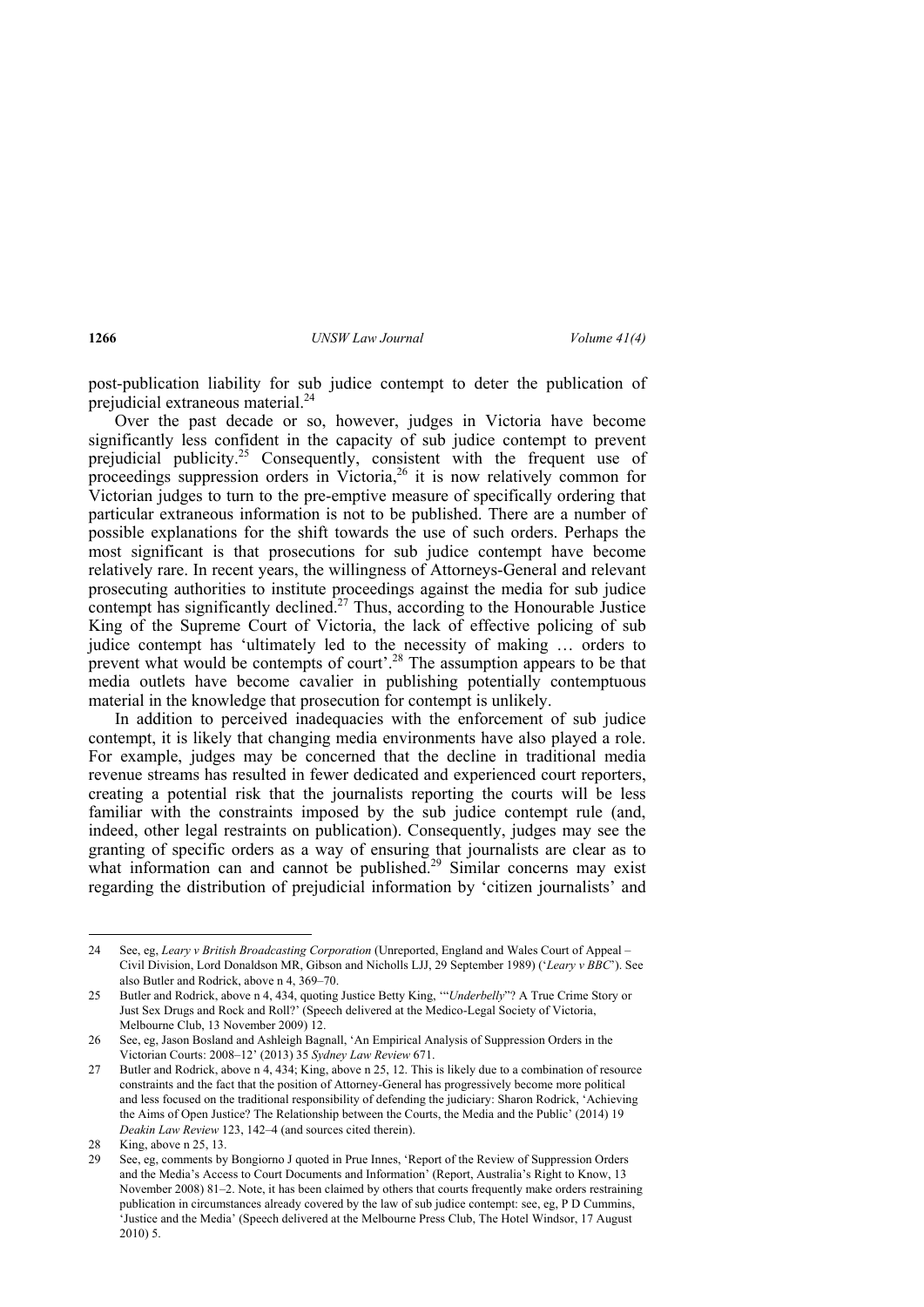social media users.<sup>30</sup> Furthermore, new communication technologies and the perceived risks created by the publication of material online may also be seen as warranting a pre-emptive approach.<sup>31</sup> For example, given the infinitely accessible and effectively permanent nature of material once published online, courts may see the making of orders as necessary to prevent prejudicial information *entering* the digital sphere and, in turn, later being brought to the attention of potential jurors.<sup>32</sup>

Whatever the reasons, this article does not focus on the question of *why*  Victorian courts are turning to prior restraints to control extraneous publicity. Instead, it is confined to the narrower task of examining the scope and application of the powers that are available to courts in Victoria and New South Wales to make orders preventing the media publication of prejudicial extraneous information. It is limited to examining these two jurisdictions because a detailed search of the case law in Australia indicates that such orders have only ever been made by courts in Victoria and, albeit to a much more limited extent, New South Wales. In examining the various powers, it makes the central argument that the Victorian courts have adopted an approach to the suppression of extraneous publicity that is considerably broader in scope and application compared to the approach in New South Wales. Importantly, this difference in approach has gone unnoted in both the case law and commentary, despite the fact that the Victorian approach imposes significantly greater burdens on publishers.

It is necessary to establish at the outset that there are three independent sources of power that courts in Victoria and New South Wales, depending on the court in question, can potentially rely upon. First, and most conventionally, superior courts can rely upon their equitable jurisdiction to grant quia timet injunctions to restrain threatened sub judice contempt.<sup>33</sup> The use of such injunctions to control prejudicial publicity is well-settled and is the jurisdictional basis favoured in England and, at least up until the introduction of an alternative power under the *Court Suppression and Non-publication Orders Act 2010*  (NSW) ('*CSNPO Act*'), in New South Wales. Second, it has recently been recognised in Victoria that the inherent jurisdiction of superior courts under the

<sup>30</sup> For an analysis of the issues raised by social media and the distribution of prejudicial information, see Jane Johnston et al, 'Juries and Social Media' (Report, Victorian Department of Justice, January 2013). See also Rachel Hews and Nicholas Suzor, '"Scum of the Earth": An Analysis of Prejudicial Twitter Conversations during the Baden-Clay Murder Trial' (2017) 40 *University of New South Wales Law Journal* 1604.

<sup>31</sup> Butler and Rodrick, above n 4, 370.

<sup>32</sup> It is important to note, however, that orders restraining publication are often said to be – and on numerous occasions have proven to be – futile in controlling the dissemination of information in the digital age: see Roxanne Burd, 'Is There a Case for Suppression Orders in an Online World?' (2012) 17 *Media and Arts Law Review* 107, 114–15; Jacqueline Mowbray and David Rolph, '"It's a Jungle Out There": The Legal Implications of *Underbelly*' (2009) 28(1) *Communications Law Bulletin* 10 (discussing *GTC v DPP*  (2008) 19 VR 68). For a discussion of the features of the internet causing difficulties, see *Mokbel* (2010) 30 VR 248, 268–70 [74]–[84] (Warren CJ and Byrne AJA); *R v B* [2009] 1 NZLR 293, 305 (Baragwanath J), 310–11 (William Young P and Robertson J).

<sup>33</sup> This power is not available to inferior courts, unless expressly conferred by statute: see *United Telecasters Sydney Ltd v Hardy* (1991) 23 NSWLR 323, 332 (Samuels AP).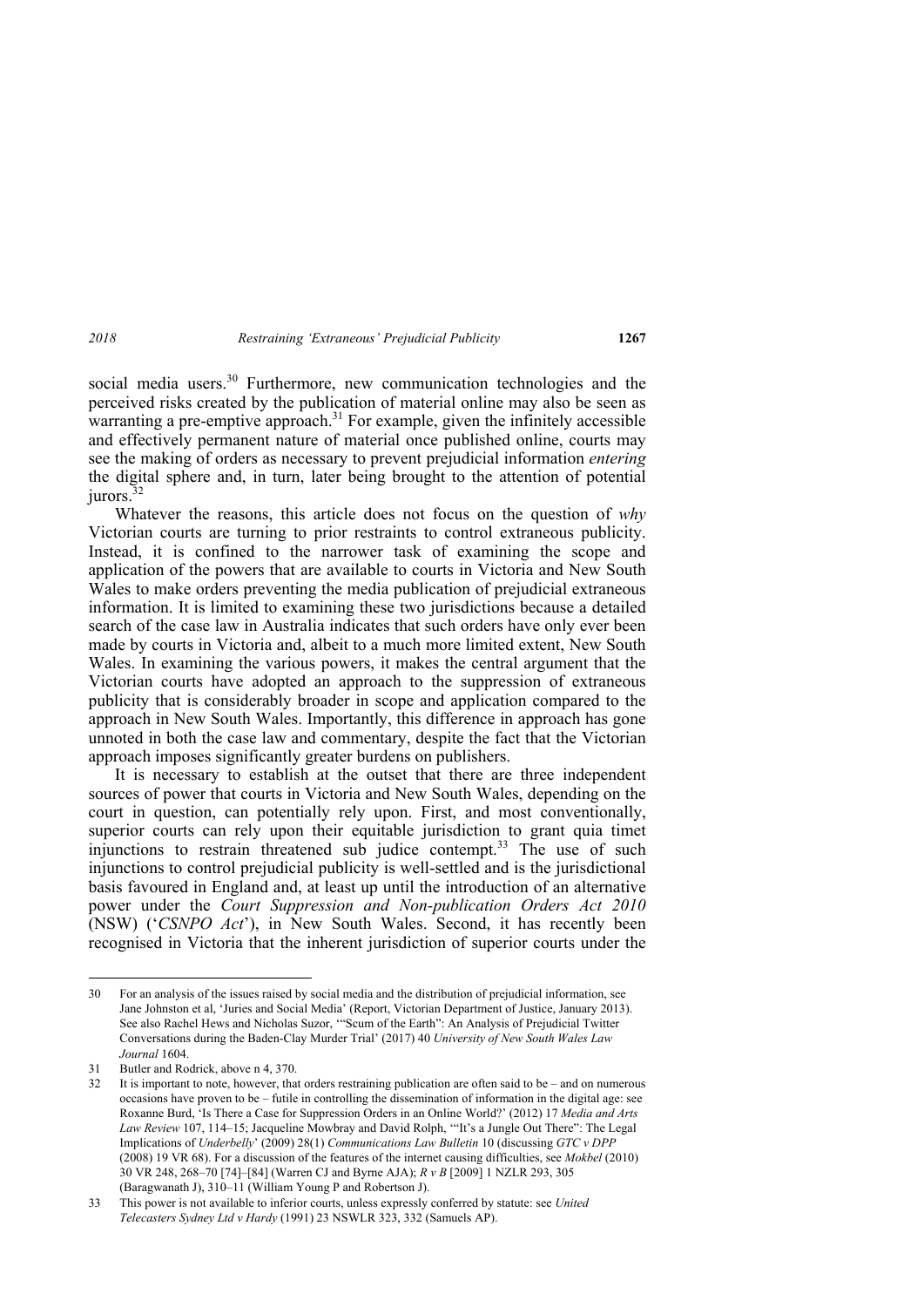common law provides the power to suppress the publication of extraneous prejudicial publicity. This is the same source of power that has long been recognised as available to superior courts to make proceedings suppression orders;<sup>34</sup> however, to distinguish such orders from their proceedings counterparts, orders restraining the publication of extraneous information are called 'general' suppression orders in Victoria.<sup>35</sup> Third, and finally, express statutory powers to suppress the publication of extraneous material exist in both New South Wales and Victoria. In New South Wales, such power is available to all courts under the CSNPO Act,<sup>36</sup> while in Victoria, the County and Magistrates' courts have dedicated powers under the *Open Courts Act 2013* (Vic) ('*OC Act*').

Parts II and III of this article examine the scope of the powers available in New South Wales. Part II begins by considering the power in equity to grant quia timet injunctions to restrain the commission of threatened contempt. It is shown that such relief is rare and exceptional and will only be granted where there is evidence that a *particular publisher*, unless restrained, is intending to publish a *particular publication* that is likely to constitute contempt. Given its narrow scope of application, it has only been successfully deployed against the media in a handful of available cases in New South Wales. Part III then considers the power under the *CSNPO Act*. Despite being expressed in broad terms, it is argued that the power has been given an interpretation in recent cases that is, in effect, commensurate in scope with the narrow power available in equity.

Part IV contrasts the approach in New South Wales with the interpretation of the powers of suppression in Victoria. It argues that the newly-recognised power to grant general suppression orders under the inherent jurisdiction has been given an extremely broad scope of application – certainly much broader than the power to grant quia timet injunctions in equity. In particular, the case law and practice of the Victorian Supreme Court (including the Court of Appeal) demonstrate that orders are often made as 'general precautionary orders'. Such orders, rather than being directed towards particular publishers in relation to particular anticipated publications, broadly purport to restrain *any person* with knowledge of an order from publishing certain specified material or categories of material (for example, an accused's prior convictions). It is also demonstrated in Part IV that the Supreme Court adopts a much more flexible approach to the making of general precautionary orders compared to orders directed at particular publishers. Part IV further explains that general precautionary orders have been made by the County and Magistrates' courts pursuant to their dedicated statutory powers, despite the fact that the County Court's power under the *OC Act* is expressed in arguably narrower terms.

Finally, Part V considers the consequences that the granting of general precautionary orders in Victoria can potentially pose for publishers. It argues that

<sup>34</sup> See, eg, *Hogan v Hinch* (2011) 243 CLR 506, 534 (French CJ); *Grassby v The Queen* (1989) 168 CLR 1, 15–17 (Dawson J).

<sup>35</sup> *Mokbel* (2010) 30 VR 248, 259 [36] (Warren CJ and Byrne AJA); *Herald & Weekly Times Pty Ltd v A*  (2005) 160 A Crim R 299, 306 (The Court) ('*HWT v A*').

<sup>36</sup> Note, statutory powers, in similar terms to the power in the *CSNPO Act*, also exist at the federal level: *Access to Justice (Federal Jurisdiction) Amendment Act 2012* (Cth).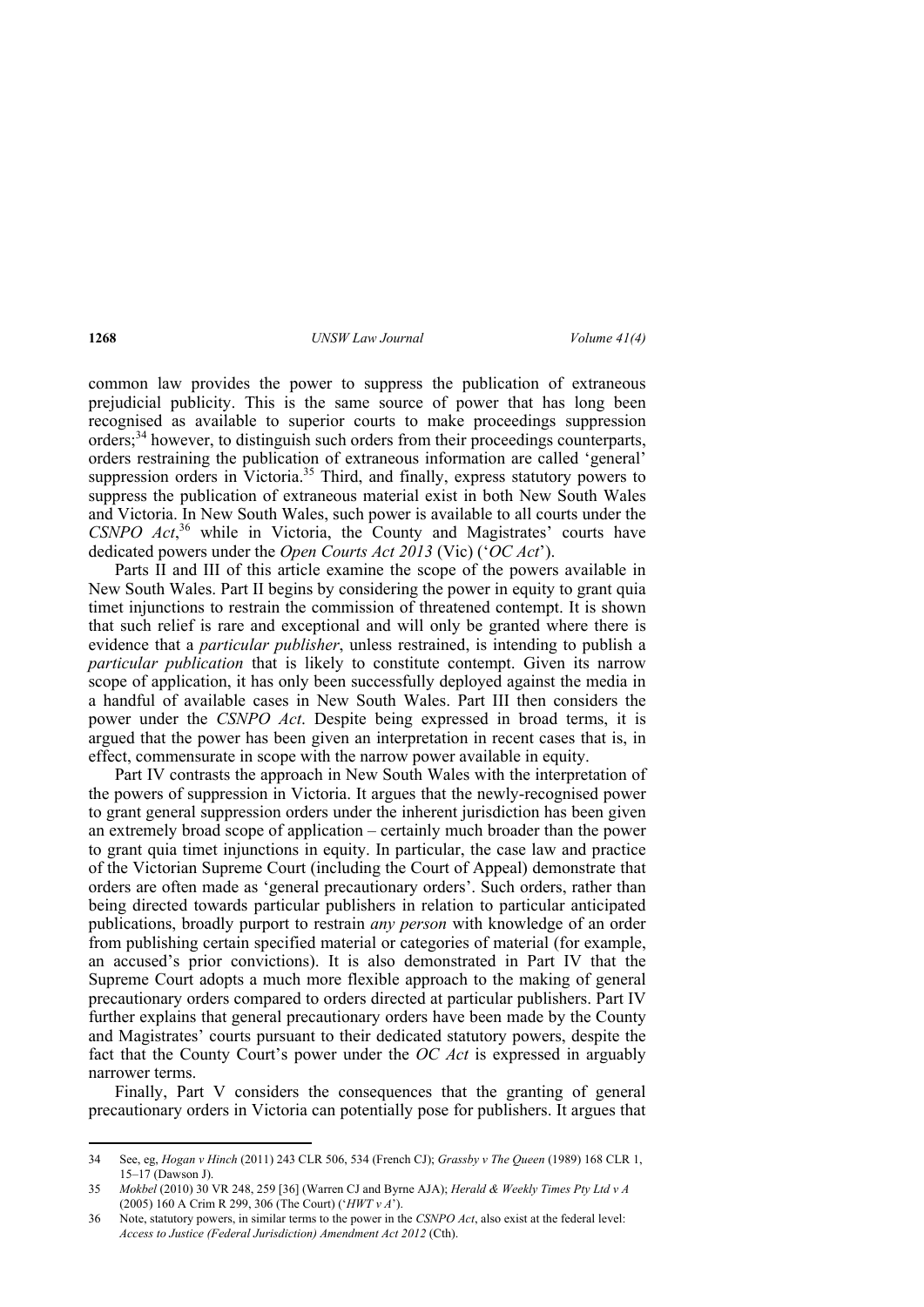such orders extend beyond restraining threatened sub judice contempt; this, in turn, raises questions about the relationship between the inherent jurisdiction to grant general suppression orders and the law of sub judice contempt. It also argues that general precautionary orders, as currently made by the Victorian courts, require the removal of pre-existing internet content. Consequently, for reasons that are explained, such orders cannot be considered a proper exercise of either the inherent jurisdiction or the statutory powers under the *OC Act*.

## **II QUIA TIMET INJUNCTIONS TO RESTRAIN CONTEMPTUOUS MEDIA PUBLICATIONS**

It is logical to begin by examining the most established source of power: the power of superior courts to restrain a threatened contempt of court by injunctive relief granted in equity. The earliest reported case against the media is the wellknown 1973 House of Lords decision in *Attorney-General v Times Newspapers Ltd*, <sup>37</sup> where an injunction was upheld restraining *The Sunday Times* from publishing a newspaper article that was said to prejudge litigation pending against the English manufacturer and distributor of the drug thalidomide.<sup>38</sup> While the House of Lords did not provide guidance on when the power to grant an injunction to restrain an anticipated contemptuous publication could be exercised, the view consistently expressed in subsequent cases has been that equitable relief will only be deployed in the rarest of circumstances.<sup>39</sup>

The judicial reluctance to grant such injunctions can be explained on two grounds. First, due to concerns about freedom of speech, courts have always favoured imposing post-publication sanctions over pre-publication restraints.<sup>40</sup> Second, the cautious approach arises from equity's traditional reluctance to come to the aid of the criminal law.<sup>41</sup> Indeed, it is 'wise and settled practice' that equity

<sup>37 [1974]</sup> AC 273. Prior to this, cases mainly concerned threatened contempt in the form of the anticipated breach of an existing court order (see, eg, *Hubbard v Woodfield* (1913) 57 Sol Jo 729) or where one party to an action threatened to publish material adverse to the other party's case (see, eg, *Coleman v West Hartlepool Railway Co* (1860) 8 WR 734; *Brook v Evans* (1860) 29 LJ Ch 616, where Turner LJ said: 'There is no doubt that the Court has power to grant an injunction in a case of this description' but found that an injunction was not justified on the facts: at 617; *Mackett v Herne Bay Commissioners* (1876) 24 WR 845; *Kitcat v Sharp* (1882) 52 LJ Ch 134).

<sup>38</sup> *A-G (UK) v Times Newspapers Ltd* [1974] AC 273, 299–301 (Lord Reid), 307 (Lord Morris), 310–13 (Lord Diplock), 314–17 (Lord Simon), 322–5 (Lord Cross).

<sup>39</sup> See, eg, *Lewis v British Broadcasting Corporation* (Unreported, England and Wales Court of Appeal – Civil Division, Lord Denning MR, Lawton and Lane LJJ, 23 March 1979) 3; *A-G (UK) v British Broadcasting Corporation* [1981] AC 303, 311–12 (Lord Denning MR); *Ex parte HTV Cymru (Wales) Ltd* [2002] EMLR 184, 200 [35] (Aikens J); *A-G (UK) v Random House Group Ltd* [2010] EMLR 223, 240 [16] (Tugendhat J).

<sup>40</sup> See, eg, *A-G (UK) v British Broadcasting Corporation* [1981] AC 303, 362 (Lord Scarman). See also William Blackstone, *Commentaries on the Laws of England* (Clarendon Press, 1769) vol 4, 151–2, quoted in Patricia Londono et al (eds), *Arlidge, Eady and Smith on Contempt* (Sweet & Maxwell, 5<sup>th</sup> ed, 2017) 449.

<sup>41</sup> *Pickering v Liverpool Daily Post & Echo Newspapers plc* [1991] 2 AC 370, 381 (Lord Donaldson); *A-G (UK) v Random House Group Ltd* [2010] EMLR 223, 246 (Tugendhat J). For a discussion of injunctions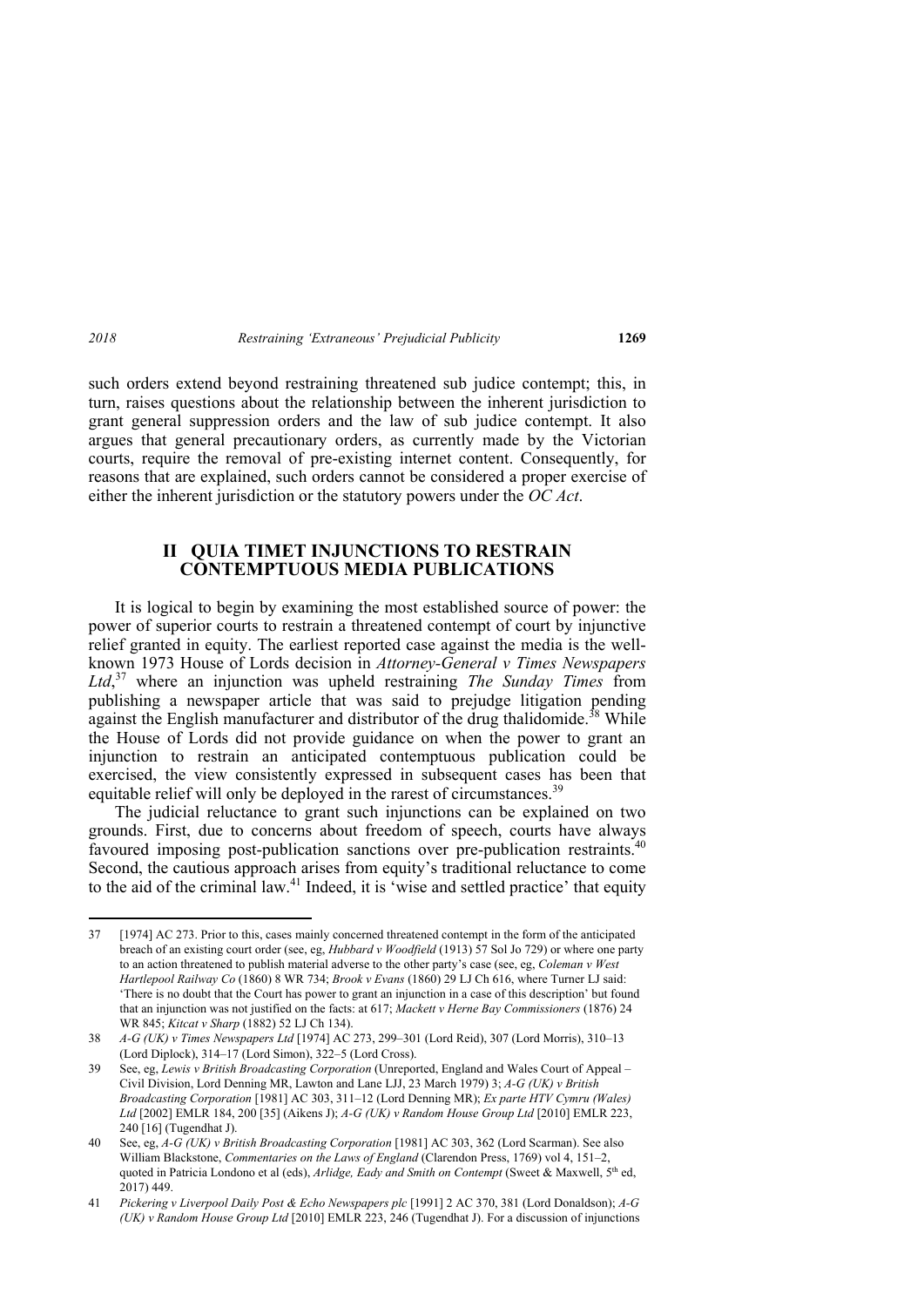will only intervene by way of injunction to assist the criminal law in cases where the penalties imposed have proven to be an inadequate deterrent.<sup>42</sup> Accordingly, in England, courts will only act to restrain a threatened sub judice contempt where satisfied to the criminal standard of  $proof<sup>43</sup>$  that: (1) a particular publication by a particular person or entity would, unless restrained, take place,<sup>44</sup> and (2) if it were to take place, it would *manifestly* constitute a contempt of court.45 Such demanding requirements mean that quia timet injunctions to restrain contemptuous publications will not be granted on a 'speculative basis'; rather, 'solid evidence' must be presented as to what the precise content of the particular publication will be.<sup>46</sup> Furthermore, given their impact on freedom of speech, applications for injunctions in this context are treated by the English courts as applications for final rather than interim relief and therefore will not be granted on the more flexible standards usually applicable to interim injunctions.<sup>47</sup>

In Australia, the available case law demonstrates that it is almost exclusively the Supreme Court of New South Wales that has entertained applications for quia timet injunctions to restrain threatened prejudicial publications.<sup>48</sup> Such applications, being civil in nature, $49$  are commenced by summons against particular media defendants in either the Common Law or Equity divisions of the

<u> Andreas Andreas Andreas Andreas Andreas Andreas Andreas Andreas Andreas Andreas Andreas Andreas Andreas Andr</u> and the criminal law, see David Feldman, 'Injunctions and the Criminal Law' (1979) 42 *Modern Law Review* 369.

43 *A-G (UK) v Random House Group Ltd* [2010] EMLR 223, 249 (Tugendhat J); *Ex parte HTV Cymru (Wales) Ltd* [2002] EMLR 184, 196 [24]–[25] (Aikens J); *Coe v Central Television plc* [1994] EMLR 433, 440 (Glidewell LJ). However, the application of the criminal standard of proof was doubted in *Chief Constable of Greater Manchester Police v Channel 5 Broadcast Ltd* [2005] EWCA Civ 739, [7] (Auld LJ).

<sup>42</sup> *Pickering v Liverpool Daily Post and Echo Newspapers plc* [1991] 2 AC 370, 382 (Lord Donaldson).

<sup>44</sup> *A-G (UK) v Random House Group Ltd* [2010] EMLR 223, 249 (Tugendhat J); *Ex parte HTV Cymru (Wales) Ltd* [2002] EMLR 184, 196 [24]–[25] (Aikens J).

<sup>45</sup> *A-G (UK) v British Broadcasting Corporation* [1981] AC 303, 311 (Lord Denning MR). See also *A-G (UK) v News Group Newspapers Ltd* [1987] QB 1, 13 (Donaldson MR). Cf *Muir v British Broadcasting Corporation* 1997 SLT 425, 427 (The Court) (where it was held that Scotland's High Court of Justiciary has the power under the *nobile officium* to restrain the publication of prejudicial material even where it would not, if published, constitute contempt of court).

<sup>46</sup> *Leary v BBC* (Unreported, England and Wales Court of Appeal – Civil Division, Lord Donaldson MR, Gibson and Nicholls LJJ, 29 September 1989) 9–10 (Lord Donaldson MR).

<sup>47</sup> See *A-G (UK) v Random House Group Ltd* [2010] EMLR 223, 247 (where Tugendhat J jettisoned the usual test for interim injunctions in England, as set out by the House of Lords in *American Cyanamid Co v Ethicon Ltd* [1975] AC 396, on the basis, inter alia, that the question will usually never be determined at a full trial). In other cases it has been held that the rule in *Bonnard v Perryman* [1891] 2 Ch 269 – the longstanding rule limiting the availability of interim injunctions in libel cases – applies to applications for injunctions to restrain anticipated contempt by publication: see *A-G (UK) v British Broadcasting Corporation* [1981] AC 303, 311 (Lord Denning MR); *A-G (UK) v News Group Newspapers* [1987] QB 1, 14 (Donaldson MR). The application of the rule in *Bonnard v Perryman* in the context of restraining contempt by publication has been expressly rejected in New South Wales (although not expressly in the context of media publication): see *Commercial Bank of Australia Ltd v Preston* [1981] 2 NSWLR 554, 557 (Hunt J); *Y v W* (2007) 70 NSWLR 377, 379 (Spigelman CJ).

<sup>48</sup> Cf *Re South Australia Telecasters Ltd* (1998) 23 Fam LR 692 (Nicholson J) (injunction granted to restrain an anticipated scandalising contempt of court).

<sup>49</sup> *New South Wales Bar Association v Muirhead* (1988) 14 NSWLR 173, 182–3 (Kirby P).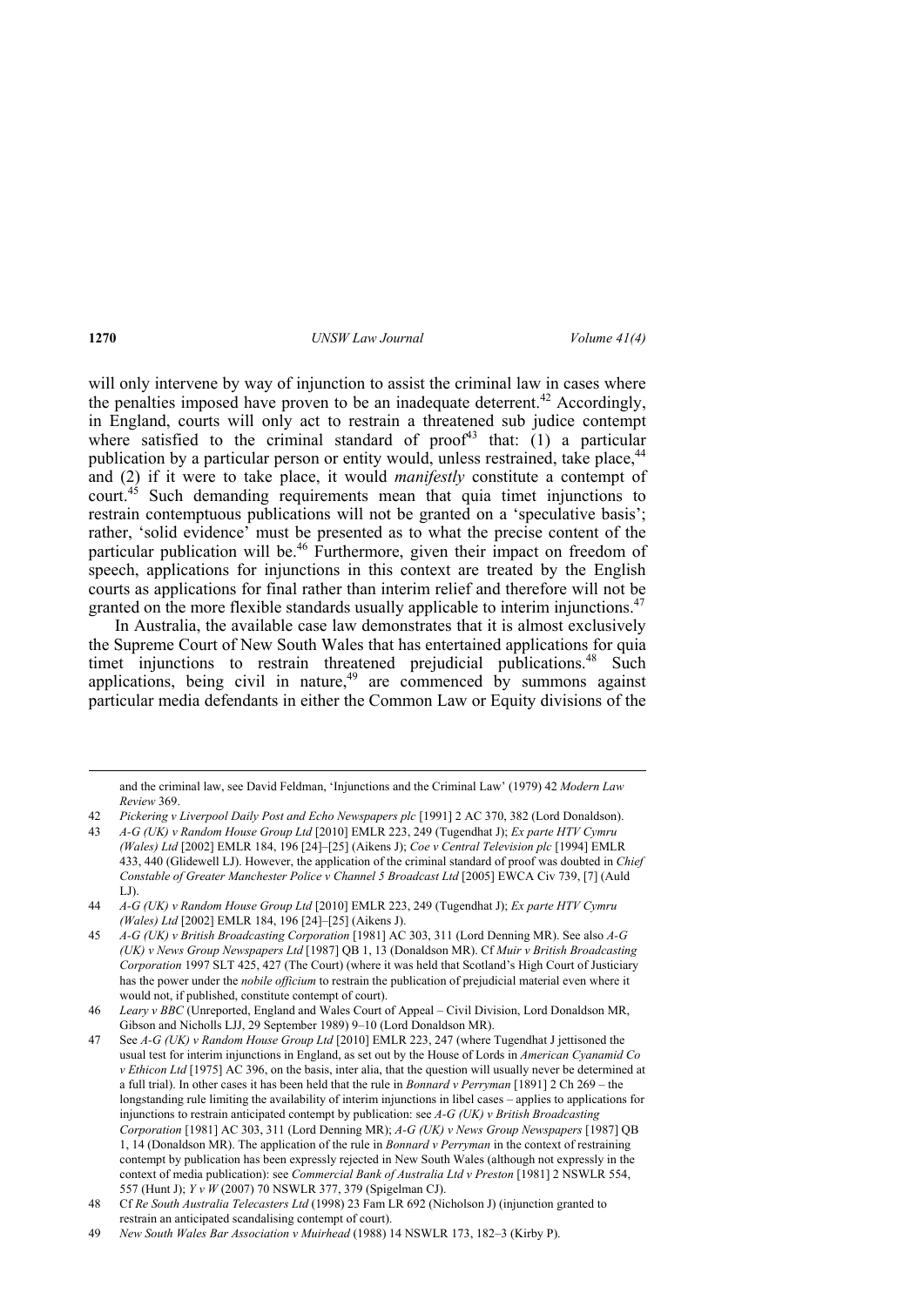Supreme Court.<sup>50</sup> For the same reasons given by the English courts, such injunctions have been held to be both rare and exceptional.<sup>51</sup> However, there are three aspects in which the approach adopted in New South Wales is, at least in principle, slightly less burdensome than in England.

First, an applicant in New South Wales is only required to establish to the *civil standard of proof*, rather than the criminal standard applicable in England, that a proposed publication, if published, is *likely to* constitute a contempt of court.<sup>52</sup> Second, such injunctions can be, and usually are, sought on an interlocutory basis.53 In such cases the general principles applicable to the court's discretion to grant relief set out in *Beecham Group Ltd v Bristol Laboratories Pty*  Ltd will apply.<sup>54</sup> Thus, before the discretion to grant an interlocutory injunction is exercised, it must be shown that the proposed publication, if it were to go ahead, would prima facie constitute a sub judice contempt and, if so, that the balance of convenience favours the granting of relief.<sup>55</sup>

Third, it has been held that even an application for final relief in New South Wales need only be accompanied by evidence as to what the contents of the proposed publication are *likely* to be (rather than, for example, direct evidence of a draft publication) and that such publication by the defendant is *likely* to go

<sup>50</sup> See, eg, *Uniform Civil Procedure Rules 2005* (NSW) r 6.4(2)(e). Note, applications may be made by either the Attorney-General or a defendant in criminal proceedings where they fear a particular apprehended publication will prejudice their right to a fair trial. For a brief summary of the principles applied in New South Wales, see New South Wales Law Reform Commission, *Contempt by Publication*, Report No 100 (2003) 334–8. See also Butler and Rodrick, above n 4, 457–8.

<sup>51</sup> See, eg, *Waterhouse v Australian Broadcasting Corporation* (1986) 6 NSWLR 733, 735 (Glass JA), 738– 9 (Mahoney JA); *Time Inc* [1994] NSWCA 134; *John Fairfax Publications Pty Ltd v Doe* (1995) 37 NSWLR 81, 103 (Kirby P); *R v Baladjam [No 44]* [2008] NSWSC 1463, [13] (Whealy J); *Doe v John Fairfax Publications Pty Ltd* (1995) 125 FLR 372, 384 (Spender AJ) ('*Doe v Fairfax*'); *Kamm v Channel Seven Sydney Pty Ltd* [2005] NSWSC 699, [9] (Campbell J); *R v Baladjam* (2008) 270 ALR 92, where Whealy J said: 'It is the undoubted position that, if there be a power to issue a quia timet injunction to restrain a threatened contempt of court in the present matter, it is of course not generally favoured by the law but, rather, is a power to be exercised sparingly': at 100 [38]. See also *Commonwealth v John Fairfax & Sons Ltd* (1980) 147 CLR 39, where Mason J described the use of equity to enforce the criminal law as being of 'comparatively modern use' and confined to circumstances where 'an offence is frequently repeated': at 49–50.

<sup>52</sup> *Waterhouse v Australian Broadcasting Corporation* (1986) 6 NSWLR 716, 726 (Young J); *Waterhouse v Australian Broadcasting Corporation* (1986) 6 NSWLR 733, 735 (Glass JA); *A-G (NSW) v TCN Channel Nine Pty Ltd* (Unreported, Supreme Court of New South Wales, Hunt J, 6 July 1990); *Doe v Fairfax*  (1995) 125 FLR 372, 387 (Spender AJ); *Kamm v Channel Seven Sydney Pty Ltd* [2005] NSWSC 699, [13] (Campbell J proceeded on the assumption that the civil standard applied without deciding the matter). This is despite the criminal standard of proof applying to prosecutions for contempt: see, eg, *Witham v Holloway* (1995) 183 CLR 525, 534 (Brennan, Deane, Toohey and Gaudron JJ), 545 (McHugh J).

<sup>53</sup> See, eg, *Time Inc* [1994] NSWCA 134; *R v Baladjam [No 45]* [2008] NSWSC 1464, [10] (Whealy J); *A-G (NSW) v TCN Channel Nine Pty Ltd* (Unreported, Supreme Court of New South Wales, Hunt J, 6 July 1990); *Commercial Bank of Australia Ltd v Preston* [1981] 2 NSWLR 554, 557 (Hunt J).

<sup>54 (1968) 118</sup> CLR 618, 622–3 (Kitto, Taylor, Menzies and Owen JJ). See, eg, *A-G (NSW) v TCN Channel Nine Pty Ltd* (Unreported, Supreme Court of New South Wales, Hunt J, 6 July 1990); *Commercial Bank of Australia Ltd v Preston* [1981] 2 NSWLR 554, 557 (Hunt J).

<sup>55</sup> See, eg, *A-G (NSW) v TCN Channel Nine Pty Ltd* (Unreported, Supreme Court of New South Wales, Hunt J, 6 July 1990); *Commercial Bank of Australia Ltd v Preston* [1981] 2 NSWLR 554, 557 (Hunt J).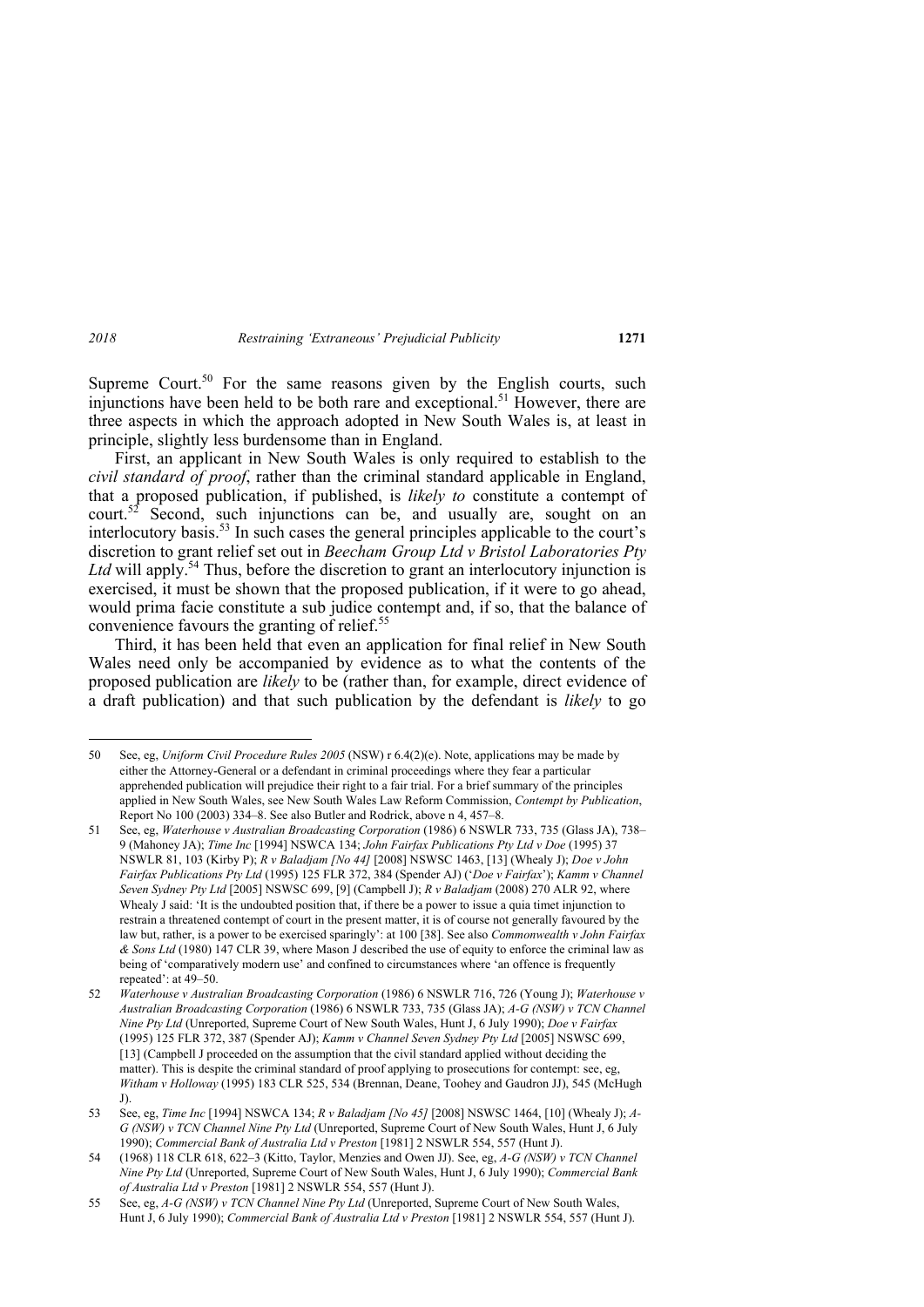ahead.56 Importantly, both of these matters may be satisfied by way of inference drawn from evidence of the defendant's past conduct and the general newsworthiness of the potential subject matter.<sup>57</sup> It therefore appears that injunctive relief in this context can be granted in New South Wales on a more 'speculative' basis than in England. It should be noted, however, that there is only one case – *Doe v John Fairfax Publications Pty Ltd* – where the New South Wales Supreme Court has granted an injunction to restrain a threatened contempt in the absence of direct evidence of the contents of the proposed publication being provided to the court.<sup>58</sup> Furthermore, the absence of such evidence was central to the decision to refuse an application for an interlocutory injunction in the later case of *Kamm v Channel Seven Sydney*. 59

As with post-publication liability for contempt, $60$  a range of factors are relevant to determining whether the proposed publication, if published, would have a 'real and substantial tendency' of causing prejudice to pending proceedings and therefore constitute sub judice contempt. Importantly, where the anticipated publication is said to threaten the impartiality of a jury, the court will start from the presumption that jurors will approach their role based on the evidence before the court and will readily follow directions given by the trial judge to disregard extrinsic material that they may have seen or heard.<sup>61</sup> It is against this presumption that the risk of the proposed publication is assessed by reference to the following: the inherent content of the matter; $62$  the nature of the proceedings and the issues likely to arise; $63$  the extent of publication and likely audience; $64$  the status of the publisher; $65$  and, finally, the lapse of time between the publication and the trial.<sup>66</sup> The existence of other prejudicial publicity may

<sup>56</sup> *Doe v Fairfax* (1995) 125 FLR 372, 391–2 (Spender AJ).

<sup>57</sup> Ibid 391 (Spender AJ).

<sup>58</sup> Ibid 391–2 (Spender AJ).

<sup>59 [2005]</sup> NSWSC 699, [10] (Campbell J).

<sup>60</sup> For a detailed treatment of the principles governing the law of sub judice contempt in Australia, see Butler and Rodrick, above n 4, ch 6.

<sup>61</sup> *R v Baladjam* (2008) 270 ALR 92, 103 [60]–[61] (Whealy J); *R v Baladjam [No 44]* [2008] NSWSC 1463, [14]–[15] (Whealy J); *Waterhouse v Australian Broadcasting Corporation* (1986) 6 NSWLR 733, 736 (Glass JA); *Doe v Fairfax* (1995) 125 FLR 372, 385 (Spender AJ).

<sup>62</sup> *Doe v Fairfax* (1995) 125 FLR 372, 385 (Spender AJ); *A-G (NSW) v TCN Channel Nine Pty Ltd* (Unreported, Supreme Court of New South Wales, 6 July 1990, Hunt J); *Waterhouse v Australian Broadcasting Corporation* (1986) 6 NSWLR 716, 728–9 (Young J); *Waterhouse v Australian Broadcasting Corporation* (1986) 6 NSWLR 733, 738 (Mahoney JA).

<sup>63</sup> *Marsden v Amalgamated Television Services Pty Ltd* [1996] NSWCA 341; *A-G (NSW) v TCN Channel Nine Pty Ltd* (Unreported, Supreme Court of New South Wales, Hunt J, 6 July 1990). Cf *Time Inc* [1994] NSWCA 134 (Kirby P); *Waterhouse v Australian Broadcasting Corporation* (1986) 6 NSWLR 716, 729 (Young J).

<sup>64</sup> *Doe v Fairfax* (1995) 125 FLR 372, 385 (Spender AJ); *Time Inc* [1994] NSWCA 134 (Kirby P); *Waterhouse v Australian Broadcasting Corporation* (1986) 6 NSWLR 733, 735 (Glass JA).

<sup>65</sup> *Doe v Fairfax* (1995) 125 FLR 372, 385 (Spender AJ).

<sup>66</sup> *R v Baladjam [No 44]* [2008] NSWSC 1463, [14] (Whealy J); *R v Baladjam* (2008) 270 ALR 92, 101–2 (Whealy J); *Kamm v Channel Seven Sydney Pty Ltd* [2005] NSWSC 699, [16] (Campbell J); *Doe v Fairfax* (1995) 125 FLR 372, 385 (Spender AJ); *A-G (NSW) v TCN Channel Nine Pty Ltd* (Unreported, Supreme Court of New South Wales, Hunt J, 6 July 1990); *Waterhouse v Australian Broadcasting Corporation* (1986) 6 NSWLR 716, 730 (Young J); *Waterhouse v Australian Broadcasting Corporation*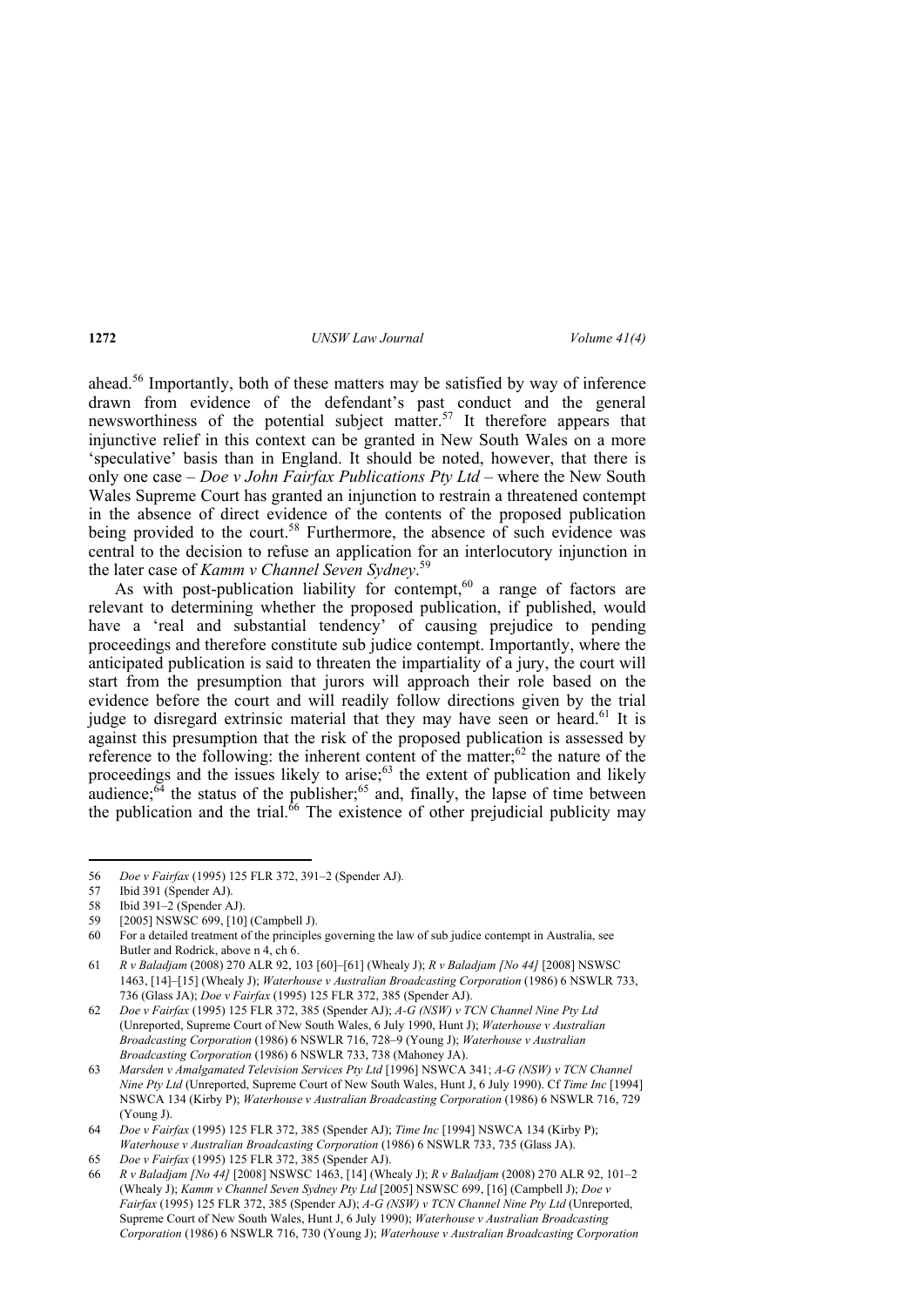also be a relevant factor.<sup>67</sup> Where a proposed publication is judged to have the requisite tendency to pose a serious threat to proceedings, an injunction may nevertheless be refused on the basis of the well-known '*Bread Manufacturers* principle<sup> $68$ </sup> – that is, that the public interest in freedom of expression in allowing the publication to go ahead outweighs the public interest in protecting the administration of justice by restraining it.<sup>69</sup> However, consistent with the heavy prima facie weight given to the administration of justice in applying the *Bread Manufacturers* principle,<sup>70</sup> based on the available case law no quia timet injunction to restrain a threatened contempt has ever been successfully refused on such public interest grounds.

In line with judicial statements that injunctive relief in this context is rare, there are only nine publicly available judgments in New South Wales where relief has been sought to restrain the commission of contempt by media publication.<sup>71</sup> Of these nine applications, only four were successful.<sup>72</sup> In the unsuccessful applications, the determining factor was most often the lack of proximity between the proposed publication and the anticipated date of the trial threatened to be prejudiced.<sup>73</sup> Thus, it was held in those cases that no contempt

69 *Hinch v A-G (Vic)* (1987) 164 CLR 15, 41 (Wilson J), 57 (Deane J), 66–8 (Toohey J), 85 (Gaudron J).

<sup>&</sup>lt;u> Andrewski politika (za obrazu za obrazu za obrazu za obrazu za obrazu za obrazu za obrazu za obrazu za obrazu</u> (1986) 6 NSWLR 733, 735 (Glass JA); *Waterhouse v Australian Broadcasting Corporation* (1986) 68 ALR 75, 75 (Gibbs CJ, Wilson and Dawson JJ);

<sup>67</sup> *Kamm v Channel Seven Sydney Pty Ltd* [2005] NSWSC 699, [14] (Campbell J); *Doe v Fairfax* (1995) 125 FLR 372, 385 (Spender AJ); *A-G (NSW) v TCN Channel Nine Pty Ltd* (Unreported, Supreme Court of New South Wales, Hunt J, 6 July 1990) ('I am satisfied that any influence of the proposed programme here will become merged in the existing effect of the earlier separate publications'); *Waterhouse v Australian Broadcasting Corporation* (1986) 6 NSWLR 733, 735–6 (Glass JA).

<sup>68</sup> Based on the seminal case of *Ex parte Bread Manufacturers Ltd; Re Truth & Sportsman Ltd* (1937) 37 SR (NSW) 242.

<sup>70</sup> Ibid 41–2 (Wilson J).

<sup>71</sup> A number of cases were excluded. *X v Amalgamated Television Services Pty Ltd [No 2]* (1987) 9 NSWLR 575 was excluded on the basis that the forum in question, an administrative tribunal, was not protected by the law of contempt. The case of *United Telecasters Sydney Ltd v Hardy* (1991) 23 NSWLR 323 was also excluded on the basis that, while raising some important matters of principle, the injunction was a nullity because it was made by an inferior court which was found to lack the power to issue injunctions restraining the media from committing contempt by publication. Finally, there is a widely reported example of the New South Wales Supreme Court granting an injunction in 1995 to prevent the Australian Broadcasting Corporation from broadcasting the television series *Blue Murder*, a dramatisation of underworld criminal activity in the 1970s and 1980s: see Mowbray and Rolph, above n 32, 11. Unfortunately, the author was not able to locate public reasons for the decision.

<sup>72</sup> See, eg, *Doe v Fairfax* (1995) 125 FLR 372; *Time Inc* [1994] NSWCA 134; *R v Baladjam [No 44]*  [2008] NSWSC 1463 (a high profile criminal trial of the applicants on terrorism-related charges was just about to commence before a jury in the Supreme Court); *R v Baladjam [No 45]* [2008] NSWSC 1464.

<sup>73</sup> See, eg, *Waterhouse v Australian Broadcasting Corporation* (1986) 6 NSWLR 716, 730 (Young J); *A-G (NSW) v TCN Channel Nine Pty Ltd* (Unreported, Supreme Court of New South Wales, Hunt J, 6 July 1990) (where a *60 Minutes* television program was proposed for broadcast nine to 12 months prior to a civil trial commencing); *R v Baladjam* (2008) 270 ALR 92, 101–2 (Whealy J) (where the newspaper articles in question would be published many months before the trial of the accused on terrorism related offences); *Kamm v Channel Seven Sydney Pty Ltd* [2005] NSWSC 699, [16] (Campbell J) (where a jury trial in an aggravated indecent and sexual assault criminal case was unlikely to commence for at least five or so months); *Marsden v Amalgamated Television Services Pty Ltd* [1996] NSWCA 341 (where the applicant was unable to establish that the contents of the proposed broadcast would have the relevant tendency to interfere with defamation proceedings).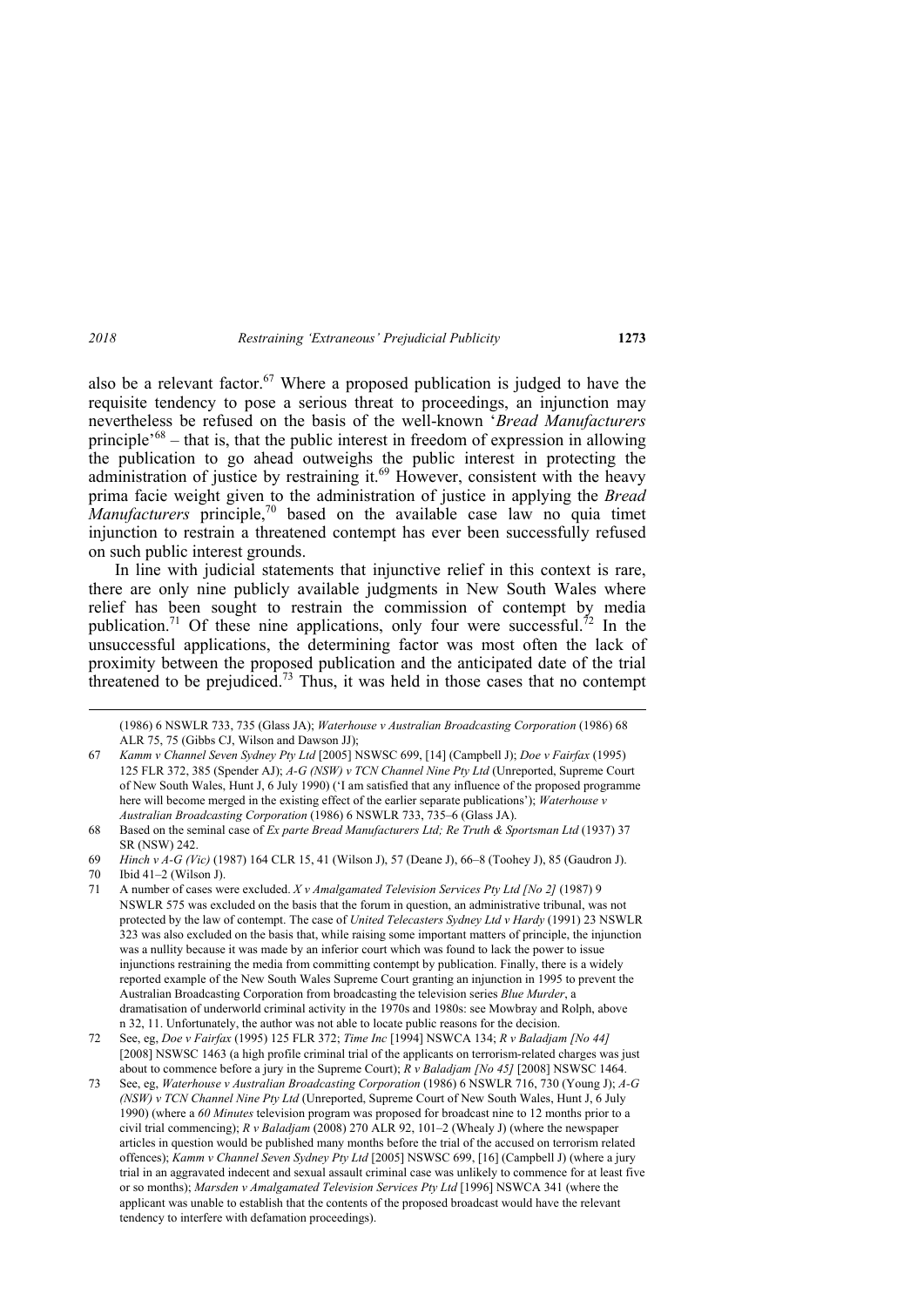would be committed by publication because any possible prejudicial effect on a jury will have 'faded' by the time of the relevant trial.

However, while the proximity of the proposed publication to trial will, in most instances, be of utmost significance, it is important to note that publication was restrained in two of the four successful cases despite the trial being temporally distant. In one case, *Time Inc*, 74 the injunction prevented the further distribution of a magazine that revealed the identifying facial features of Ivan Milat, who had been charged with the notorious 'backpacker murders'. The publication of the photograph in the media before trial was thought to have the potential to interfere with the identity evidence of witnesses, identity being a  $\cdot$  serious matter for trial'.<sup>75</sup> It has long been recognised that this type of potential interference is not contingent on the proximity of the publication to the anticipated timing of the trial.<sup>76</sup> In the second case, *Doe v Fairfax*, it was found that the delay between publication and the expected trial did not negate the risk of prejudice due to the highly prejudicial nature of the content of the predicted newspaper article (direct statements of guilt as opposed to allegations), the standing of the newspaper and its audience reach, and the likelihood that the material would be presented as coming from a reliable and authentic source (police telephone intercepts). $\frac{7}{7}$ 

# **III NEW SOUTH WALES: READING DOWN THE** *COURT SUPPRESSION AND NON-PUBLICATION ORDERS ACT 2010* **(NSW)**

Alongside the Supreme Court's power to grant quia timet injunctions to restrain threatened contempt just described, all courts in New South Wales<sup>78</sup> also have a statutory power under the *CSNPO Act* to grant suppression or nonpublication orders to restrain the publication or disclosure of extraneous prejudicial material (referred to as 'extraneous suppression orders' in this

<sup>74 [1994]</sup> NSWCA 134.<br>75 Ibid. It should be note

<sup>75</sup> Ibid. It should be noted that Time Inc Magazine Co was subsequently found guilty of contempt at trial: *A-G (NSW) v Time Inc Magazine Company Pty Ltd* (Unreported, New South Wales Court of Appeal, Gleeson CJ, Sheller and Cole JJA, 15 September 1994).

<sup>76</sup> See, eg, *R v Daily Mirror; Ex parte Smith* [1927] 1 KB 845; *A-G (NSW) v Mirror Newspapers Ltd* (1961) 62 SR (NSW) 421; *A-G (NSW) v TCN Channel Nine Pty Ltd* (1990) 20 NSWLR 368; *A-G (NZ) v Noonan*  [1956] NZLR 1021; *Ex parte Auld; Re Consolidated Press Ltd* (1936) 36 SR (NSW) 596; *A-G (UK) v Associate Newspapers Ltd* [2011] 1 WLR 2097. *Bayley v The Queen* (2016) 260 A Crim R 1 is a recent example where the publication of an accused's image interfered with the reliability of a witness' evidence and resulted in a rape conviction being overturned.

<sup>77 (1995) 125</sup> FLR 372, 395 (Spender AJ). This injunction was subsequently upheld on appeal: *John Fairfax Publications Pty Ltd v Doe* (1995) 37 NSWLR 81.

<sup>78</sup> Courts to which the *CSNPO Act* apply is established by reference to the definition of 'court' in section 3 as (a) 'the Supreme Court, Land and Environment Court, District Court, Local Court or Children's Court' or (b) 'any other court or tribunal, or a person or body having power to act judicially, prescribed by the regulations as a court for the purposes of this Act'.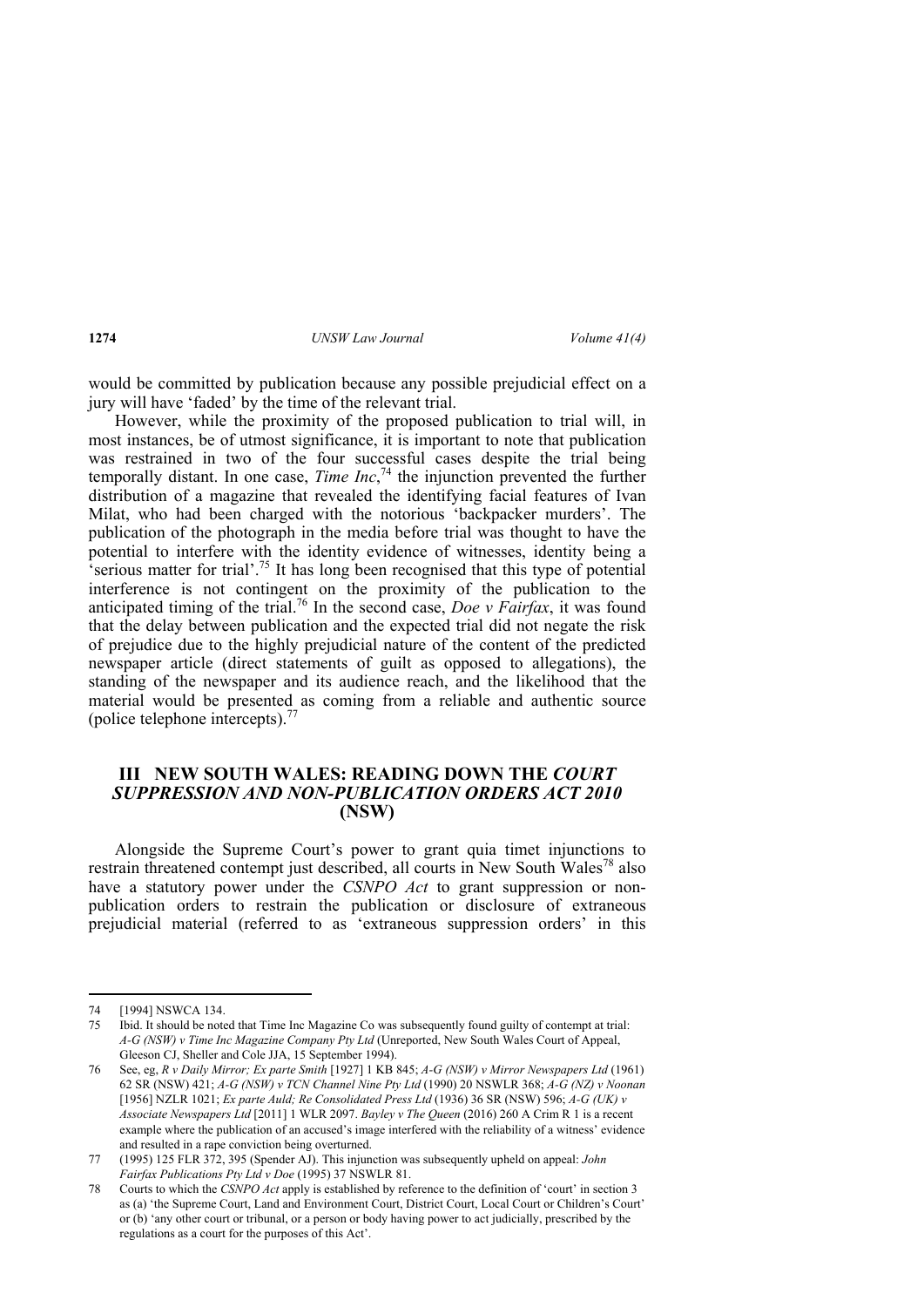article).<sup>79</sup> As we shall see, this power has been given a narrow interpretation by the New South Wales Court of Criminal Appeal in the case of *Fairfax Digital Australia & New Zealand Pty Ltd v Ibrahim*. 80

Section 7 of the *CSNPO Act*, which came into force on 1 July 2011, provides: A court may, by making a suppression order or non-publication order on grounds permitted by this Act, prohibit or restrict the publication or other disclosure of:

- (a) information tending to reveal the identity of or otherwise concerning any party to or witness in proceedings before the court or any person who is related to or otherwise associated with any party to or witness in proceedings before the court; or
- (b) information that comprises evidence, or information about evidence, given in proceedings before the court.

According to the Court in *Ibrahim*, in addition to restraining proceedings information, this power includes the power to restrain the publication of extraneous prejudicial information. This is because the language of section 7 extends to the suppression or non-publication of information '"otherwise concerning" any party or witness or person associated with a party or witness', $81$ combined with the fact that the grounds for making such orders include where 'necessary to prevent prejudice to the proper administration of justice' under section  $8(1)(a)$ .

However, despite the apparent 'breadth' of the language used in section  $7(a)$ ,  $82$  it was held in *Ibrahim* that the use of the power to make extraneous suppression orders does not extend beyond the power already available to a 'superior court under the general law to prevent sub judice contempt'.83 Thus, the Court said an extraneous suppression order under the *CSNPO Act* should be in a form which would be 'appropriate in the inherent jurisdiction of the Supreme Court, *to prevent an apprehended breach of the sub judice principle*'.84 Despite the Court's reference to the 'inherent jurisdiction', it is clear that the principles to be applied are effectively the same as those applied in the quia timet injunction cases discussed above in Part II. Indeed, as we shall see, one of the reasons why the order in *Ibrahim* was held to be an invalid exercise of the power in the *CSNPO Act* was because it went beyond such principles.

The order at issue in *Ibrahim* was made by the District Court to protect against prejudice to the trials of Rodney Atkinson, Fadi Ibrahim and Michael Ibrahim on conspiracy to murder charges and was in the following terms:

Until further order, within the Commonwealth of Australia, there is to be no disclosure, dissemination, or provision of access, to the public or a section of the public, by any means, including by publication in a book, newspaper, magazine or

Ibid 70 (Basten JA).

<sup>79</sup> Under the *CSNPO Act* a distinction is drawn between 'suppression' and 'non-publication' orders. The former prohibits any disclosure of the specified information (whether by publication or otherwise), whereas the latter is limited to prohibiting publication, defined in section 3 to mean the dissemination of or provision of access to members of the public.

<sup>80 (2012) 83</sup> NSWLR 52 ('*Ibrahim*').

<sup>81</sup> Ibid 62–3 (Basten JA).

<sup>82</sup> Ibid 63 (Basten JA).<br>83 Ibid 70 (Basten JA).

<sup>84</sup> Ibid 78 (Basten JA) (emphasis added).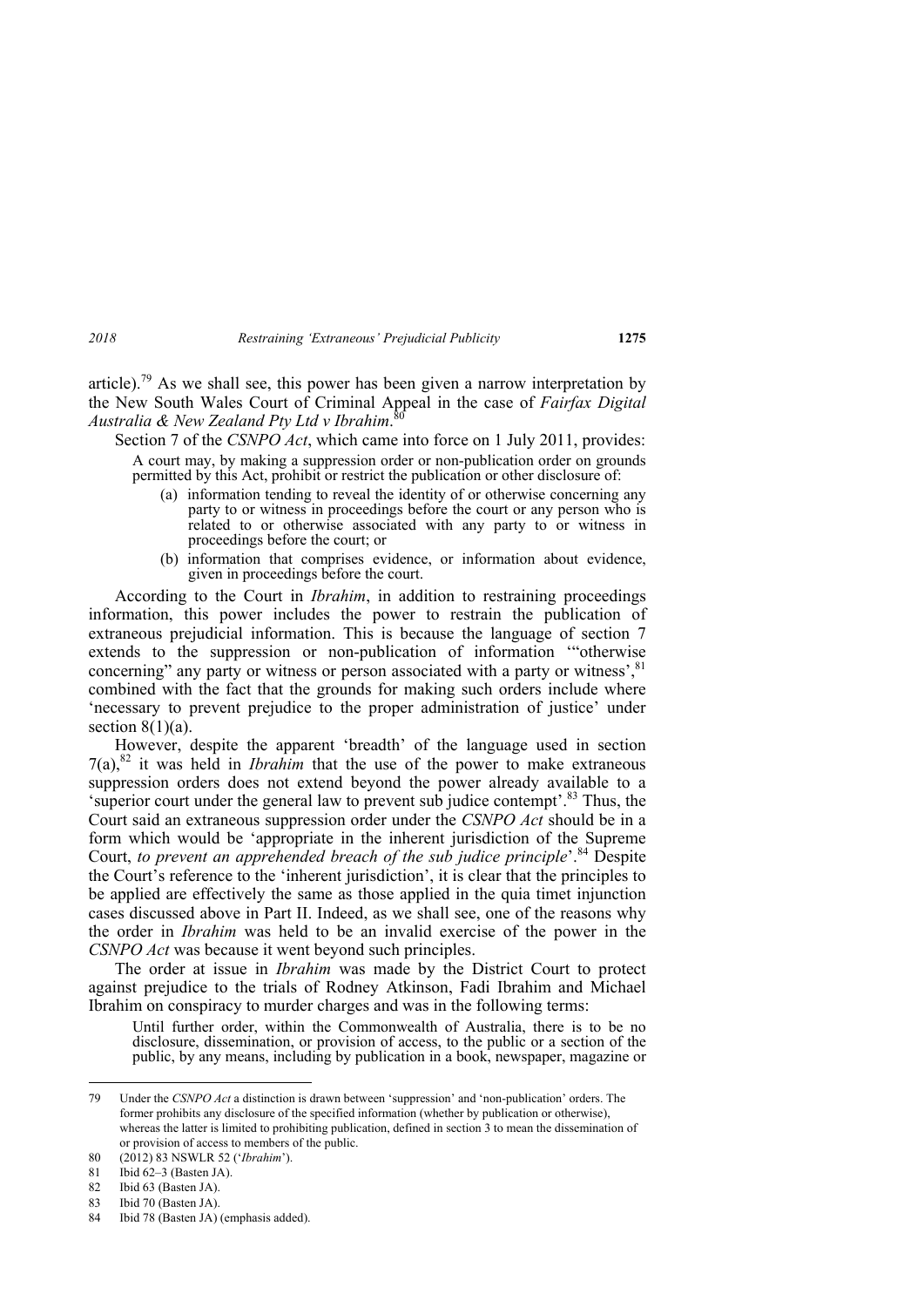other written publication, or broadcast by radio or television, or public exhibition, or broadcast or publication by means of the Internet of any:

- (a) Material containing any reference to any other criminal proceedings in which the accused Rodney Atkinson, Fadi Ibrahim, or Michael Ibrahim are or were parties or witnesses; or
- (b) Material containing any reference to any other alleged unlawful conduct in which the accused Rodney Atkinson, Fadi Ibrahim, or Michael Ibrahim are or were suspected to be complicit or of which they are or were suspected to have knowledge.<sup>85</sup>

Focusing on the fact that the order required unnamed internet publishers and intermediaries to 'take-down' or disable access to existing internet content, it was argued by the media interests who appealed the order that it was not 'necessary' within the meaning of the *CSNPO Act* and that, without evidence that all internet content could successfully be removed, it was futile.<sup>86</sup>

In relation to the form of the order, the Court held that an extraneous suppression order made under the *CSNPO Act*, like the power to grant quia timet injunctions in equity, must be directed towards *particular publishers* in relation to *particular publications*. 87 The Court said:

there are problems with the form of the order. First, it is not directed to any person or persons and, indeed, is little more than a general statement of principle in relation to specific material.<sup>88</sup>

Thus, the Court concluded that the impugned order, which was expressed in general precautionary terms by being directed towards the non-publication of particular information rather than an anticipated publication by a particular publisher, was invalid on the basis that it was 'generic in effect' and that it referred 'to no specific material, nor to any identified website or controller'.<sup>89</sup> It appears from *Ibrahim*, therefore, that general precautionary orders cannot be made pursuant to the *CSNPO Act*.<sup>90</sup> It is in this respect that the approach to the statutory power in New South Wales is much narrower than the approach adopted in Victoria (as discussed below in Part IV), where general precautionary orders are frequently made under the inherent jurisdiction and under the *OC Act*.

The Court in *Ibrahim* said that it was not necessary to consider the scope of the power to make pre-emptive orders in relation to a particular '*proposed publication* or in respect of *identified material* which is available for public access and under the control of a *specific individual*<sup>' 91</sup> Nevertheless, in line with the view that the power is limited to restraining a particular threatened sub judice

<sup>85</sup> Ibid 57 (Basten JA).

<sup>86</sup> Ibid 71 (Basten JA). The *CSNPO Act* was also challenged on constitutional grounds, the discussion of which is beyond the scope of this article: at 73–8 (Basten JA).

<sup>87</sup> See Brian Fitzgerald and Cheryl Foong, 'Suppression Orders after *Fairfax v Ibrahim*: Implications for Internet Communications' (2013) 37 *Australian Bar Review* 175, 183–4; Butler and Rodrick, above n 4, 262.

<sup>88</sup> *Ibrahim* (2012) 83 NSWLR 52, 71 [72] (Basten JA).

<sup>89</sup> Ibid 78 [101] (Basten JA).

<sup>90</sup> Cf *R v Debs* [2011] NSWSC 1248, where Hulme J made a general precautionary order in relation to an accused's prior convictions, among other matters. Following *Ibrahim*, it is the author's view that such an order could no longer be validly made under the *CSNPO Act*.

<sup>91 (2012) 83</sup> NSWLR 52, 78 [101] (Basten JA) (emphasis added).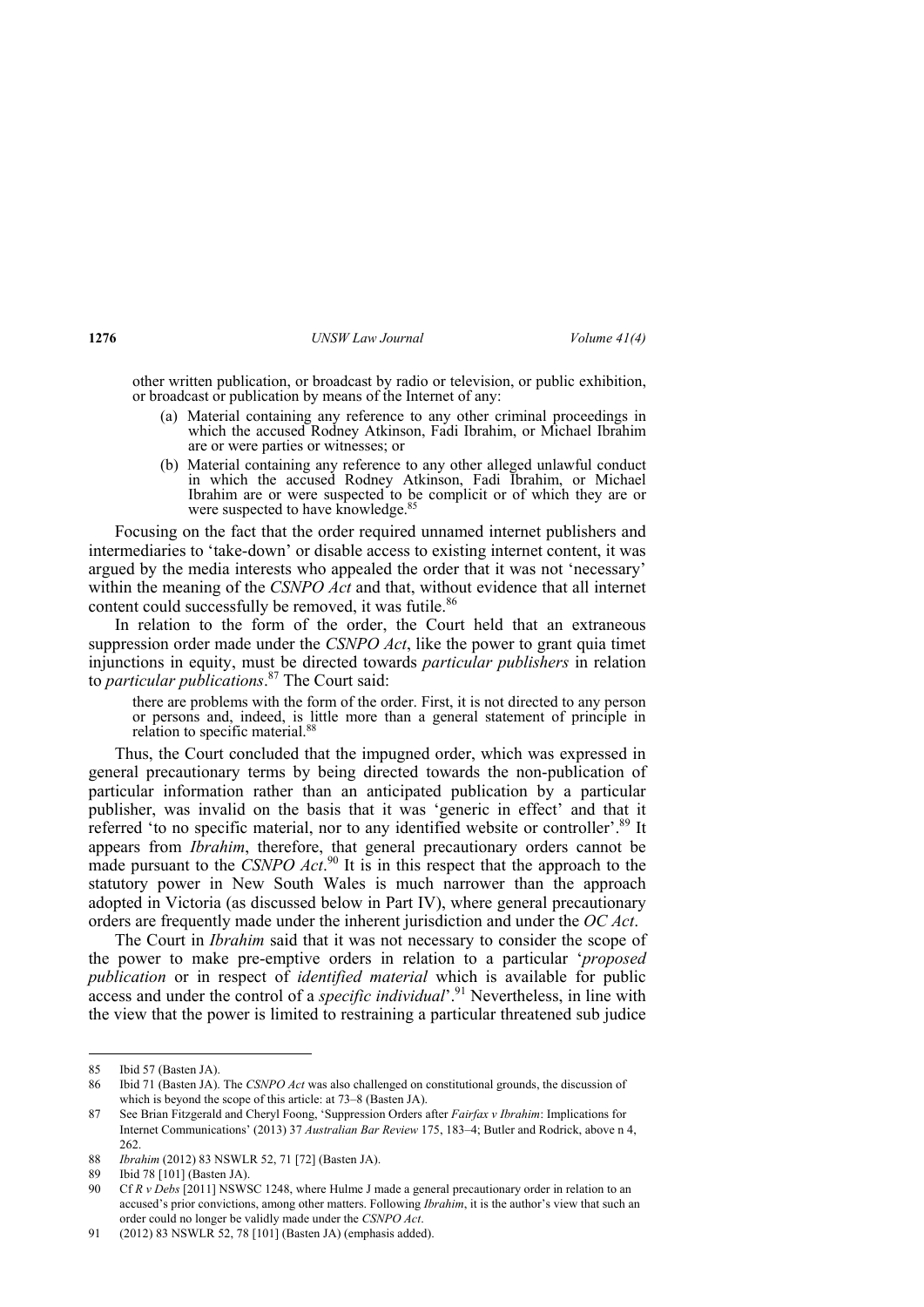contempt, it was held that before an order restraining the publication of extraneous prejudicial material can be considered necessary, 'the general law principles of sub judice contempt must be thought, in particular circumstances, to be inadequate in themselves' to prevent a publication from going ahead.<sup>92</sup> This reflects the aforementioned requirement in equity that an injunction will only be granted where the criminal law is found to be insufficient to deter publication.<sup>93</sup> The need to show the inadequacy of sub judice contempt has since been followed in the case of *Australian Broadcasting Corporation v Local Court of New South Wales*.<sup>94</sup> In this case, an application was made for an order under the *CSNPO Act* to restrain the Australian Broadcasting Corporation from publishing a confidential draft report by the Department of Family and Community Services on the grounds that the order was necessary to protect the murder trial of a mother in relation to the death of her child. Adamson J refused the order on the basis that there was no evidence to reveal that publication of the report would constitute contempt; and, even if it did, she was not persuaded that the law of contempt itself would not be sufficient to prevent publication.<sup>95</sup>

For completeness, it is important to set out some additional principles recognised by the Court in *Ibrahim* that limit when extraneous suppression orders can be made under the *CSNPO Act*. First, the Court examined the application of the necessity test in relation to the removal of, or the disabling of access to, pre-existing extraneous content on the internet (often referred to as 'take-down' orders). As a preliminary issue, the Court held that, for the purposes of the *CSNPO Act*, internet content is 'published' as a 'continuing act … for so long as the material is *available* on the web<sup>'.96</sup> This means that an order requiring the removal of existing webpages falls within the scope of the power in section 7 to make 'non-publication' orders. However, it was held that an order will only satisfy the statutory criterion of necessity if it can be shown that it will be effective.<sup>97</sup> Thus, '[a]s a matter of construction, that which is ineffective cannot be described as "necessary"<sup>.98</sup> The Court held that a take-down order is not *likely* to be considered effective unless it is possible to achieve the removal of *all* sources of offending material, although an order will not necessarily be ineffective if some material remains accessible.<sup>99</sup> It appears that an order's

<sup>92</sup> Ibid 78 [99] (Basten JA).

<sup>93</sup> See above n 42 and accompanying text.

<sup>94 (2014) 239</sup> A Crim R 232.

<sup>95</sup> Ibid 246–7 [57] (Adamson J).

<sup>96</sup> *Ibrahim* (2012) 83 NSWLR 52, 65 [43] (Basten JA) (emphasis added). This is because 'publication' is indirectly defined as a derivative of the verb 'publish' in section 3 to mean 'disseminate or provide access to the public', including 'by means of the Internet': at 64 [39] (Basten JA).

<sup>97</sup> Ibid 72 [78] (Basten JA).

<sup>98</sup> Ibid.

<sup>99</sup> Ibid 72 [74] (Basten JA). See, most recently, *Nationwide News Pty Ltd v Qaumi* (2016) 93 NSWLR 384, where it was held that an order requiring the removal of one article had 'some' effect in reducing the prejudicial information available to the public on the internet but was not sufficient to be considered effective: at 402 [89]–[90] (The Court). See also *AW v The Queen* [2016] NSWCCA 227, [17] (Payne JA). But see *R v Perish* [2011] NSWSC 1102, where Price J said that 'the inability of a court to remove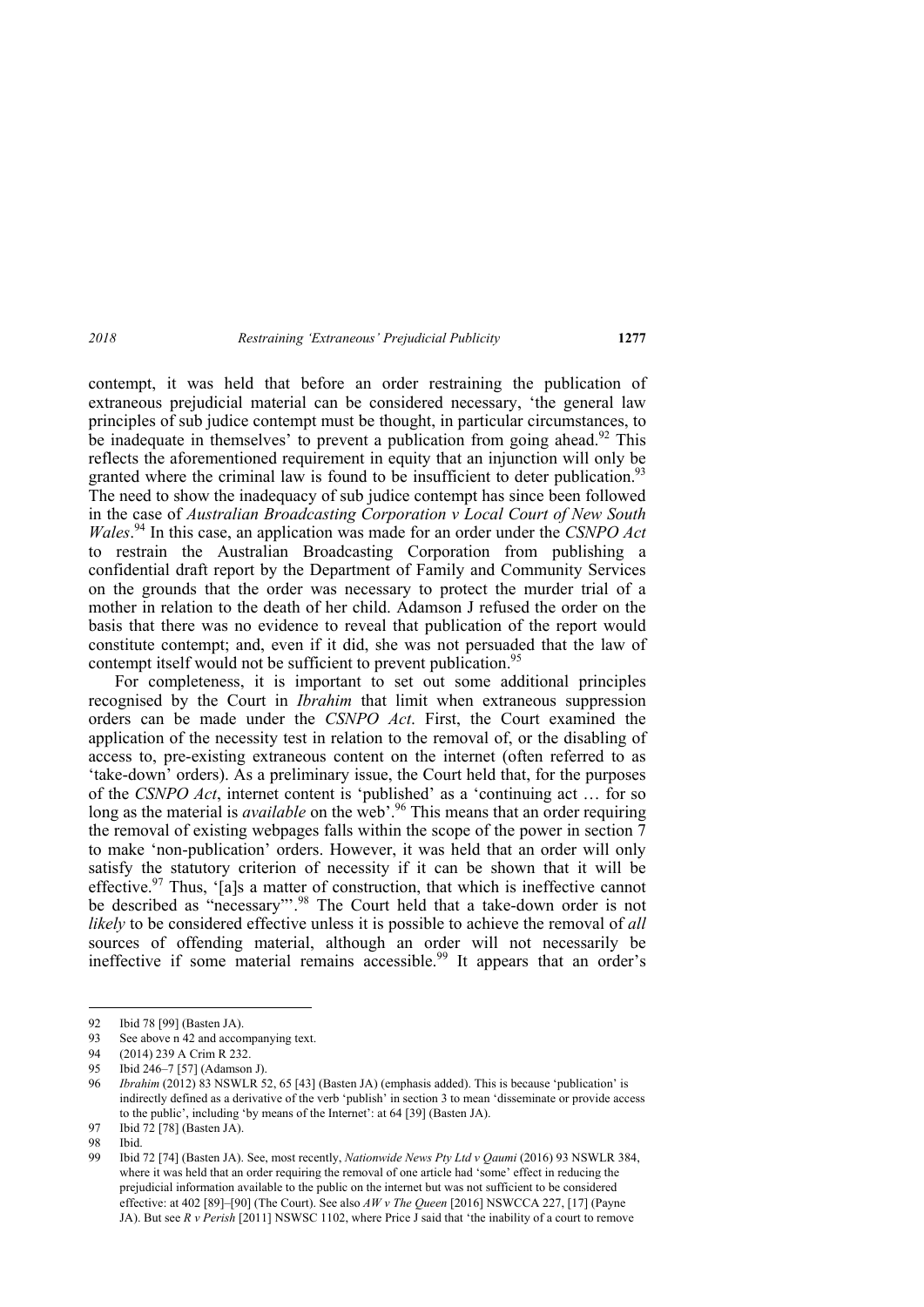effectiveness will ultimately depend on the prominence and accessibility of any material that is likely to remain after the order has been complied with. The Court held that, for the order at issue in *Ibrahim* to be effective, 'material must either be removed from any website globally to which access can be had from New South Wales or there must be an ability to prevent access by people living in New South Wales'.100 On the facts, it was not clear that this could be achieved by the order. To do so, it would need to bind a range of parties who were not before the Court – for example, controllers of websites throughout the world and search engine operators. However, based on the evidence available, it was not possible to know who those parties might be and, even if it were possible to know, enforcement of the order against entities not resident within New South Wales 'would be impracticable, if not impossible'.<sup>101</sup>

Besides the effectiveness of an order, the Court also held that, in applying the necessity test to take-down orders designed to protect potential jurors from prejudice, regard must be given to the likelihood that jurors will follow the directions of a trial judge to decide the matter based on the evidence presented in court and that they will comply with their legal obligations not to conduct independent research.<sup>102</sup> It was said that whether jurors are likely to abide by such directions and obligations is ultimately a matter for the trial judge in any given case.<sup>103</sup> However, the Court pointed out that jurors might be thought to have a greater impulse to search for material where it is 'of recent origin and if he or she has some recollection of its existence'.104 On the facts in *Ibrahim*, there was no basis for suggesting that this was the case. The Court also held that the necessity test 'will not usually be satisfied' in relation to take-down orders unless a request has been made to those with control over the material to remove it and, after having a reasonable opportunity to do so, they have failed, or have indicated an unwillingness to do so.<sup>105</sup> The Court did not specify whether this 'usual' requirement also applies to orders sought in relation to material that is *anticipated* for publication rather than material already available to the public; however, there is no obvious or logical reason to think that it does not.

Finally, the Court made some more general comments about the standard of necessity under the *CSNPO Act* as it applies to the making of extraneous suppression orders. It acknowledged that the term could have a variety of meanings depending on the context in which it is used.<sup>106</sup> It may mean, for example, that 'one thing is convenient, or useful' to another; or it may have the more stringent meaning of requiring that one thing is 'essential to another'.<sup>107</sup> In

 all offending material does not necessarily lead to a conclusion that the provision of the relief sought would be futile': at [44].

<sup>100</sup> *Ibrahim* (2012) 83 NSWLR 52, 73 [79] (Basten JA).

<sup>101</sup> Ibid 73 [78] (Basten JA).

<sup>102</sup> Ibid 72 [77] (Basten JA). See also *AW v The Queen* [2016] NSWCCA 227, [15] (Payne JA).

<sup>103</sup> *Ibrahim* (2012) 83 NSWLR 52, 72 [77] (Basten JA).

<sup>104</sup> Ibid.

<sup>105</sup> Ibid 78 [98] (Basten JA).

<sup>106</sup> Ibid 56 [8] (Bathurst CJ), 65 [46] (Basten JA).

<sup>107</sup> Ibid 65 [45] (Basten JA), citing *McCulloch v Maryland*, 17 US (4 Wheat) 316, 414 (1819). See also *Thomas v Mowbray* (2007) 233 CLR 307, 353 [101] (Gummow and Crennan JJ).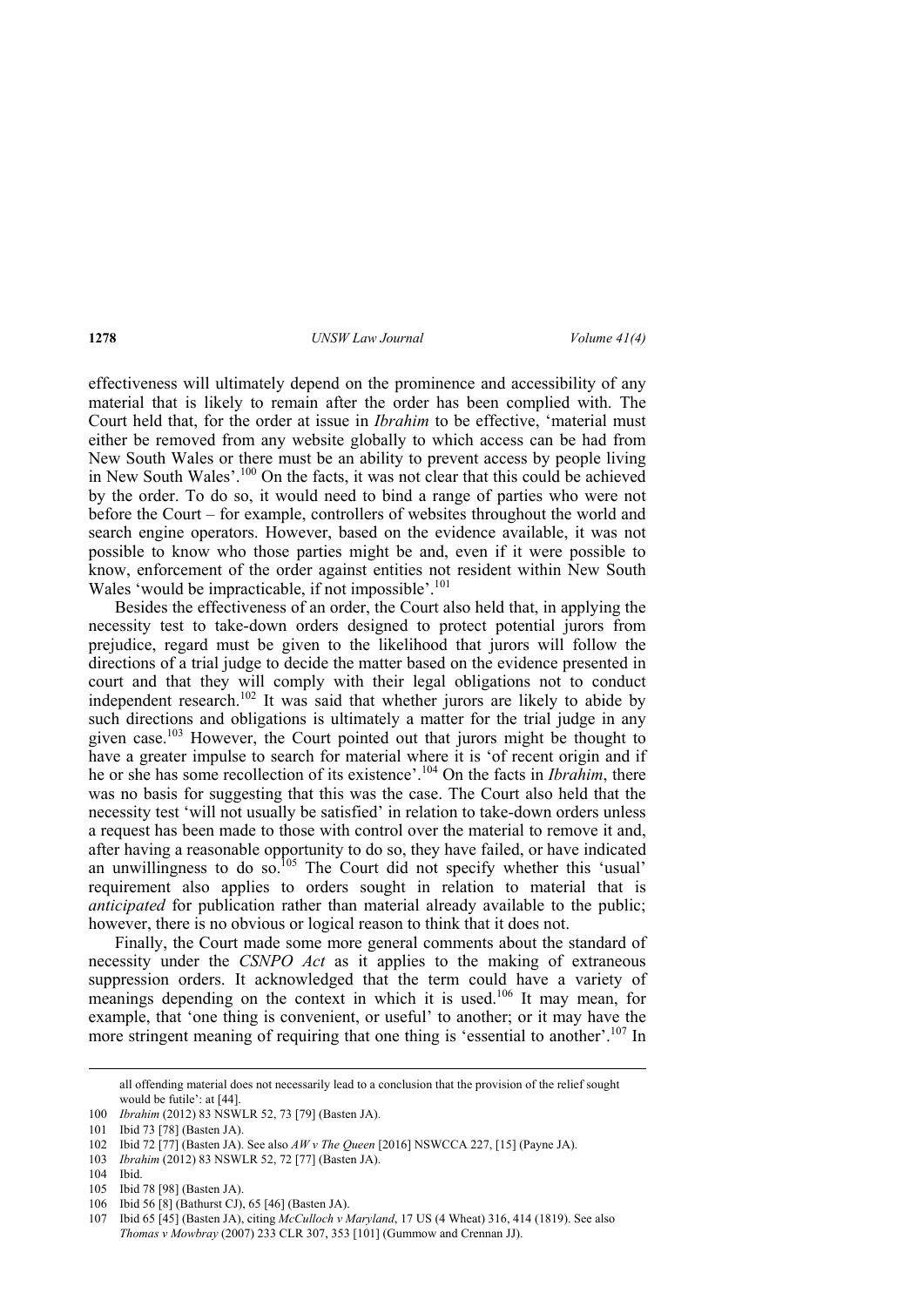the proceedings suppression order context, the requirement of necessity – which is the test under the common  $law^{108}$  and usually under various statutory powers<sup>109</sup> – is given a strict interpretation.<sup>110</sup> Due to the impact of proceedings suppression orders on the fundamental principle of open justice, a court must be satisfied that 'nothing short' of an order can be deployed to avoid prejudice to the administration of justice.<sup>111</sup> It was recognised in *Ibrahim*, however, that while extraneous suppression orders impact on freedom of speech, they have no impact on the principle of open justice. Given that freedom of speech is considered a 'lesser obstacle' to the making of an order than the open justice principle, $^{112}$  the Court indicated that the necessity test for the making of extraneous suppression orders is not the strict test applicable to proceedings suppression orders. Instead, it said that an extraneous suppression order 'may well be considered necessary so long as it is reasonably appropriate and adapted to achieve its perceived purpose'.<sup>113</sup> This appears to suggest that an order may satisfy the necessity test where it merely has the *capacity* to prevent prejudice, even if it is only one of several effective options available to the court. However, such an understanding of the necessity test in this context is difficult to reconcile with the requirement that the law of sub judice contempt itself must be proven to be inadequate in preventing publication before an order can be deemed necessary.<sup>114</sup> In any event, given the strict hurdles recognised in *Ibrahim*, it is fair to assume that any supposed flexibility in applying the necessity test to the making of extraneous

## **IV VICTORIA: BROAD APPROACH UNDER THE COMMON LAW AND** *OPEN COURTS ACT 2013* **(VIC)**

orders under the *CSNPO Act* is likely to be more theoretical than real.

Having considered the powers available in New South Wales, this Part turns to examine the powers in Victoria. In contrast to New South Wales, there are no publicly available cases where injunctions have been granted in equity against the media to restrain threatened contemptuous publications. Instead, since 2004 the Supreme Court of Victoria has relied upon its inherent jurisdiction to make 'general suppression orders',<sup>115</sup> while the County and Magistrates' courts have dedicated statutory powers under the *OC Act*.

<sup>108</sup> See, eg, *Scott v Scott* [1913] AC 417, 437–8 (Viscount Haldane LC).

<sup>109</sup> Cf statutory, subject matter specific powers to make suppression orders: see, eg, *Crimes (Mental Impairment and Unfitness to Be Tried) Act 1997* (Vic) s 75; *Serious Sex Offenders (Detention and Supervision) Act 2009* (Vic) s 184; *Public Health and Wellbeing Act 2008* (Vic) s 133.

<sup>110</sup> See, eg, *Rinehart v Welker* (2011) 93 NSWLR 311, 320–3 (Bathurst CJ and McColl JA); *Herald & Weekly Times Ltd v Magistrates' Court of Victoria* [2004] VSC 194, [15]–[17] (Whelan J).

<sup>111</sup> *Scott v Scott* [1913] AC 417, 438 (Viscount Haldane LC).

<sup>112</sup> See *Ibrahim* (2012) 83 NSWLR 52, 66 [49] (Basten JA).

<sup>113</sup> Ibid 66–7 [51] (Basten JA).

<sup>114</sup> See above nn 92–5 and accompanying text.

<sup>115</sup> See, eg, *DPP (Vic) v Williams* (2004) 10 VR 348; *R v Lam [No 1]* [2004] VSC 264; *DPP (Vic) v Williams* [2004] VSC 360 ('*Re Roberta Williams*'); *Herald & Weekly Times v Williams* [2005] VSC 316 ('*Re Carl Williams*'); *HWT v A* (2005) 160 A Crim R 299; *GTC v DPP* (2008) 19 VR 68; *Mokbel* (2010)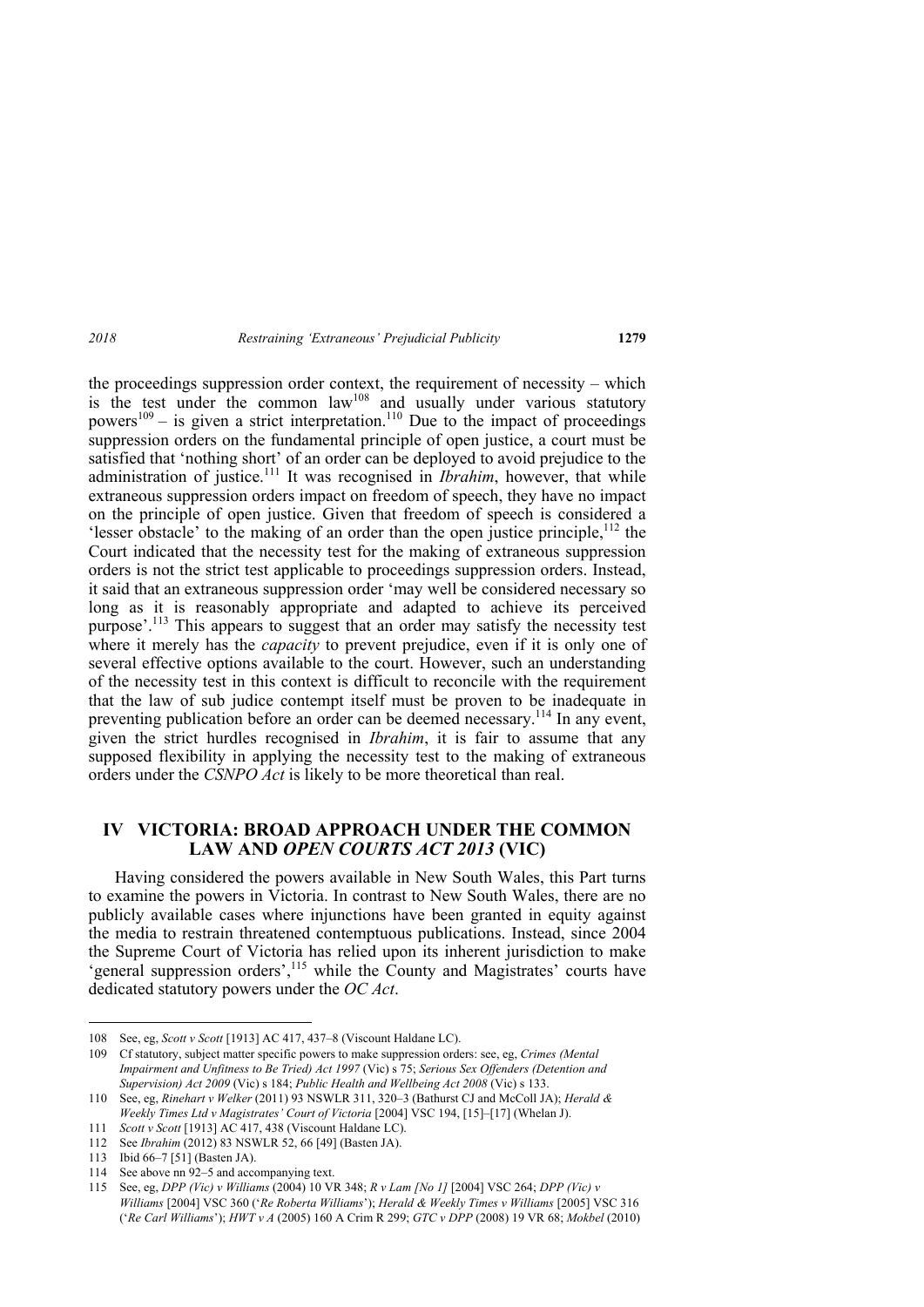Although the inherent jurisdiction provides a separate source of power from the power in equity,<sup>116</sup> general suppression orders granted in the inherent jurisdiction have been repeatedly described by the Court of Appeal as being 'akin to',<sup>117</sup> and as having the 'same objective'<sup>118</sup> as, a quia timet injunction to restrain a threatened contempt. It is perhaps surprising therefore to find that the number of general suppression orders made by the Supreme Court of Victoria has far surpassed the four quia timet injunctions reported in the case law in New South Wales.<sup>119</sup> Indeed, research conducted by this author (with Ashleigh Bagnall) in 2013 revealed that the Supreme Court of Victoria (including the Court of Appeal) made 29 general suppression orders during the five year period between 2008 and 2012 alone.120 Consistent with the 'culture of suppression' that is often

<u> Andreas Andreas Andreas Andreas Andreas Andreas Andreas Andreas Andreas Andreas Andreas Andreas Andreas Andr</u>

120 Bosland and Bagnall, above n 26, 681–3. A number of caveats should be noted regarding this comparison. First, it may be that additional quia timet injunctions were made but public reasons were not issued by the Supreme Court of New South Wales. Second, a recent study has shown that between 1 December 2013 and 30 November 2015, the Supreme Court of Victoria made only one general

<sup>30</sup> VR 248; *Nationwide News Pty Ltd v Farquharson* (2010) 28 VR 473 ('*Nationwide News*'). The source of the inherent jurisdiction arises simply by virtue of the description of a court as a superior court of record of unlimited jurisdiction: see, eg, *R v Forbes; Ex parte Bevan* (1972) 127 CLR 1, 7 (Menzies J). The *Constitution Act 1975* (Vic) ss 76, 85(1) establish the Supreme Court of Victoria as a superior court of record of unlimited jurisdiction.

<sup>116</sup> It should be noted, however, that the case law has evinced a certain 'degree of confusion' as to the precise distinction between general suppression orders and the more conventional injunctive relief granted in equity: Butler and Rodrick, above n 4, 263. This is most evident in the Court of Appeal's decision in *Mokbel* (2010) 30 VR 248, where it was said that a general suppression is made by exercising the power to grant a quia timet injunction and then, in a footnote, 'reserve[d] for another day' whether another jurisdictional basis for the order may arise 'from a more general inherent power of the court to protect its own process': at 261 n 32 (Warren CJ and Byrne AJA). Remarkably, the Court of Appeal in *Mokbel* then proceeded to directly contradict itself by asserting that 'the court in making a suppression order in its *inherent jurisdiction* is exercising a general power *to protect its own process* notwithstanding that it is *akin* to that of restraining a threatened contempt': at 263 [55] (Warren CJ and Byrne AJA) (emphasis added). See also conflicting statements in *GTC v DPP* (2008) 19 VR 68, 75 [21] (Warren CJ, Vincent and Kellam JJA) (exercise of inherent jurisdiction 'will be by way of an *injunction to restrain an apprehended contempt*') (emphasis added), 76 [28] (Warren CJ, Vincent and Kellam JJA) (suppression order made in the inherent jurisdiction may be '*akin to* an injunction to restrain a threatened contempt') (emphasis added).

<sup>117</sup> See, eg, *HWT v A* (2005) 160 A Crim R 299, 306 [33] (The Court); *GTC v DPP* (2008) 19 VR 68, 76 (Warren CJ, Vincent and Kellam JJA); *Mokbel* (2010) 30 VR 248, 263 (Warren CJ and Byrne AJA).

<sup>118</sup> *HWT v A* (2005) 160 A Crim R 299, 306 [33] (The Court).

<sup>119</sup> It is important to note that with the exception of one case in New South Wales (*R v Perish* [2011] NSWSC 1102, [38] (Price J) (where a 'take down' order required the removal of specific internet articles containing prejudicial extraneous material), there is no evidence from the available case law that the inherent jurisdiction has been used in any other Australian jurisdiction to restrain the publication of prejudicial extraneous information. See, however, the reference to such power in *United Telecasters Sydney Ltd v Hardy* (1991) 23 NSWLR 323, 333 (Samuels AP). See also *X v Amalgamated TV Services Pty Ltd [No 2]* (1987) 9 NSWLR 575 (where Kirby P held in dissent that the inherent power to supervise and correct a tribunal extended to protecting the process of that tribunal by preventing the publication of extrinsic matter: at 586–9); *R v Kamitsis* [2015] NTSC 48 (where Mildren AJ recognised the power but found that the necessity test had not been met: at [20]). It should also be noted that orders in New Zealand are made under the inherent jurisdiction; however such orders are referred to as injunctions to restrain threatened contempt: see, eg, *Television New Zealand Ltd v Solicitor-General* [1989] 1 NZLR 1; *R v Chignell* (1990) 6 CRNZ 476; *Burns v Howling at the Moon Magazines Ltd* [2002] 1 NZLR 381 (where Robertson J referred extensively to English quia timet injunction cases); *Beckett v TV3 Network Services Ltd* (2000) 6 HRNZ 84; *Bouwer v Allied Press Ltd* (2001) 19 CRNZ 119.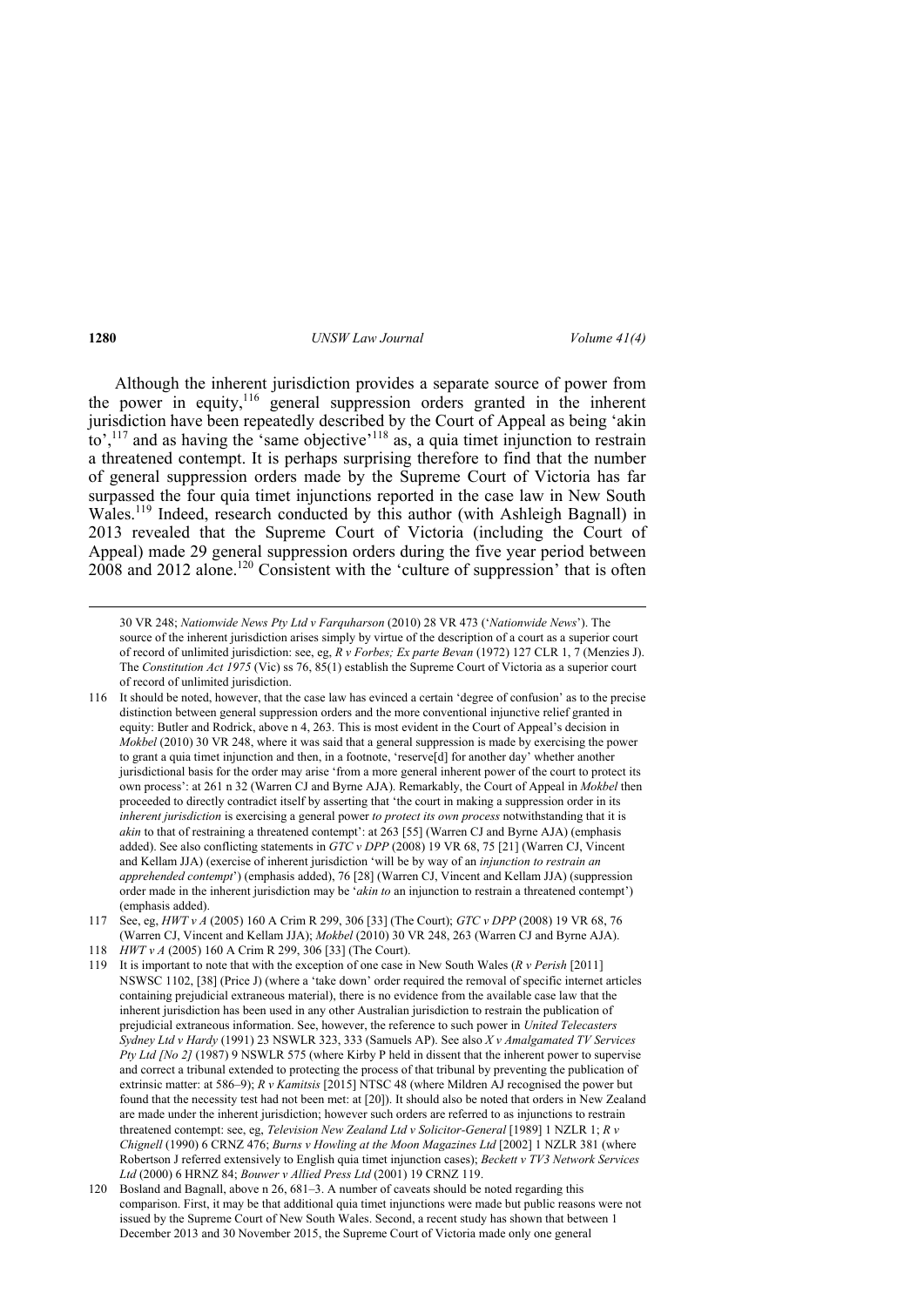claimed to exist in Victoria, $121$  one likely reason for such disparity between New South Wales and Victoria is that the power to make general suppression orders in Victoria, as discussed in this Part, has been interpreted and applied much more broadly than the power to grant quia timet injunctions in equity. Furthermore, as we shall see, unlike the approach in New South Wales under the *CSNPO Act*, this same broad interpretation has also been applied to the statutory powers conferred upon the County and Magistrates' courts in the *OC Act*.

### **A Recognition of 'General' Suppression Orders under the Inherent Jurisdiction**

The inherent jurisdiction is commonly understood as referring to the range of powers – known as inherent powers<sup>122</sup> – that a superior court of unlimited jurisdiction can exercise whenever it is considered necessary 'to prevent the abuse or frustration of its process in relation to matters coming within its jurisdiction'.<sup>123</sup> Relevant to the current discussion, such powers include the power to punish for contempt<sup>124</sup> and, as mentioned in Part I, the power to grant proceedings suppression orders.<sup>125</sup> While the collection of inherent powers is incapable of 'exhaustive enumeration',<sup>126</sup> the recognition of the power to make general suppression orders restraining the publication of extraneous prejudicial information is undoubtedly a novel addition to the established panoply of powers.<sup>127</sup>

Reflecting the underlying foundation of the inherent jurisdiction, the test adopted by the Victorian Court of Appeal is one of 'necessity'.<sup>128</sup> Thus, a

<u> Andrewski politika (za obrazu za obrazu za obrazu za obrazu za obrazu za obrazu za obrazu za obrazu za obrazu</u>

suppression order: Jason Bosland, 'Two Years of Suppression under the *Open Courts Act 2013* (Vic)' (2017) 39 *Sydney Law Review* 25, 40. However, due to limitations in accessing orders for the purposes of that study, the dataset used in examining Supreme Court orders was likely to have been incomplete.

<sup>121</sup> See, eg, Innes, above n 29, 38–9, 86.

<sup>122</sup> Note, in this context 'inherent jurisdiction' and 'inherent powers' are often used interchangeably: see, eg, *PT Bayan Resources TBK v BCBC Singapore Pte Ltd* (2015) 258 CLR 1, 17–18 [38] (French CJ, Kiefel, Bell, Gageler and Gordon JJ); *NH v DPP (SA)* (2016) 260 CLR 546, 580 [67] (French CJ, Kiefel and Bell JJ). However, there are convincing arguments that they are technically distinct: see, eg, *Batistatos v Roads and Traffic Authority (NSW)* (2006) 226 CLR 256, 263–4 [5]–[6] (Gleeson CJ, Gummow, Hayne and Crennan JJ).

<sup>123</sup> *Jackson v Sterling Industries Ltd* (1987) 162 CLR 612, 623 (Deane J). In his seminal article on the topic, Sir Jack Jacob defined the inherent jurisdiction as the 'residual source of powers, which the court may draw upon as necessary whenever it is just or equitable to do so, and in particular to ensure the observance of the due process of law, to prevent improper vexation or oppression, to do justice between the parties and to secure a fair trial between them': see I H Jacob, 'The Inherent Jurisdiction of the Court' (1970) 23 *Current Legal Problems* 23, 51. See also Keith Mason, 'The Inherent Jurisdiction of the Court' (1983) 57 *Australian Law Journal* 449, 449.

<sup>124</sup> *R v Forbes*; *Ex parte Bevan* (1972) 127 CLR 1, 7 (Menzies J); *Grassby v The Queen* (1989) 168 CLR 1, 15–16 (Dawson J).

<sup>125</sup> See, eg, *Hogan v Hinch* (2011) 243 CLR 506, 534 (French CJ).

<sup>126</sup> Mason, above n 123, 449. Keith Mason has identified four specific roles performed by the inherent jurisdiction: (1) 'ensuring convenience and fairness in legal proceedings'; (2) 'preventing steps being taken that would render judicial proceedings inefficacious'; (3) 'preventing abuse of process'; and (4) 'acting in aid of superior courts and in aid or control of inferior courts and tribunals': at 449–56.

<sup>127</sup> See Fiona Rotstein, 'Chewing the Fat of a Soft Underbelly' (2010) 15 *Media and Arts Law Review* 83.

<sup>128</sup> *HWT v A* (2005) 160 A Crim R 299, 304–6 (The Court).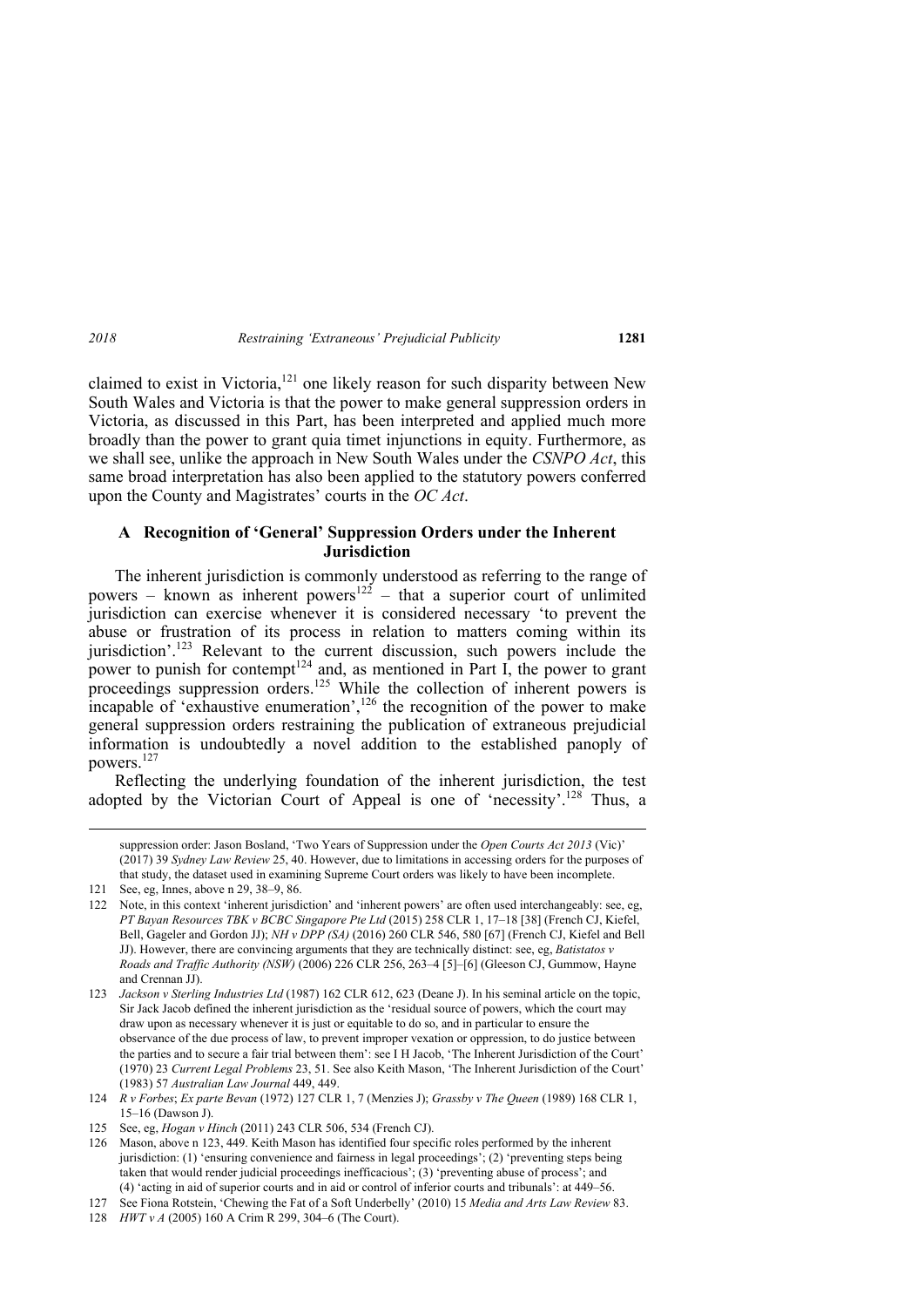superior court can only make a general suppression order where it is considered necessary, in all the circumstances of the case, to prevent the 'publication of matters which have a significant risk of causing serious prejudice to the fair trial of an accused'.129 As with quia timet injunctions and extraneous orders made under the *CSNPO Act*, all of the usual factors relevant to sub judice contempt are applicable to determining the risk of prejudice posed by the publication of the information sought to be suppressed, including, where relevant, the longstanding assumption that jurors are able to decide cases based on the evidence presented in court and can effectively disregard extraneous influences.<sup>130</sup> It is only when the general confidence in the corporate integrity of juries would be 'put … to the test' that a suppression order will be considered necessary.<sup>131</sup>

It is important to note that since 1 December 2013, the decision whether to grant a general suppression order under the inherent jurisdiction has been subject to the 'presumption of disclosure' introduced in the *OC Act*. 132 Thus, section 4 of the *OC Act* relevantly provides:

To strengthen and promote the … free communication of information, there is a presumption in favour of disclosure of information to which a court or tribunal must have regard in determining whether to make a suppression order.

It is likely that the need to establish a significant risk of serious prejudice to, or substantial interference with, proceedings before an order can be issued is adequate to satisfy this presumption.<sup>133</sup> In addition, once the necessity of an order has been established, the interests of society in protecting the administration of justice must be 'balanced' against society's 'competing interests of freedom of expression' in accordance with the *Bread Manufacturers* principle referred to in Part II.<sup>134</sup> However, to date, as with the quia timet injunction cases discussed earlier, there are no reported instances where general suppression orders have been refused on free speech grounds.<sup>135</sup>

<sup>129</sup> *GTC v DPP* (2008) 19 VR 68, 76 [28] (Warren CJ, Vincent and Kellam JJA). Alternative but essentially equivalent formulations have been offered: *Nationwide News* (2010) 28 VR 473, 474 [6] (Maxwell P) ('a real and substantial risk of prejudice to the fair trial of the accused and an interference in the course of justice in this case'); *Mokbel* (2010) 30 VR 248, 266 [68] (Warren CJ and Byrne AJA) ('the court has inherent power to restrain the apprehended publication of material which would, if published, produce a real risk that the material would interfere substantially with the administration of justice in a pending proceeding').

<sup>130</sup> See, eg, *GTC v DPP* (2008) 19 VR 68, 84 (Warren CJ, Vincent and Kellam JJA); *Mokbel* (2010) 30 VR 248, 266 (Warren CJ and Byrne AJA); *Nationwide News* (2010) 28 VR 473, 477 (Maxwell P); *Dupas v Channel Seven Melbourne Pty Ltd* (2012) 226 A Crim R 53, 55–57 [7] (Kyrou J) ('*Dupas*').

<sup>131</sup> *Mokbel* (2010) 30 VR 248, 267 [73] (Warren CJ and Byrne AJA).

<sup>132</sup> This is because the presumption applies to suppression orders made under the *OC Act* and under the inherent jurisdiction: see *OC Act* s 3 (definition of 'suppression order').

<sup>133</sup> In the only general suppression order case where a public decision has been rendered by the Supreme Court since the introduction of the *OC Act*, Dixon J acknowledged the relevance of section 4 and simply applied the necessity test in accordance with previous authorities: see *Madafferi v The Age Company Pty Ltd [No 2]* [2016] VSC 103, [56], [62] ('*Madafferi*').

<sup>134</sup> *GTC v DPP* (2008) 19 VR 68, 81 [41] (Warren CJ, Vincent and Kellam JJA); *HWT v A* (2005) 160 A Crim R 299, 307 (The Court).

<sup>135</sup> In *DPP (Vic) v Williams* (2004) 10 VR 348, Cummins J refused an order suppressing certain extraneous information partly on the basis that it would impede debate on matters of public interest, particularly the 'proper functioning of the state as to matters concerning drug dealing, underworld killings and police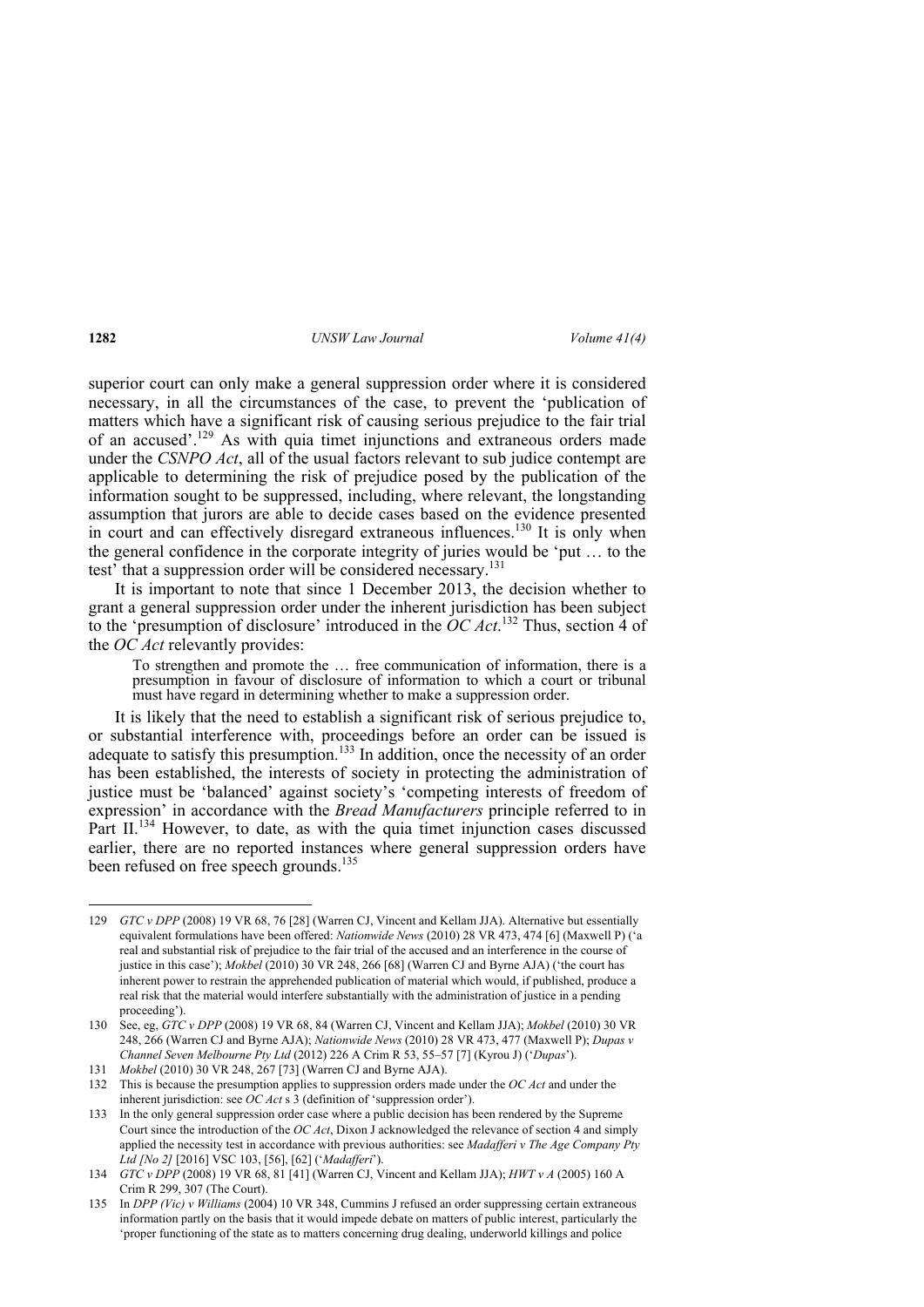The leading case on general suppression orders in Victoria is *Mokbel*. 136 Consistent with the approach adopted in *Ibrahim*, it was held by the majority (Warren CJ and Byrne AJA; Buchanan JA dissenting) that the likely futility of an order will be an important factor in judging necessity, particularly in relation to the suppression of existing online content. Thus, where a proposed general suppression order requires the removal of specific material that has already been made available online, it will not satisfy the necessity test if the material will remain available from a cached website or from servers located in jurisdictions beyond the reach of the order.<sup>137</sup> Furthermore, along with the assumption that jurors will follow the directions of a trial judge, it is also assumed that jurors will comply with their legal obligation under the *Juries Act 2000* (Vic) not to actively seek out material relevant to a case.<sup>138</sup> These assumptions mean that material which is only likely to be accessed by jurors through searching the internet will not be considered to pose a risk of serious prejudice to the administration of justice and, hence, its removal will not be considered necessary.<sup>139</sup> Conversely, an order requiring the removal of online content that jurors could *inadvertently*  encounter – for example, when reading their daily news or checking social media – will be much more likely to satisfy the necessity test.<sup>140</sup>

In relation to the interests at stake, the majority in *Mokbel* held, as in *Ibrahim*, that general suppression orders do not engage the 'high principle' of open justice; rather, the 'countervailing interest' is freedom of speech.<sup>141</sup> This suggests that the test for obtaining a general suppression order is less

<sup>&</sup>lt;u> Andrewski politika (za obrazu za obrazu za obrazu za obrazu za obrazu za obrazu za obrazu za obrazu za obrazu</u> corruption': at 353 [24]. However, his Honour had already determined that the order was not necessary because there was no real and substantial risk of prejudice.

<sup>136 (2010) 30</sup> VR 248.

<sup>137</sup> Ibid 268–72 (Warren CJ and Byrne AJA). It should be noted that it is likely that superior courts can make general suppression orders with extraterritorial effect given their status as courts of 'unlimited jurisdiction', although there is no authority precisely on the point. Certainly, superior courts have the power to grant *in personam* orders in equity to restrain conduct outside of the jurisdiction: see, eg, *X v Twitter Inc* (2017) 95 NSWLR 301, 306 [21] (Pembroke J). Furthermore, the High Court has held that Mareva or 'freezing' orders, which are made pursuant to a superior court's inherent jurisdiction, can be granted with extraterritorial effect: see *PT Bayan Resources TBK v BCBC Singapore Pte Ltd* (2015) 258 CLR 1, 11 (French CJ, Kiefel, Bell, Gageler and Gordon JJ). However, in *Ibrahim* (2012) 83 NSWLR 52, the New South Wales Court of Criminal Appeal was sceptical that an order with extraterritorial effect, which is permissible under the *CSNPO Act*, could ever be justified as necessary, but did not finally decide the point: at 72 (Basten JA). Furthermore, difficulties with the enforcement of orders outside of the jurisdiction may mean that the necessity test will not be met: at 73 [78] (Basten JA).

<sup>138</sup> *Juries Act 2000* (Vic) s 78A.

<sup>139</sup> *Mokbel* (2010) 30 VR 248, 272 [94] (Warren CJ and Byrne AJA). Cf *R v Harwood* (Unreported, Southwark Crown Court, Fulford J, 20 July 2012) [37]; *R v Perish* [2011] NSWSC 1102, [53]–[54] (Price J); *R v Debs* [2011] NSWSC 1248, [30]–[35] (Hulme J). See also Isaac Frawley Buckley, 'In Defence of "Take-down" Orders: Analysing the Alleged Futility of the Court-Ordered Removal of Archived Online Prejudicial Publicity' (2014) 23 *Journal of Judicial Administration* 203 (where it is argued that orders should not be refused on this basis because the assumption that jurors will comply with their legal obligations is highly questionable and jurors might be exposed to such material other than by searching).

<sup>140</sup> *Mokbel* (2010) 30 VR 248, 272 [94] (Warren and Byrne AJA).

<sup>141</sup> Ibid 259 [36] (Warren CJ and Byrne AJA).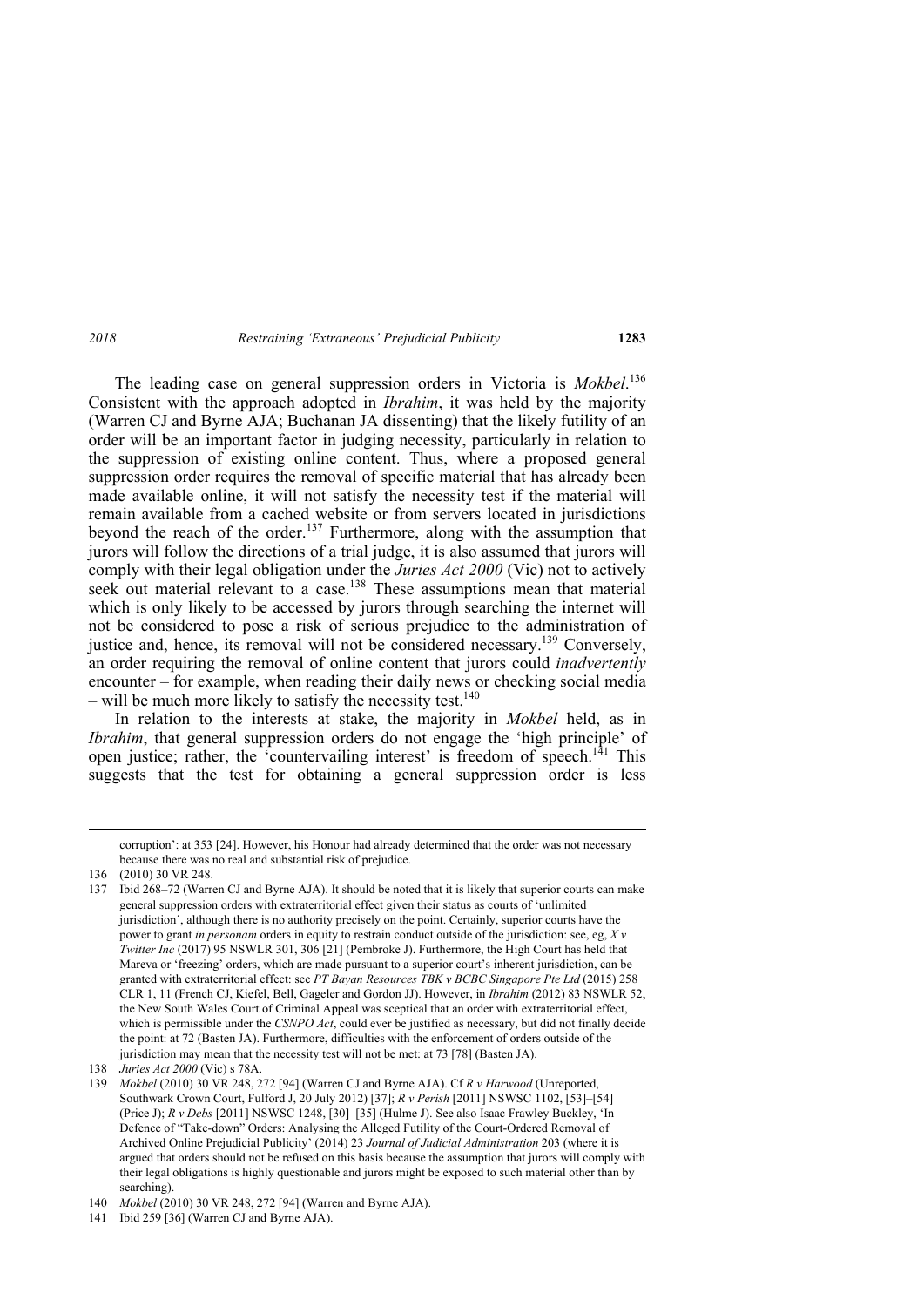burdensome than the test for obtaining a proceedings suppression order.<sup>142</sup> However, it is difficult to discern from the cases precisely *how*, in doctrinal terms, the threshold is lower. In *Mokbel*, the majority simply explained that the countervailing interest in freedom of speech 'will assume a greater or lesser importance depending upon the subject matter of the information': on one end of the spectrum, the information may 'concern the performance of the functions of those in the highest office; and at the other no more than salacious gossip about personal shortcomings of the less lofty'.<sup>143</sup> Yet, it is far from clear that focusing on the countervailing weight to be given to particular speech can be said to impose a lower threshold. Indeed, the requirement that the court consider freedom of speech may, in fact, set a *higher* burden than the one applied in the proceedings suppression order context. This is because it has been held by the High Court that the application of the necessity test when making a proceedings suppression order does not involve a balancing of interests, nor does it involve a judicial discretion.<sup>144</sup> Consequently, unlike a general suppression order, provided a proceedings suppression order is found to be necessary it cannot be refused on free speech grounds, no matter how important the anticipated speech may be. This suggests that the lower threshold for the making of general suppression orders must instead, as held in *Ibrahim*, relate to the *standard* of necessity to be applied rather than to the balancing of interests. However, there is no reference in *Mokbel* or in cases that have followed as to what the exact standard of necessity is, or how it is less strict or more flexible than the requirement of necessity applied in the proceedings suppression order context. What *is* clear, on the other hand, is that the Supreme Court of Victoria has adopted an extremely broad approach when it comes to the scope and application of general suppression orders made under its inherent jurisdiction. This broad approach is explored in the remainder of this Part.

#### **B Scope of the Inherent Jurisdiction: General Precautionary Orders**

Many of the available cases on general suppression orders in Victoria have involved, like the New South Wales cases on quia timet injunctions, threats by *particular publishers* in relation to *particular imminent publications*. 145 In *GTC v* 

 142 See Butler and Rodrick, above n 4, 261–2.

<sup>143 (2010) 30</sup> VR 248, 259 [36] (Warren CJ and Byrne AJA).

<sup>144</sup> *Hogan v Australian Crime Commission* (2010) 240 CLR 651, 664 (French CJ, Gummow, Hayne, Heydon and Kiefel JJ); *R v Tait* (1979) 24 ALR 473, 487 (Brennan, Deane and Gallop JJ); *Herald & Weekly Times Ltd v Magistrates' Court of Victoria* [2004] VSC 194, [17] (Whelan J). See also *Scott v Scott*  [1913] AC 417, 435 (Viscount Haldane LC). Some courts, however, continue to treat the making of proceedings suppression orders as involving both a discretion and a balancing of interests, despite the High Court's clear decision to the contrary in *Hogan v Australian Crime Commission* (2010) 240 CLR 651, 644 (French CJ, Gummow, Hayne, Heydon and Kiefel JJ): for two recent examples, see *PQR v Secretary, Department of Justice and Regulation [No 1]* [2017] VSC 513, [42] (Bell J) and *Wilson v Bauer Media Pty Ltd [No 5]* [2017] VSC 355, [9], [12], [16] (Dixon J).

<sup>145</sup> *Dupas* (2012) 226 A Crim R 53 (television program); *Nationwide News* (2010) 28 VR 473 (newspaper article); *GTC v DPP* (2008) 19 VR 68 (television program); *R v A* [2008] VSC 73 (television program); *X v General Television Corporation Pty Ltd* (2008) 187 A Crim R 533 (television program); *R v Rich [No 7]* [2008] VSC 437 (internet articles); *R v Lam [No 1]* [2004] VSC 264 (television program).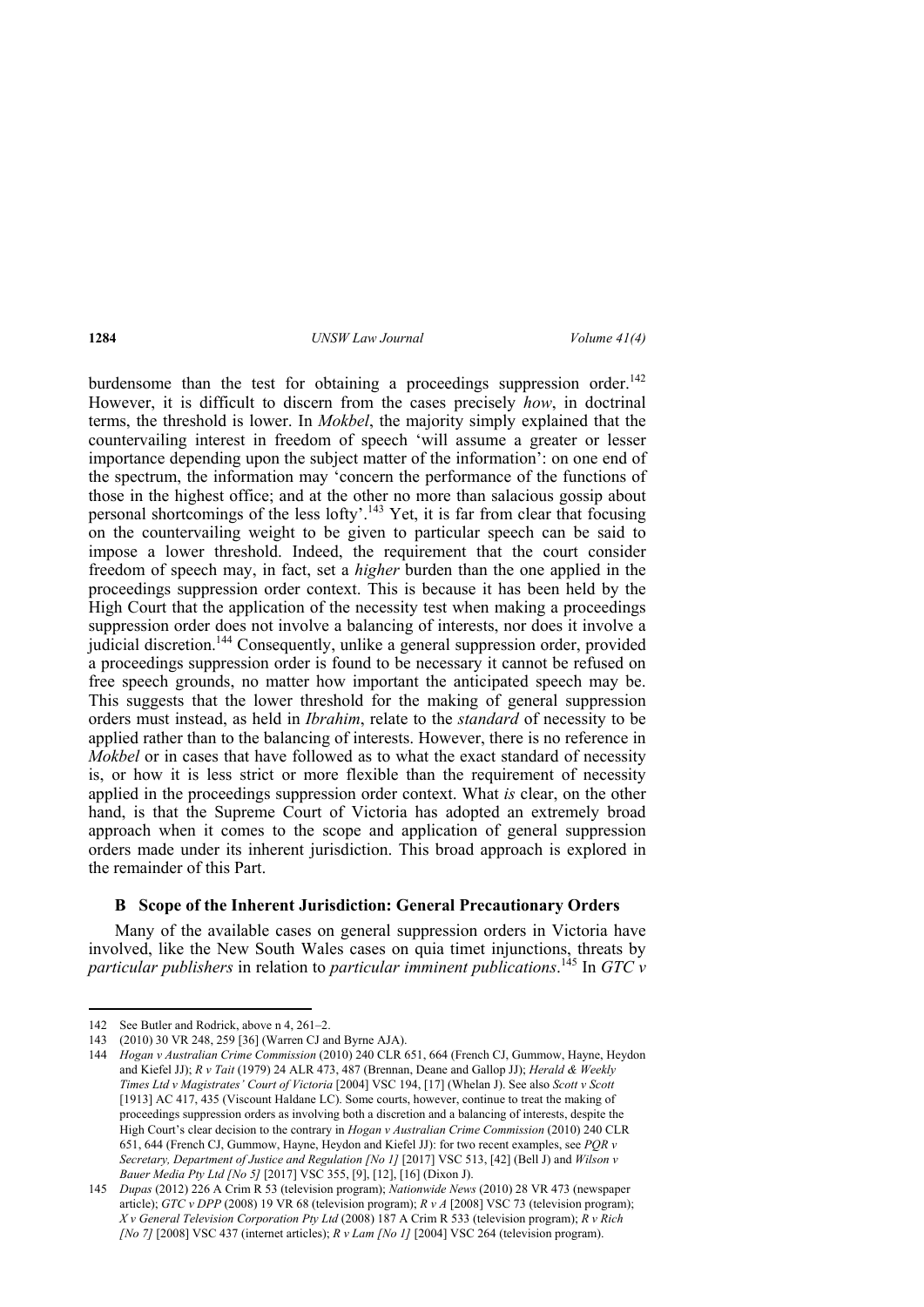*DPP*, 146 for example, the Court of Appeal upheld a general suppression order that prevented a 'docudrama' series called *Underbelly* from being broadcast or otherwise distributed in Victoria. The broadcasting of the program was restrained because it contained a re-enactment of the murder for which an accused was about to stand trial.<sup>147</sup> Similarly, in the case of *Nationwide News Pty Ltd v Farquharson*, 148 the Court of Appeal dismissed an application for leave to appeal a general suppression order made by Lasry J restraining *The Australian* newspaper from publishing an article focusing on the South Australian trial of Aliya Zilic for the murder of his three-year-old child, Imran Zilic. The article was found to pose a serious risk of prejudice to the fair trial of Robert Farquharson on charges of murder in Victoria due to apparent similarities between the two cases and the assertion in the article that the defence of insanity is misused by defendants who face trial for killing their children (even though Farquharson himself did not plead insanity).<sup>149</sup>

It appears from the case law that where an application for a general suppression order is directed towards a particular media organisation, the court will approach the evidentiary requirements in much the same way as in the quia timet injunction cases discussed in Part II.<sup>150</sup> Thus, it was held by the majority of the Court of Appeal in *Mokbel* that before such an order can be made there must be evidence that the particular publisher is contemplating publication, along with evidence as to what the contents of the proposed publication will be.<sup>151</sup> In the absence of such evidence, 'the court must rely upon the awareness of the media

<sup>146 (2008) 19</sup> VR 68. See also *X v General Television Corporation Pty Ltd* (2008) 187 A Crim R 533.

<sup>147</sup> The order made by the trial judge, King J, was directed at the world at large. The Court of Appeal held that this went beyond what was necessary in the circumstances and narrowed the order to specifically restrain GTC from broadcasting the series in Victoria: *GTC v DPP* (2008) 19 VR 68, 87 [65] (Warren CJ, Vincent and Kellam JJA).

<sup>148 (2010) 28</sup> VR 473.

<sup>149</sup> A number of further notable orders have been granted where public reasons have not been issued. One example is an order by King J restraining Channel Seven Melbourne from broadcasting a television program called *Crime Mums* until the completion of the murder trial of Evangelos Goussis; another is an order made by the Court of Appeal restraining Channel Seven Melbourne from broadcasting a television program called *Beyond the Darklands: Peter Dupas* until the determination of Peter Dupas's application for leave to appeal against his conviction for the murder of Mersina Halvagis.

<sup>150</sup> It is important to point out that despite the evidentiary similarities with applications for quia timet injunctions in such cases, it has nevertheless been held that applications for general suppression orders in terms that restrain particular publishers are not subject to the same procedural requirements as applications for injunctions. That is, applications for general suppression orders need not follow the 'usual inter partes process' for seeking civil relief. While the power being exercised is said to be 'akin to an injunction to restrain a threatened contempt', the Court of Appeal explained in *GTC v DPP* that this 'does not mean that the civil process of the issue of a summons supported by affidavits followed by application made to a Practice Court judge is required': at 76 [28] (Warren CJ, Vincent and Kellam JJA). Thus, general suppression orders can be made upon the application of a party during the course of proceedings. Furthermore, given the protective nature of the jurisdiction being exercised, it was held in *GTC v DPP* that they may even be granted on the Court's own motion: at 76 (Warren CJ, Vincent and Kellam JJA).

<sup>151 (2010) 30</sup> VR 248, 273 [95] (Warren CJ and Byrne AJA). See also *R v Rich [No 1]* [2008] VSC 119, where an order directed at particular publishers was refused on the basis that there was no evidence 'that any event was about to occur which would be likely to generate the kind of publicity that might threaten the fair trial of the accused': at [19] (Lasry J).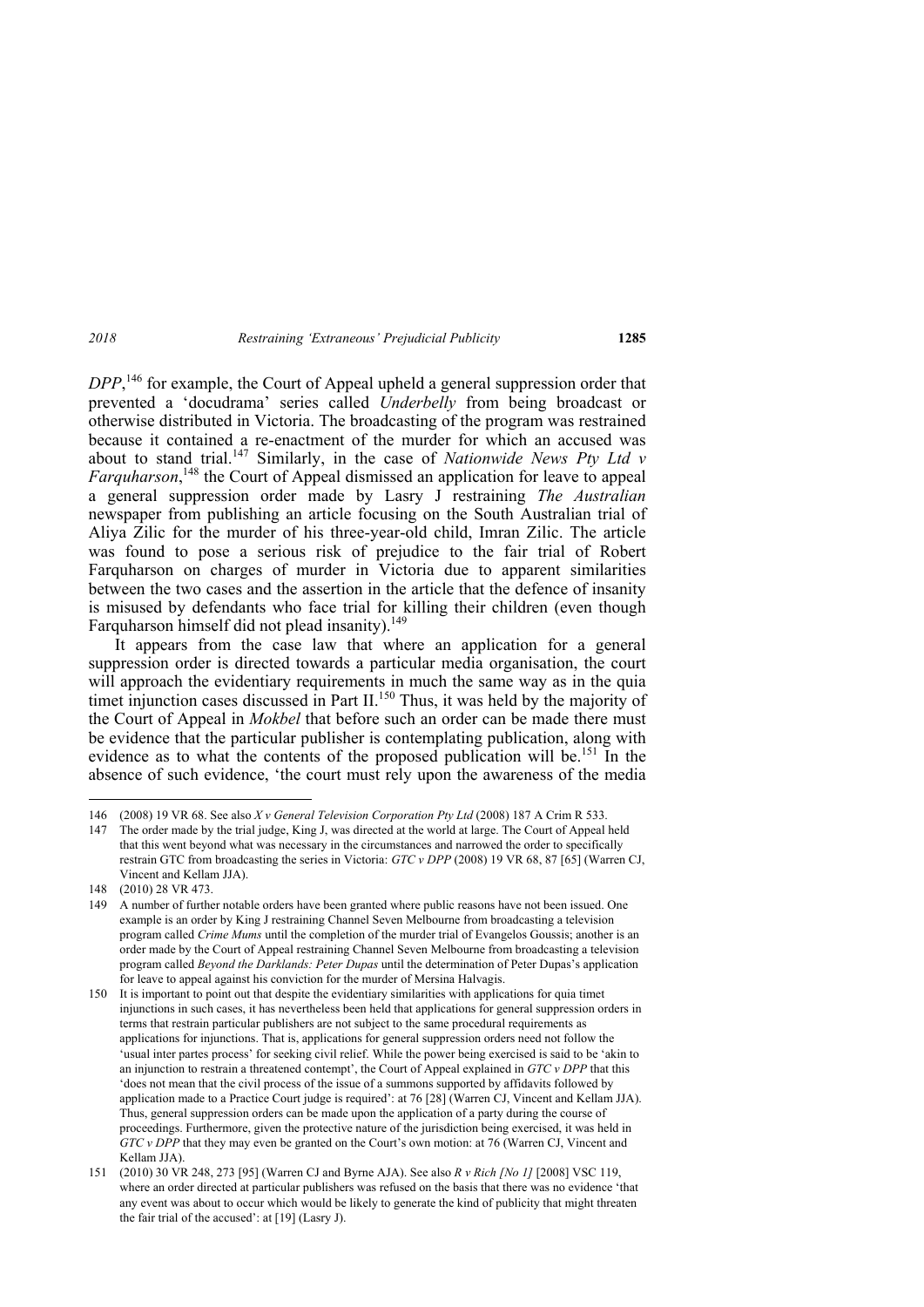of their obligations and of their responsibility for putting up material which might amount to a contempt'.152 It was for this reason that the majority in *Mokbel*  quashed an order that prevented two news organisations from publishing any *future* internet articles (as well as requiring the removal of existing articles) 'containing reference to Antonios Mokbel':<sup>153</sup> there was no evidence that those organisations had any intention to publish new material relating to Mokbel in breach of the sub judice rule, let alone evidence as to what the contents of such publications might be.

However, unlike the power to make orders under the *CSNPO Act* in New South Wales, the power to make general suppression orders in Victoria has not been confined to restraining particular publishers from publishing particular publications. Instead, it is evident from both the case law and the practice of the Victorian Supreme Court that the inherent jurisdiction has frequently been used to make general precautionary orders – orders that, as explained above, purport to restrain *any* person or organisation with notice from publishing specified information or specified categories of information. Such orders have often been made to prevent, for example, the publication of prior convictions, details of an accused's past criminal behaviour, and the image or photograph of an accused. In some extreme cases, general precautionary orders have even been made to restrain the publication of any *unspecified* material that might have the consequence of reflecting adversely upon an accused.<sup>154</sup>

The power to make general suppression orders in terms that are not directed at any particular publisher has been expressly confirmed by the Victorian Court of Appeal on at least two occasions. In  $HWT v A$ , the Court of Appeal said that a general suppression order will not be 'invalid or inutile simply because it is not in terms directed to anyone in particular'.<sup>155</sup> This statement was later endorsed by the Court of Appeal in *GTC v DPP*. 156 While the Court of Appeal in both cases accepted that the inherent jurisdiction can only be used to *directly* bind those who are present in court and not the 'world at large', it was held that an order that is not directed at any person in particular will nevertheless *indirectly* bind any person or organisation who receives notice of the order.<sup>157</sup> Thus, publishing in breach of an order's terms after notice 'will be a contempt because the person involved has intentionally interfered with the proper administration of justice and not because he [or she] was bound by the order itself<sup>'</sup>.<sup>158</sup>

<sup>152</sup> *Mokbel* (2010) 30 VR 248, 273 [95] (Warren CJ and Byrne AJA).

<sup>153</sup> Ibid 272 [94] (Warren CJ and Byrne AJA).

<sup>154</sup> See, eg, the order at issue in *R v Hinch* [2013] VSC 520.

<sup>155 (2005) 160</sup> A Crim R 299, 305 [28] (The Court).

<sup>156 (2008) 19</sup> VR 68, 77 [29] (Warren CJ, Vincent and Kellam JJA).

<sup>157</sup> *HWT v A* (2005) 160 A Crim R 299, 305 [28] (The Court), citing *John Fairfax & Sons Ltd v Police Tribunal (NSW)* (1986) 5 NSWLR 465, 477 (McHugh JA).

<sup>158</sup> *John Fairfax & Sons Ltd v Police Tribunal (NSW)* (1986) 5 NSWLR 465, 477 (McHugh JA). See also *HWT v A* (2005) 160 A Crim R 299, 305 [28] (The Court); *GTC v DPP* (2008) 19 VR 68, 77 (Warren CJ, Vincent and Kellan JJA). To be found in contempt, it must be shown that the person or entity received notice of the order and that such notice would have led a reasonable person to refrain from publishing the material that was published: see, eg, *R v Hinch* [2013] VSC 520, [73] (Kaye J); *PQR v Secretary, Department of Justice and Regulation [No 1]* [2017] VSC 513, [106] (Bell J).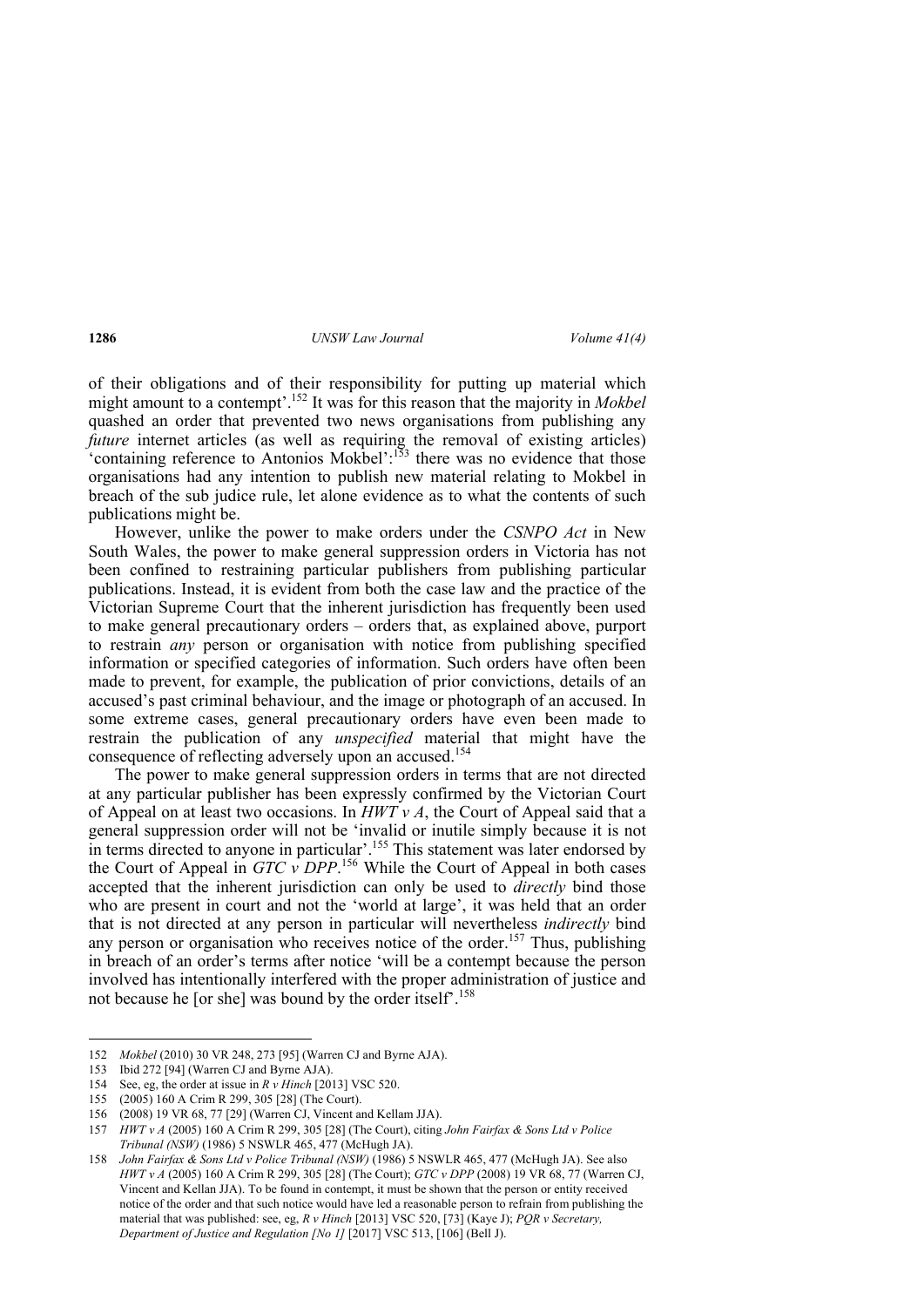A number of examples of making general precautionary orders can be gleaned from the case law. For example, in *Re Roberta Williams*, Cummins J made an order preventing any report of the arrest of Roberta Williams (the wife of the now late underworld figure Carl Williams) and the laying of dishonesty charges against her.159 In *Re Carl Williams*, King J granted a similar order preventing the publication of 'any reference to the antecedents, current charges, pending charges or any reference which reflects adversely upon the character or credit' of certain underworld figures, two of whom were facing murder and drug trafficking trials.<sup>160</sup> This order was upheld on appeal but its terms were substantially narrowed.<sup>161</sup> The aspects of the order upheld by the Court of Appeal included a blanket prohibition on the publication of one defendant's prior convictions. The Court of Appeal also tacitly approved the making of general precautionary orders in *Mokbel* when it refused leave to appeal an order that operated as a general restraint on the publication of a range of matters to do with the defendant, including his prior convictions and prior criminal history.<sup>162</sup> It is important to note, however, that the available case law represents only a fraction of the general precautionary orders made by the Supreme Court. In practice the number is much greater. In fact, the vast majority of general suppression orders made by the Supreme Court are general precautionary orders, with 20 – or roughly two-thirds – of the 29 general suppression orders examined in the empirical study referred to earlier in this  $\hat{Part}^{163}$  being expressed in general precautionary terms.<sup>164</sup>

Notwithstanding the prevalence of general precautionary orders, it has gone completely unacknowledged in the case law that such orders far exceed what could be the subject of a quia timet injunction granted in equity, let alone what consequences such orders may pose for publishers (discussed in Part V). This is surprising given that it is evident from the available case law that general precautionary orders are treated as subject to different evidentiary requirements compared to orders directed at restraining particular publishers. Indeed, it appears from both *Re Roberta Williams* and *Re Carl Williams* that the approach is more flexible. Thus, in neither of these cases did there appear to be any specific evidence before the court that the suppressed information was about to be published, let alone evidence of the form such publication might take. Instead, in *Re Roberta Williams*, Cummins J's reasons for the order simply expressed an expectation – perhaps quite rightly given the notoriety of Roberta Williams and the media interest in her – that publicity of the arrest would 'not be

<sup>159 [2004]</sup> VSC 360.

<sup>160 [2005]</sup> VSC 316, [24] (King J).

<sup>161</sup> It found that the order granted by King J was too wide to meet the necessity test and that the reference to content which 'reflects adversely upon the character or credit' of the accused was too vague and imprecise for intending publishers: *HWT v A* (2005) 160 A Crim R 299, 308 (The Court).

<sup>162 (2010) 30</sup> VR 248, 261–4 (Warren CJ and Byrne AJA). Note, this order was different from the order discussed above which required two news organisations to take down and refrain from publishing internet articles that referred to Mokbel.

<sup>163</sup> See above n 120 and accompanying text.

<sup>164</sup> Copies of these orders are on file with the author.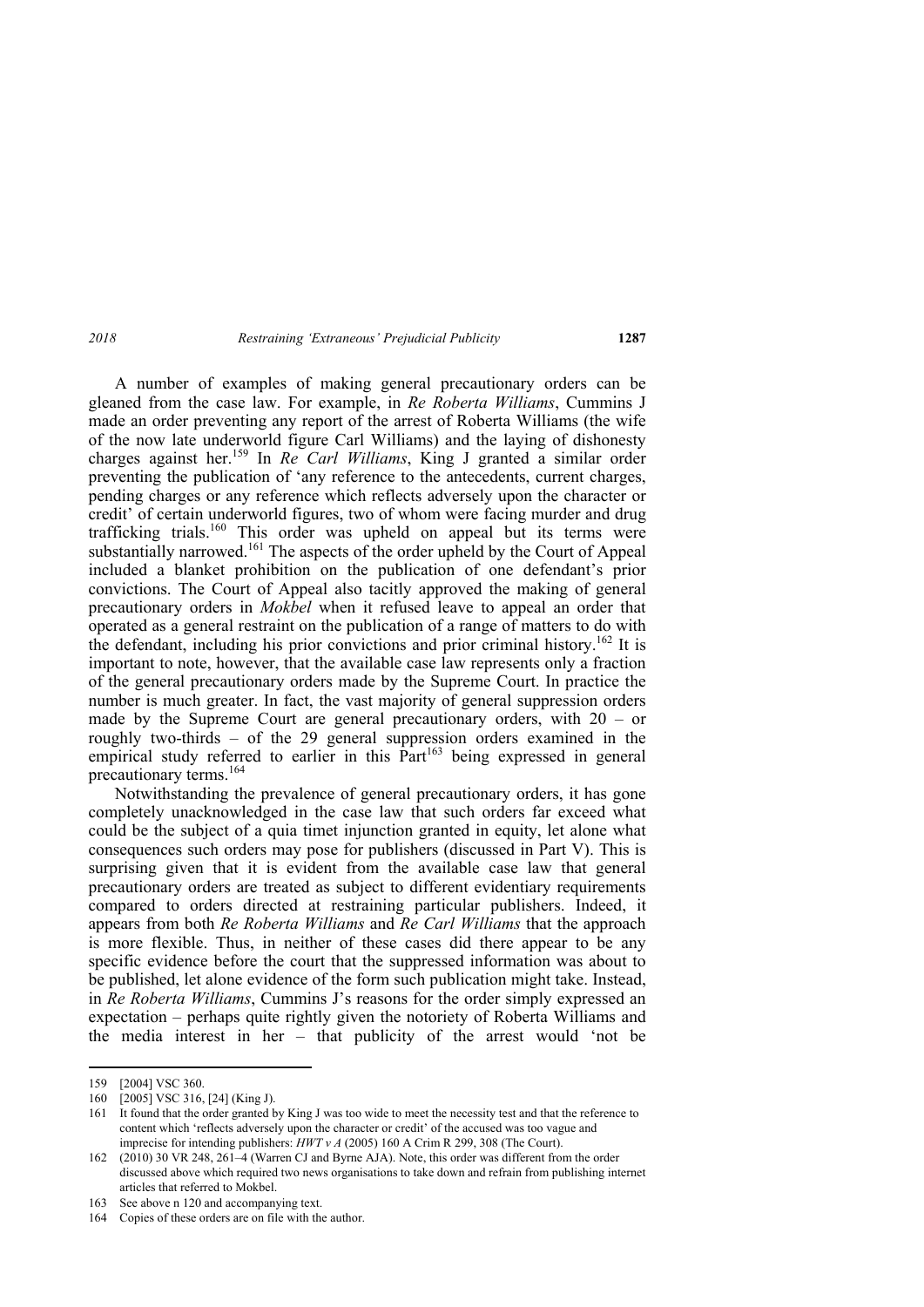insubstantial';165 similarly, in *Re Carl Williams*, it appears that King J anticipated publicity based on previous media publications and the ongoing public interest in the defendants and their roles more generally in Melbourne's criminal underworld.<sup>166</sup> However, what is perhaps more important is that in neither case was the deterrent effect of sub judice contempt specifically mentioned as a factor relevant to whether or not prejudicial publicity was likely to take place. Instead, in both cases it appears that the primary focus was on whether publication of the information, in the event that it was published, would be likely to present a serious risk of prejudice to the proceedings in question.

The more flexible approach to the making of general precautionary orders compared to orders directed at particular publishers is also evident in the Court of Appeal's reasoning in *Mokbel*. As mentioned above, an order specifically directed at two media organisations to prevent the future publication of internet articles concerning Mokbel (along with the removal of pre-existing articles) was quashed by the Court of Appeal on the basis that there was no evidence that the media organisations in question intended to publish such material and, in the absence of such evidence, it was said that reliance must be placed on the fact that sub judice contempt would deter such publication.<sup>167</sup> In contrast, a significantly different approach appears to have been adopted in relation to the general precautionary order that was also at issue in that case. This order prevented the publication of, inter alia, Mokbel's prior convictions and previous criminal activity. Importantly, the Court of Appeal refused to grant leave to appeal the making of the order and did not engage in an examination of the primary judge's decision. Nevertheless, in setting out the principles that are to be applied, the Court of Appeal made no mention of the relevance of the deterrent effect of sub judice contempt to the question of necessity.<sup>168</sup> This is despite the fact that the operation of sub judice contempt must be crucial to the question of whether the media generally, as constrained by the latter order, would be likely to publish the sort of material that was restrained.

It is difficult to identify any reason why a more flexible approach should be applied to the making of general precautionary orders. If the law accepts the assumption, as indicated in *Mokbel*, that media organisations will comply with the law of sub judice contempt when making orders directed at particular media organisations unless there is evidence to the contrary, the same assumption should be applied equally to the making of general precautionary orders. Thus, it is this author's view that, in order to maintain consistency in the law, such orders should only be considered necessary where a court expressly finds, in the particular circumstances of the case and based on cogent evidence, that the media in general (rather than particular organisations) are likely to disregard the usual constraints imposed by sub judice contempt. For the same reason, the adoption of

168 Ibid.

<sup>165 [2004]</sup> VSC 360, [10].

<sup>166 [2005]</sup> VSC 316, [21].

<sup>167</sup> *Mokbel* (2010) 30 VR 248, 272–3 [95] (Warren CJ and Byrne AJA).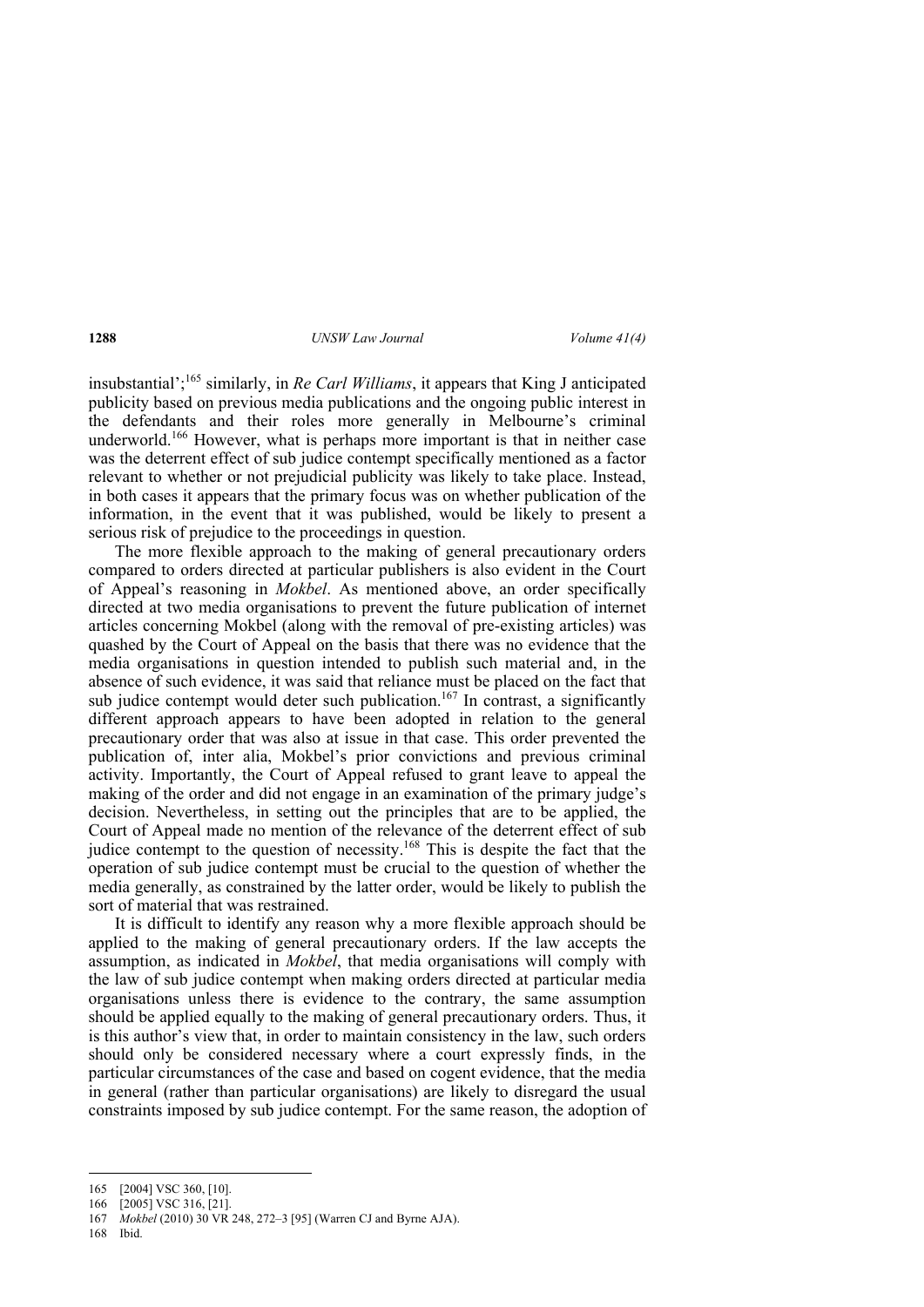a reverse assumption of non-compliance, as King J's comments set out in the Introduction of this article would appear to suggest,<sup>169</sup> must also be rejected.

### **C Statutory Powers of the County and Magistrates' Courts: 'Broad' Suppression Orders**

Before moving to consider the consequences of general precautionary orders, it is necessary to highlight that the County and Magistrates' courts are also in the practice of making such orders. Dedicated statutory powers contained in Part 4 of the *OC Act* expressly permit the County and Magistrates' courts to make orders restraining the publication of extraneous material (referred to as 'broad' suppression orders) and are in substantially the same terms as statutory powers that existed prior to the introduction of the *OC Act* in 2013.170 Section 26 provides the Magistrates' Court with a broadly expressed power to make 'an order prohibiting the publication of any specified material, or any material of a specified kind, relevant to a proceeding that is pending in the Court' in circumstances where such an order is necessary to 'prevent a real and substantial risk of prejudice to the proper administration of justice'. Section 25(1), on the other hand, provides the County Court with the same power as the Supreme Court to grant 'an injunction in a criminal proceeding restraining a person from publishing any material … to ensure the fair and proper conduct of the proceeding'. According to section 25(2), the County Court's power in section 25(1) can be exercised by 'making an order … on such terms and conditions as the Court thinks just'.

The Magistrates' Court's statutory power under the *OC Act* clearly authorises the making of general precautionary orders. This is because section 26 provides that the Magistrates' Court can make a broad suppression order in relation to 'any material of a *specified kind*',<sup>171</sup> which would appear to contemplate restraining categories of information such as prior convictions and the like. The scope of the County Court's power, however, is much less certain. There are two related reasons why the County Court's power under section 25 is likely to be properly construed as more limited. First, the noun 'injunction' rather than 'order' is used in section  $25(1)$  to describe the power. Therefore, on its face it is arguable that the power is limited to granting injunctions that could be granted in equity to restrain identified anticipated contemptuous publications. It has been held by the High Court that the statutory use of the term 'injunction' derives its 'content from the provisions of the particular statute' in which it appears.172 It can therefore be argued that the juxtaposition of the term 'injunction' in section 25 with the term 'order' in section 26 suggests that these terms differ in meaning, with the former reflecting the more limited remedial power in equity.

 169 See above n 25 and accompanying text.

<sup>170</sup> See *Magistrates' Court Act 1989* (Vic) s 126(2)(d); *County Court Act 1958* (Vic) s 36A(3).

<sup>171</sup> *OC Act* s 26(1) (emphasis added).

<sup>172</sup> *Cardile v LED Builders Pty Ltd* (1999) 198 CLR 380, 394 [29] (Gaudron, McHugh, Gummow and Callinan JJ).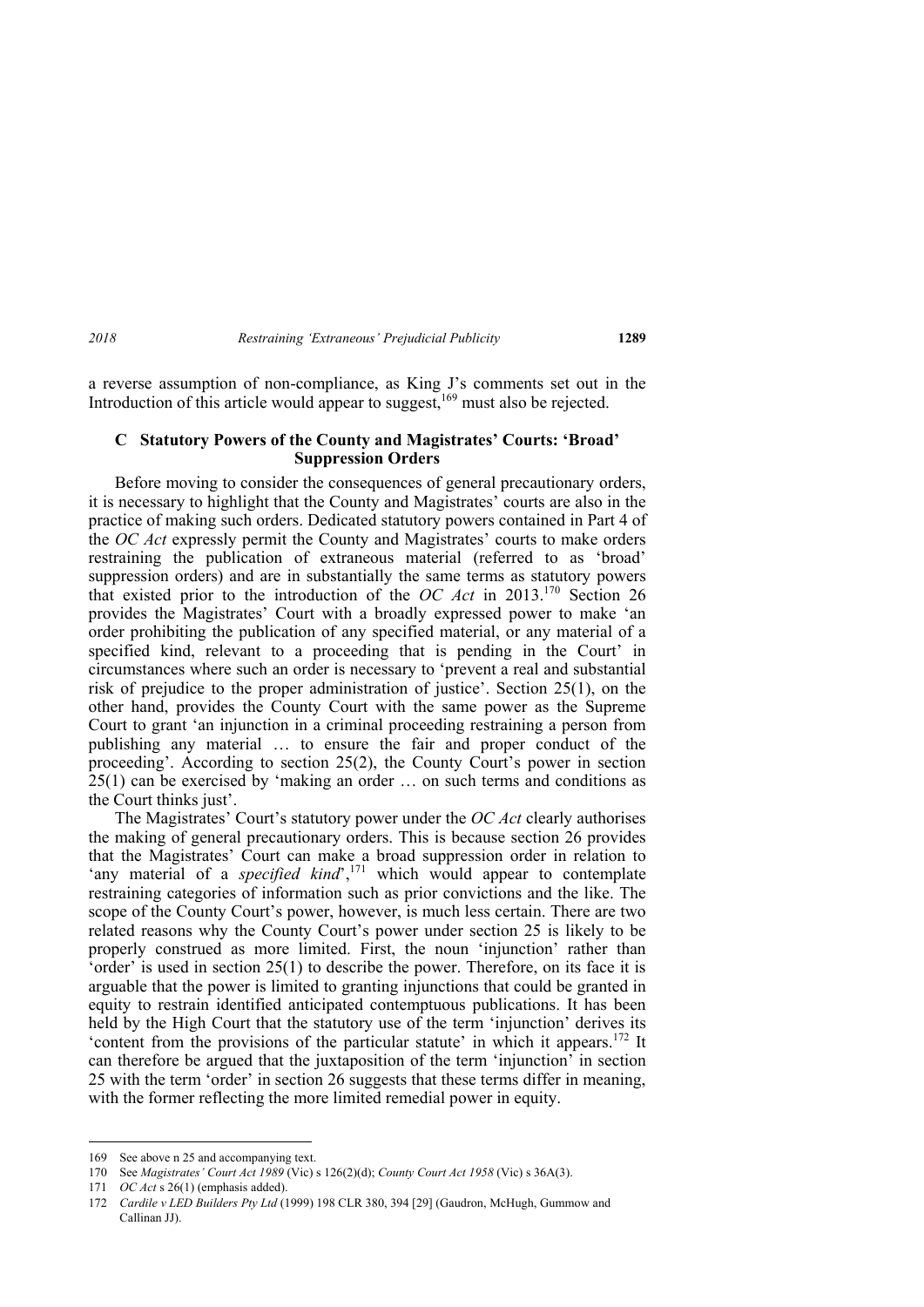Second, it has been held by the High Court that where constructional choices are open, as they clearly are in this instance, the principle of legality will favour the interpretation of a statutory power of suppression that has the least adverse impact on freedom of speech.<sup>173</sup> Such an interpretive approach is also required under the *Charter of Human Rights and Responsibilities Act 2006* (Vic).<sup>174</sup> Accordingly, this suggests that the term 'injunction' in section 25 should be interpreted as being commensurate in scope with the narrow power in equity to grant injunctions to restrain particular threatened publications by particular publishers rather than as capable of supporting the making of wider-reaching and much more speech-restrictive general precautionary orders. It is important to point out that if such reasoning were accepted, general precautionary orders made by the County Court under section 25 of the *OC Act* would be considered beyond the scope of the Court's power and therefore null and void ab initio.<sup>175</sup>

# **V CONSEQUENCES OF GENERAL PRECAUTIONARY ORDERS**

The breadth of general precautionary orders made by the Victorian courts presents potentially significant consequences for publishers. Two consequences are examined in this Part. First, not only do general precautionary orders extend well beyond what could be the subject of quia timet injunctions in equity in terms of scope and application, they also have the potential to restrain publications that would not constitute sub judice contempt. This, in turn, raises broader questions about the precise relationship between the power to make general suppression orders under the inherent jurisdiction and the law of sub judice contempt. Second, the case law demonstrates that general precautionary orders operate, at least in principle, as de facto take-down orders. It is argued that this is problematic because such operation has the effect of circumventing the restrictive approach that has been held by the Victorian Court of Appeal to apply to the making of express take-down orders.

## **A Beyond Sub Judice Contempt?**

The potential for general precautionary orders to restrain the publication of material that would not constitute sub judice contempt arises because the necessity of such an order is judged largely in the abstract. That is, in the absence of evidence of a particular anticipated publication by a particular publisher, there

<sup>173</sup> *Hogan v Hinch* (2011) 243 CLR 506, 526, 535 (French CJ).

<sup>174</sup> Ibid. Note, freedom of expression is protected under the *Charter of Human Rights and Responsibilities Act 2006* (Vic) s 15(2). This means that Victorian legislation, where possible, must be interpreted compatibly with freedom of expression: at s 32(1).

<sup>175</sup> See, eg, *John Fairfax & Sons Ltd v Police Tribunal (NSW)* (1986) 5 NSWLR 465, 473 (Mahoney JA); *A-G (NSW) v Mayas Pty Ltd* (1988) 14 NSWLR 342, 357 (McHugh JA), 344 (Hope JA agreeing); *Herald & Weekly Times Pty Ltd v Victoria* (2006) 25 VAR 124, 137 [33] (Chernov, Nettle and Ashley JJA); *Pelechowski v Registrar, Court of Appeal (NSW)* (1999) 198 CLR 435, 445 [28] (Gaudron, Gummow and Callinan JJ).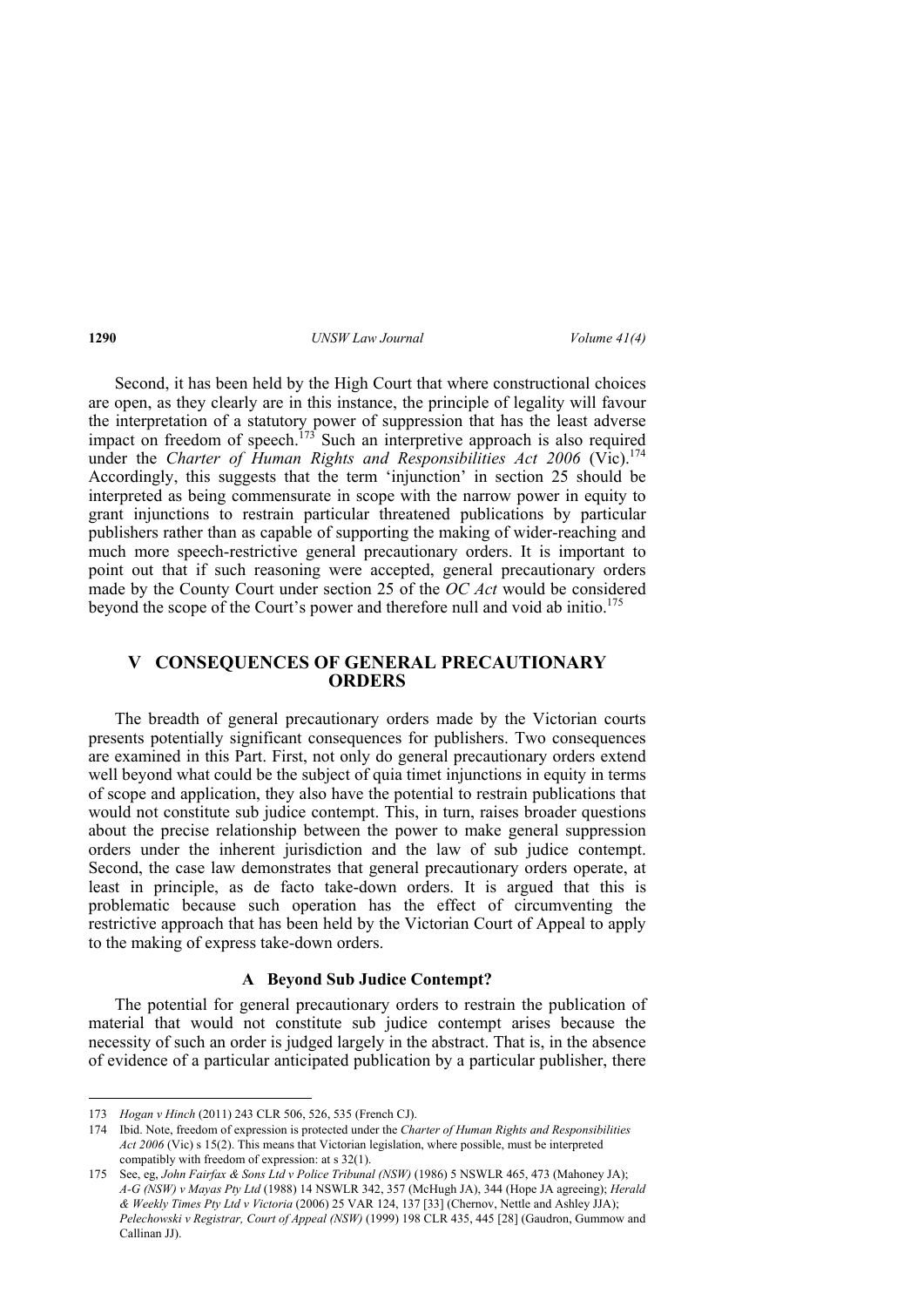is no consideration of the *circumstances of publication* that would normally be relevant to judging prejudicial tendency for the purposes of contempt or for the purposes of an order to restrain a particular contempt – for example, the content, mode and manner of the publication, the size and location of the likely audience, and the identity of the publisher. Instead, it seems that the assessment is entirely based on the inherent nature of the information and, where relevant, the temporal proximity of any potential publication of that information to the proceedings in question. As a consequence, general suppression orders made in general precautionary terms can potentially suppress publications that would not, given the circumstances of publication, have the relevant tendency to prejudice particular proceedings.

Furthermore, because the publication of the information is assessed in the abstract, it appears that there is only limited scope for considering arguments regarding the public's countervailing interest in freedom of speech. Indeed, in *Re Roberta Williams*, no mention was made by Cummins J of the potential public interest in the media publishing the fact of Roberta Williams's arrest. In *Re Carl Williams*, King J acknowledged the need to resolve the conflict between the protection of the administration of justice and the public's interest in journalistic comment, but did not appear to give weight to the freedom of speech side of the scales or attempt any considered balancing of interests.<sup>176</sup> Her Honour simply said that previous publicity given to various related matters was 'gratuitous', 'pejorative', 'sensationalised' and 'unnecessary'.<sup>177</sup> The abstract nature of the analysis creates the possibility that general suppression orders can be made to restrain publications that would, in the absence of an order, be justified under the *Bread Manufacturers* principle.

It follows that general precautionary orders have the potential to criminalise publications that would not otherwise be criminal under the law of sub judice contempt. This is aptly illustrated by the Victorian case of *R v Hinch*. 178 In 2013, Adrian Bayley entered a plea of guilty in the Supreme Court of Victoria to one count each of rape and murder. At the hearing, Nettle JA granted a general suppression order in general precautionary terms that prevented the publication of Bayley's prior convictions, sentences or previous criminal cases, along with 'any other matter reasonably likely to reflect adversely upon Bayley's character'.179 The order was made to prevent prejudice to three forthcoming rape

<sup>176 [2005]</sup> VSC 316, [17].

<sup>177</sup> Ibid [21].

<sup>178 [2013]</sup> VSC 520.

<sup>179</sup> Ibid [10] (Kaye J). Note, somewhat incongruously, in *HWT v A* (2005) 160 A Crim R 299, Maxwell P and Nettle JA rejected a similarly worded order preventing the publication of material that would reflect 'adversely upon the character or credit' of the accused on the basis that such terms were 'too imprecise, with intending publishers left in a state of uncertainty about what might or might not' fall within the scope of the order: at 308. See also *Madafferi* [2016] VSC 103, where Dixon J held that an order preventing 'any publication of information that suggests that the plaintiff is or may be responsible for the murder of Mr Joseph Acquaro' did not comply with the *OC Act* s 13 because it was 'vague and insufficiently targeted': at [59]. Section 13(1)(c) of the *OC Act* requires that suppression orders, including general suppression orders made in the inherent jurisdiction, be expressed with 'sufficient particularity'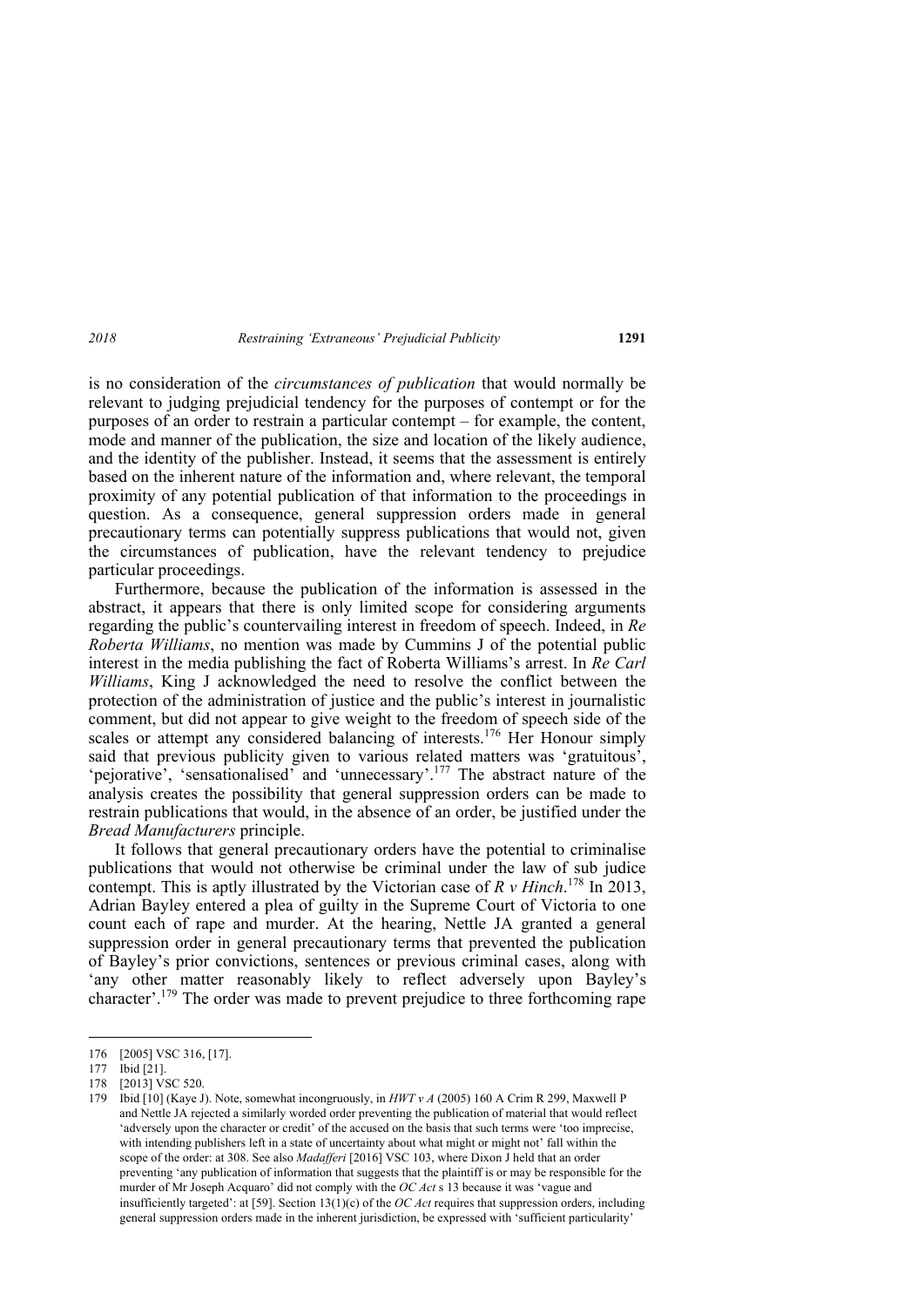trials faced by Bayley. Derryn Hinch, the well-known broadcaster and current Senator, was charged with contempt for breaching the suppression order as a result of failing to remove an article about Bayley published on his website shortly prior to Nettle JA's order being made. He was also charged with committing sub judice contempt due to the alleged potential for the same article to prejudice the pending rape proceedings. At trial, Hinch was found not guilty on the sub judice contempt charge due to the limited readership of his website, the delay between publication and trial (estimated to be in excess of 12 months), and the presence of pre-existing publications about Bayley.<sup>180</sup> Despite this conclusion, Hinch was nevertheless found guilty on the separate charge of contempt for breaching the suppression order. Importantly, it was held by Kaye J that neither the actual tendency of a publication (or lack thereof) to cause prejudice to a trial,<sup>181</sup> nor arguments based on the *Bread Manufacturers* principle, were relevant to contempt based on the interference with a court order.<sup>182</sup> Rather, all that is required to establish liability for breaching a suppression order is the alleged contemnor's awareness of the order and the frustration of the effect of the order by the publication of material in breach of its terms. $183$ 

The apparent power to make general suppression orders to restrain publications that may not constitute sub judice contempt leads to important questions regarding the relationship between general suppression orders and the law of contempt. Some of the authorities suggest that the power to grant general suppression orders is *derived from*, *or is an adjunct to*, a superior court's power to punish for sub judice contempt. For example, as mentioned earlier, it was held by the New South Wales Court of Criminal Appeal in *Ibrahim*, in the context of interpreting the scope of the *CSNPO Act*, that '[a]n order under the [*CSNPO Act*] should be in a form which would be appropriate in the *inherent jurisdiction* of the Supreme Court, *to prevent an apprehended breach of the sub judice principle*'.<sup>184</sup> This is consistent with recent High Court obiter dictum that a superior court's power to punish for contempt '*includes*' the power to restrain a threatened contempt.<sup>185</sup> It is also consistent with the Victorian Court of Appeal's statement in *Mokbel* that:

the court has inherent power to restrain the apprehended publication of material which would, if published, produce a real risk that the material would interfere substantially with the administration of justice in a pending proceeding, and thereby constitute a contempt of court.<sup>186</sup>

<sup>&</sup>lt;u> Andreas Andreas Andreas Andreas Andreas Andreas Andreas Andreas Andreas Andreas Andreas Andreas Andreas Andr</u> so as to ensure that 'it is readily apparent from the terms of the order what information is subject to the order'.

<sup>180</sup> *R v Hinch* [2013] VSC 520, [101]–[105] (Kaye J).

<sup>181</sup> Ibid [72].

<sup>182</sup> Ibid [90].

<sup>183</sup> Ibid [52]–[62] (Kaye J).

<sup>184 (2012) 83</sup> NSWLR 52, 78 [98] (Basten JA) (emphasis added).

<sup>185</sup> See *Lee v New South Wales Crime Commission* (2013) 251 CLR 196, 259 [150] (Crennan J); *X7 v Australian Crime Commission* (2013) 248 CLR 92, 117 (French CJ and Crennan J) (emphasis added).

<sup>186</sup> *Mokbel* (2010) 30 VR 248, 266 [68] (Warren CJ and Byrne AJA) (emphasis added) (citations omitted). See also *Madafferi* [2016] VSC 103, where Dixon J, in reference to the inherent power to make general suppression orders, said that '[c]ourts have power to restrain publication of extrinsic material so as to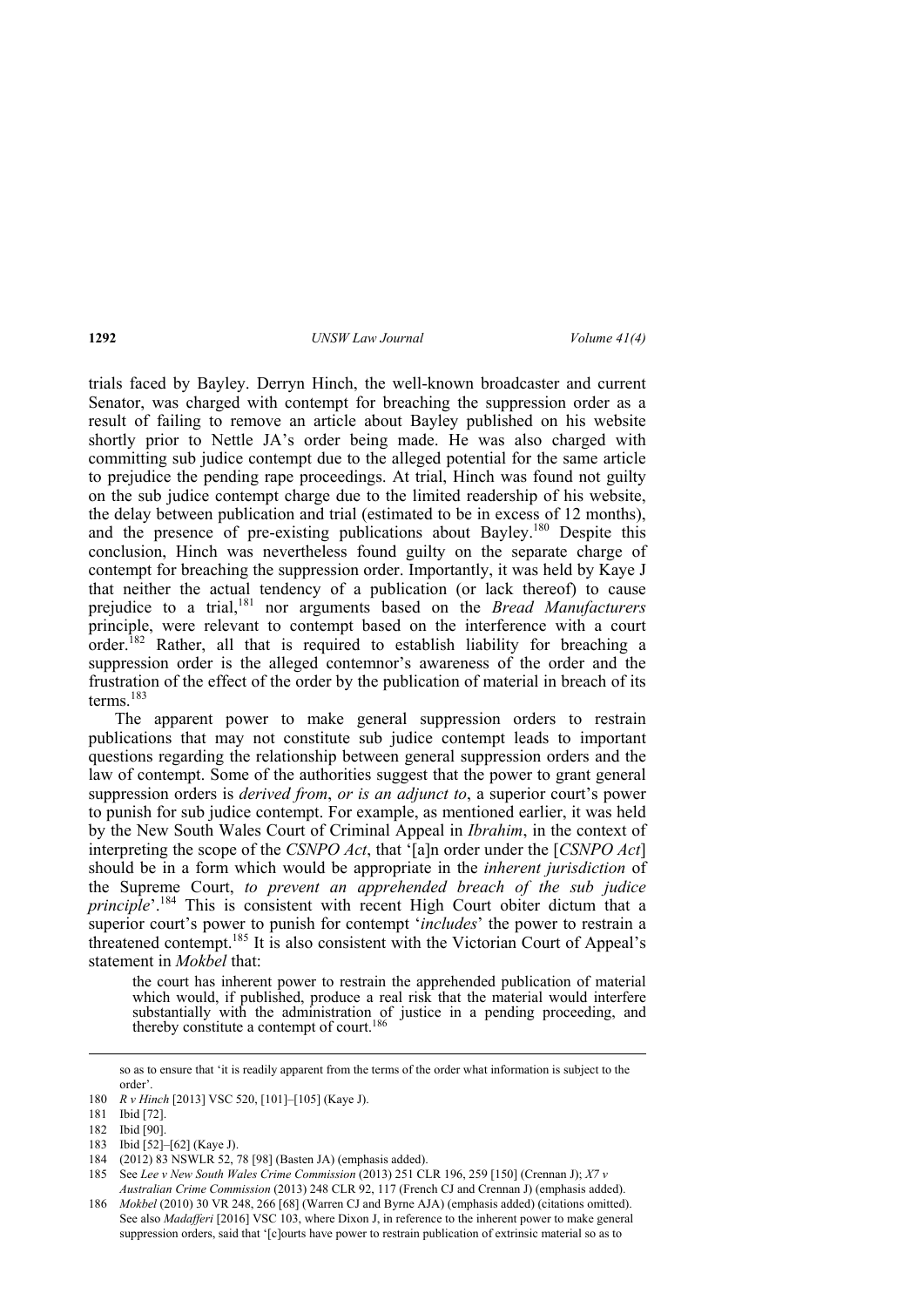If this understanding of the basis of the power is correct, it follows as a matter of logic that the Victorian Supreme Court has been applying the power too broadly by making general precautionary orders – orders that, as we have seen, are not necessarily limited, at least not in their effect, to restraining a threatened sub judice contempt.

An alternative explanation of the power – and one that *is* consistent with the making of general precautionary orders – is that it exists independently of the law of sub judice contempt. This broader understanding of the power was adopted by Kyrou J in the case of *Dupas*. 187 Referring to the Victorian Court of Appeal's observation in *GTC v DPP* that the inherent power to suppress is 'not circumscribed narrowly',<sup>188</sup> Kyrou J expressed the view that the power to make general suppression orders is not 'constrained by the principles that define the commission of a contempt of court'.<sup>189</sup> This approach appears to locate the power as being an extension of, or at least similar to, the power to make proceedings suppression orders, which, despite having a common origin in the Supreme Court's inherent jurisdiction, is clearly an inherent power that is distinct from the power to punish for contempt.

If accepted, one consequence of this broader conception of the power is the possibility that general suppression orders could be made in relation to proceedings that are not yet sub judice. Indeed, this was the context in which Kyrou J considered the power in *Dupas*. 190 Peter Dupas, an infamous convicted murderer, sought an order preventing Channel Seven from broadcasting segments of a miniseries that depicted him confessing to his cellmate that he had committed the murder for which he had been convicted. The Court of Appeal had earlier heard an appeal against his conviction and had reserved its decision. The concern was that broadcasting the segment would deprive Dupas of a fair retrial in the event that the Court of Appeal allowed his appeal. Channel Seven argued that the order should not be granted because the Court's jurisdiction is confined to protecting only pending proceedings,<sup>191</sup> relying upon the High Court's decision in *James v Robinson* that sub judice contempt can only be committed where proceedings are 'sub judice' or 'pending'<sup>192</sup> and not where proceedings are merely imminent.<sup>193</sup> Although Kyrou J decided the case on other grounds, his Honour expressed the view that because general suppression orders are not

<u> Andreas Andreas Andreas Andreas Andreas Andreas Andreas Andreas Andreas Andreas Andreas Andreas Andreas Andr</u>

avoid … an apprehended contempt': at [47]; *R v Kamitsis* [2015] NTSC 48, where Mildren AJ said: 'This Court, in its inherent jurisdiction, can restrain the publication of any material, if an order is necessary to prevent a threatened contempt of Court': at [20].

<sup>187 (2012) 226</sup> A Crim R 53.

<sup>188</sup> Ibid 57 [10], citing *GTC v DPP* (2008) 19 VR 68, 76 [28] (Warren CJ, Vincent and Kellam JJA). See also *HWT v A* (2005) 160 A Crim R 299, 306 (The Court).

<sup>189</sup> *Dupas* (2012) 226 A Crim R 53, 57 [10].

<sup>190</sup> Ibid.

<sup>191</sup> Ibid 57 [8]–[9] (Kyrou J).

<sup>192</sup> *James v Robinson* (1963) 109 CLR 593, 607, 615 (Kitto, Taylor, Menzies and Owen JJ).

<sup>193</sup> Ibid.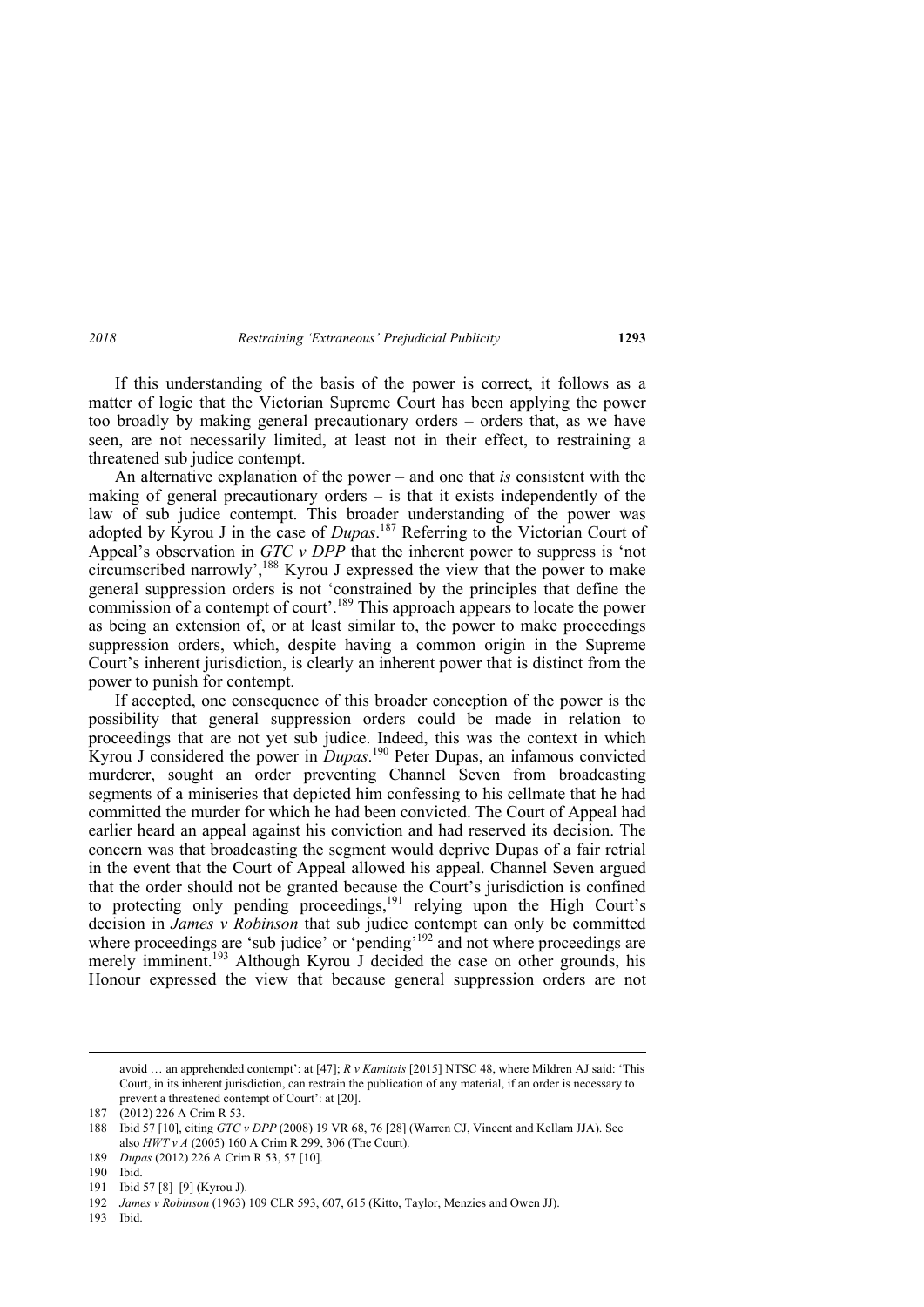confined by the law of sub judice contempt, *James v Robinson* was not determinative.<sup>194</sup>

Assuming the correctness of the broad view of the power, there is no clear answer as to whether a general suppression order could legitimately extend to the protection of proceedings that are not yet sub judice.<sup>195</sup> Indeed, the issue is both complex and beyond the scope of this article. However, it will suffice to say that the inherent jurisdiction more broadly is not *necessarily* limited to protecting the administration of justice in proceedings already pending before the courts,<sup>196</sup> and even in the proceedings suppression order context the authorities are divided on this aspect of the scope of the power, although the preponderance of authority would favour a limited application.<sup>197</sup> In any event, it almost goes without saying that circumstances giving rise to the need to make a general suppression order in relation to future proceedings are likely to be especially rare. Certainly, the facts in *Dupas* involved an extremely unusual collocation of circumstances and, even then, a general suppression order was not considered to be warranted due to the length of time between the broadcast and any potential retrial.<sup>198</sup>

#### **B De Facto Take-Down Orders**

The second consequence of general precautionary orders is that they operate as de facto take-down orders in relation to pre-existing internet content. For example, an order prohibiting the publication of a person's prior convictions will not only prohibit new content from being posted online, it will also *require the removal* of any existing references to the person's prior convictions, even in the absence of an express take-down clause. This is because, as held in *R v Hinch*, 'publication' of material for the purposes of contravening a suppression order occurs on a continuous basis for as long as the material remains accessible to the public,<sup>199</sup> irrespective of when it was originally posted or whether the material has in fact been accessed by any person.<sup>200</sup> Thus, pre-existing online content is published in this context from the time that an order is made up until the time that it is removed. A publisher can therefore be found guilty of contempt if it is

 194 *Dupas* (2012) 226 A Crim R 53, 57 [10].

<sup>195</sup> The most convincing justification in *James v Robinson* (1963) 109 CLR 593 for adopting the time limits was that extending the sub judice rule to imminent proceedings would create too much uncertainty for intending publishers: at 607 (Kitto, Taylor, Menzies and Owen JJ). This concern, however, has no relevance to the making of general suppression orders because an order itself will be designed to avoid any uncertainty as to what can and cannot be published, and when.

<sup>196</sup> For example, in *PT Bayan Resources TBK v BCBC Singapore Pte Ltd* (2015) 258 CLR 1, Keane and Nettle JJ held that a superior court's power to make freezing orders in its inherent jurisdiction 'is not confined to the protection of a pending action or an immediately justiciable cause of action': at 24.

<sup>197</sup> For a discussion of the authorities, see Jason Bosland, 'WikiLeaks and the Not-So-Super Injunction: The Suppression Order in *DPP (Cth) v Brady*' (2016) 21 *Media and Arts Law Review* 34, 55–6.

<sup>198</sup> *Dupas* (2012) 226 A Crim R 53, 58 [15], 59 [21] (Kyrou J).

<sup>199</sup> See *R v Hinch* [2013] VSC 520, [53] (Kaye J), relying upon *Mokbel* (2010) 30 VR 248, 265 [65] (where Warren CJ and Byrne AJA defined publication in the same way for the purposes of sub judice contempt). See also *HM Advocate v Beggs [No 2]* 2002 SLT 139. Note, in relation to orders made by the County and Magistrates' courts, this conception of publication is expressly provided for in the *OC Act* s 3, where publication is defined as including the provision of access to information.

<sup>200</sup> *Mokbel* (2010) 30 VR 248, 265 [65] (Warren CJ and Byrne AJA).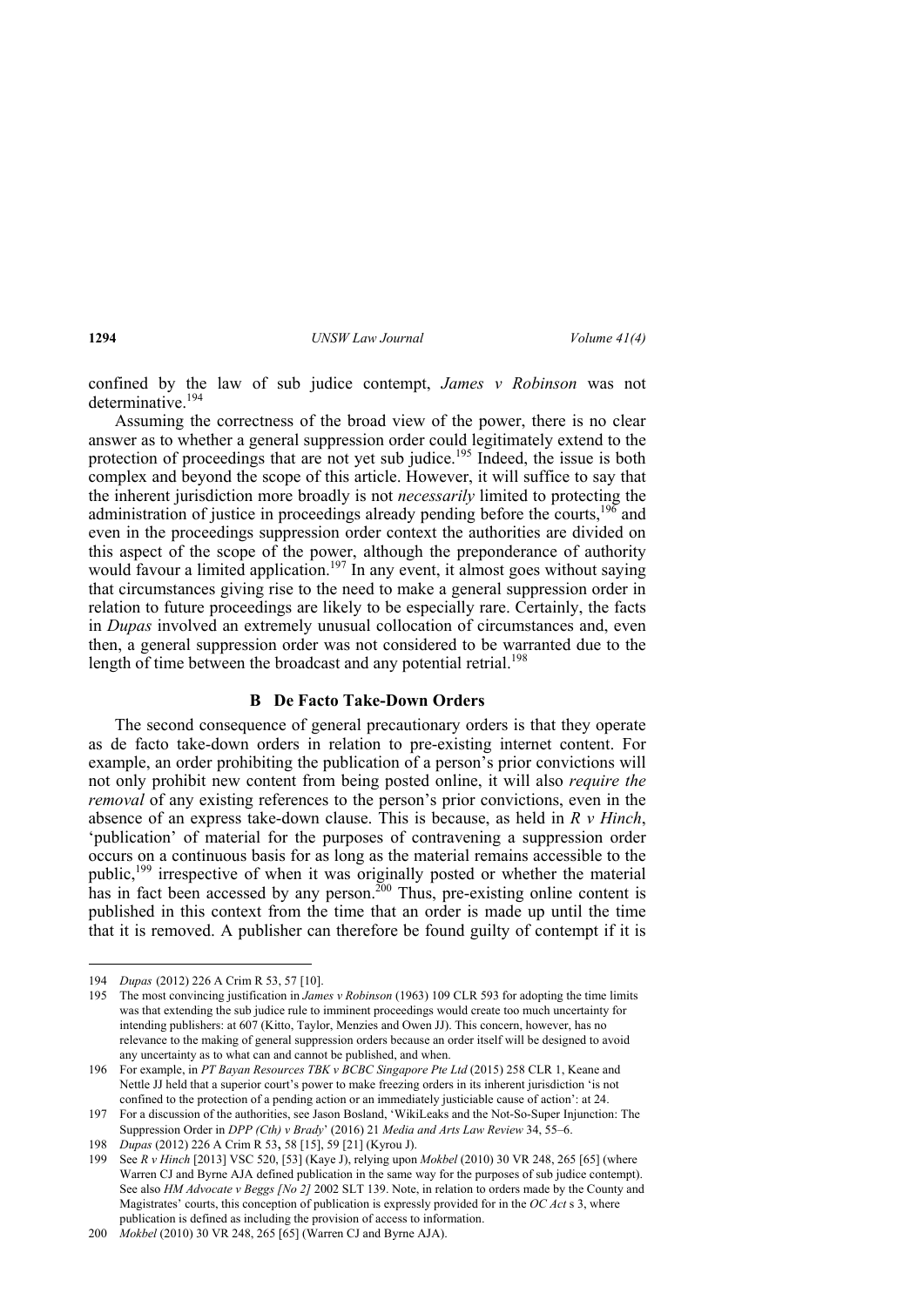proven beyond reasonable doubt that they received 'sufficient knowledge of the terms and effect of the order<sup>'201</sup> and subsequently failed to remove the material within a reasonable period of time. Importantly, as the above discussion of *R v Hinch* explains, for contempt to be established it need not be proven that the continued availability of the material has any tendency to cause prejudice to the relevant court proceedings;<sup>202</sup> rather, all that must be shown is the frustration of the effect of the order by the publication (ie, continued availability) of material falling within its scope. $203$ 

It is clear that the take-down effect of general precautionary orders poses significant burdens on publishers to search for and remove material from their online archives in response to an order being made. The requirement to remove historical material may also, so it has been claimed, raise significant ethical issues regarding the role of the media and journalism in providing a permanent record of events.<sup>204</sup> However, more important from a strictly legal perspective is the fact that the take-down effect of general precautionary orders is inconsistent with and, indeed, circumvents, important principles established in *Mokbel* regarding the making of express take-down orders. As discussed above, the majority decision of the Victorian Court of Appeal in *Mokbel* held that takedown orders directed at particular media organisations to remove historical or archived internet material will not satisfy the necessity test.<sup>205</sup> This is due to the fact that such material is not considered to pose any risk to the administration of justice given the assumption that jurors will abide by both judicial directions and legal prohibitions under the *Juries Act 2000* (Vic) not to search for such content.<sup>206</sup> Yet, as explained, the effect of general suppression orders is to require the removal of such historical content, even where its continued accessibility does not pose a significant risk to the administration of justice. This creates a clear inconsistency with the majority's decision in *Mokbel*. Consequently, it must be concluded that general precautionary orders that have such a take-down effect are incapable of satisfying the necessity test and therefore cannot be considered a proper exercise of either the Supreme Court's power to make general suppression orders under the inherent jurisdiction or the County and Magistrates' courts' statutory powers to make broad suppression orders under the *OC Act*.

It is important to note, however, that the fact that general precautionary orders fail the necessity test does not mean that they have no effect on the media or any other publisher who receives notice of them. This is due to the fact that orders made by the Supreme Court, even where made without power, must be followed until they are set aside.<sup>207</sup> The position in relation to orders made by the

 201 *R v Hinch* [2013] VSC 520, [52] (Kaye J).

<sup>202</sup> Ibid [72] (Kaye J).

<sup>203</sup> Ibid.

<sup>204</sup> See, eg, *R v Canadian Broadcasting Corporation* [2017] ABQB 329, [13] (Clackson J).

<sup>205 (2010) 30</sup> VR 248, 268–72 [74]–[94] (Warren CJ and Byrne AJA). Discussed above nn 137–9 and accompanying text.

<sup>206</sup> Ibid.

<sup>207</sup> See, eg, *New South Wales v Kable* (2013) 252 CLR 118, 132–6 (French CJ, Hayne, Crennan, Kiefel, Bell and Keane JJ), 140–1 (Gageler J).